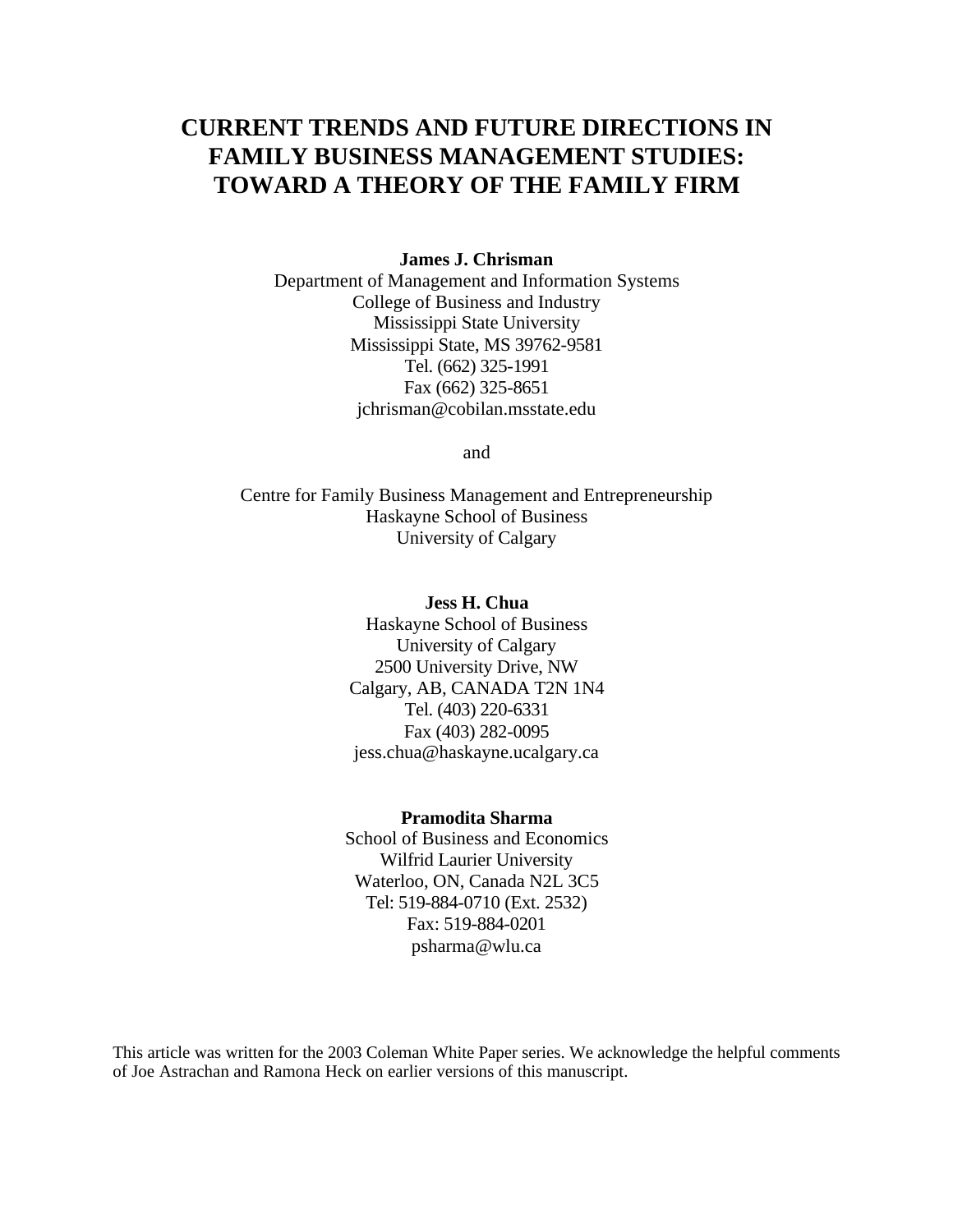### **CURRENT TRENDS AND FUTURE DIRECTIONS IN FAMILY BUSINESS MANAGEMENT STUDIES: TOWARD A THEORY OF THE FAMILY FIRM**

**This White Paper, commissioned by the Coleman Foundation and U.S. Association of Small Business and Entrepreneurship, has three specific objectives. The first is to provide a review of the most important contributions to the field with respect to progress in the development of a theory of the family firm. The second is to discuss the most important directions for future research with respect to the same end. The third is to make a set of recommendations on an appropriate pedagogy for family business management in light of these development and directions.**

#### **Introduction**

The economic landscape of most nations remains dominated by family firms (Heck  $\&$ Stafford, 2001; Klein, 2000; Morck & Yeung, 2003; Shanker & Astrachan, 1996). Therefore, it is fitting that academia has begun to recognize the importance of family business studies. The field has gathered considerable momentum, particularly in the last several years. Studies of founders (e.g., Kelly, Athanassiou, & Crittenden, 2000; Kenyon-Rouvinez, 2001; Sorenson, 2000), members of the next-generation (e.g., Eckrich & Loughead, 1996; Goldberg, 1996; Sharma & Irving, 2002; Stavrou, 1998), women (e.g., Cole, 1997; Dumas, 1998; Fitzgerald & Muske, 2002; Poza & Messer, 2001), and non-family managers (e.g., Mitchell, Morse, & Sharma, 2003) have increased our understanding of key individual stakeholders. Studies at the group level have added to our knowledge on two of the most pervasive problems in family businesses: conflict (e.g., Boles, 1996; Drozdow, 1998; Habbershon & Astrachan, 1996; Kaye, 1996; Kellermanns & Eddleston, 2002; Sorenson, 1999) and succession (e.g., Cadieux, Lorrain, & Hugron, 2002; Davis & Harveston, 1998; Harveston, Davis, & Lynden, 1997; Miller, Steier, & LeBreton-Miller, 2003; Morris, Williams, Allen, & Avila, 1997). Still other studies have broadened our horizons beyond the United States by providing perspective of the family business situation in Asia (Pistrui, Huang, Oksoy, Jing, & Welsch, 2001; Sharma & Rao, 2000) Europe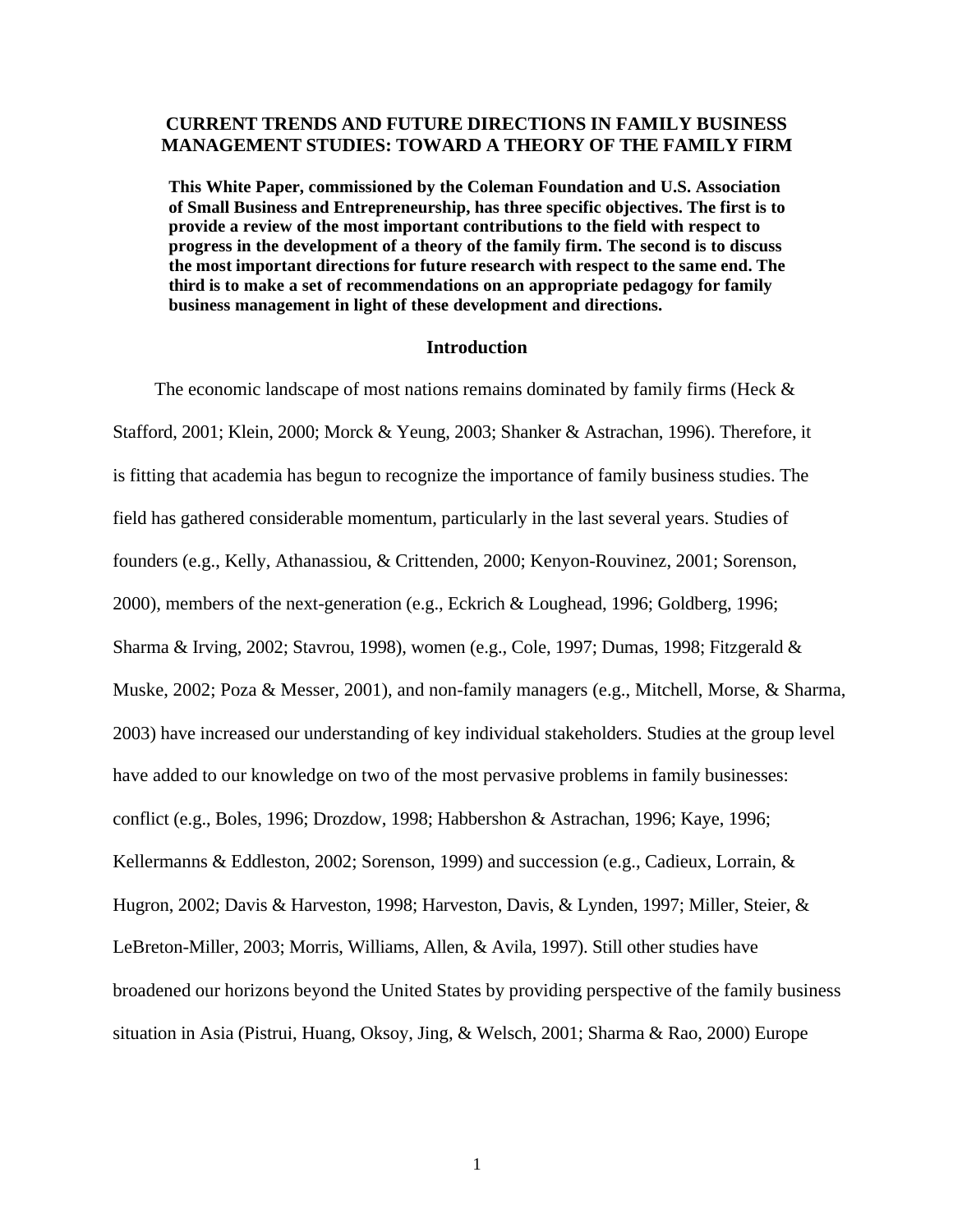(Corbetta, 1995; Gallo, 1995; Klein, 2002; Welsch, Gerald, & Hoy, 1995), and South America (Curimbaba, 2002).

Recently, the idea that the family is the critical variable in family firm studies and that the heart of the field is about understanding the reciprocal impact of family on business and business on family has begun to crystallize in the minds of many scholars (e.g., Astrachan, 2003; Dyer, 2003; Habbershon, Williams, & MacMillan, 2003; Rogoff & Heck, 2003; Zahra, 2003). Broad based models of sustainable family businesses that take into account the reciprocal relationships between family and business systems in an effort to foster the simultaneous development of functional families and profitable firms have emerged (Stafford, Duncan, Danes, & Winter, 1999). Other scholars have encouraged the adoption of a "family embeddedness perspective" by including the characteristics of family systems in research studies (Aldrich & Cliff, 2003). Recognizing that the family and business are intertwined in family firms, some researchers define the performance of family firms along both family and business dimensions (Mitchell et al., 2003). Some studies even suggest that the success of family firms depends more on effective management of the overlap between family and business than on resources or processes in either the family or the business systems (Olson, Zuiker, Danes, Stafford, Heck, & Duncan, 2003).

However, much remains to be done. The field's theoretical foundation and system of classification needs much additional development. For example, there continues to be controversy over the definition of a family business. Important research topics such as the role of non-family managers (Chua, Chrisman, & Sharma, 2002) remain understudied and the methodologies used often make generalizations difficult.

The purpose of this article is to take stock of the progress achieved in the field since the publication of our annotated bibliography (Sharma, Chrisman, & Chua, 1996) and survey article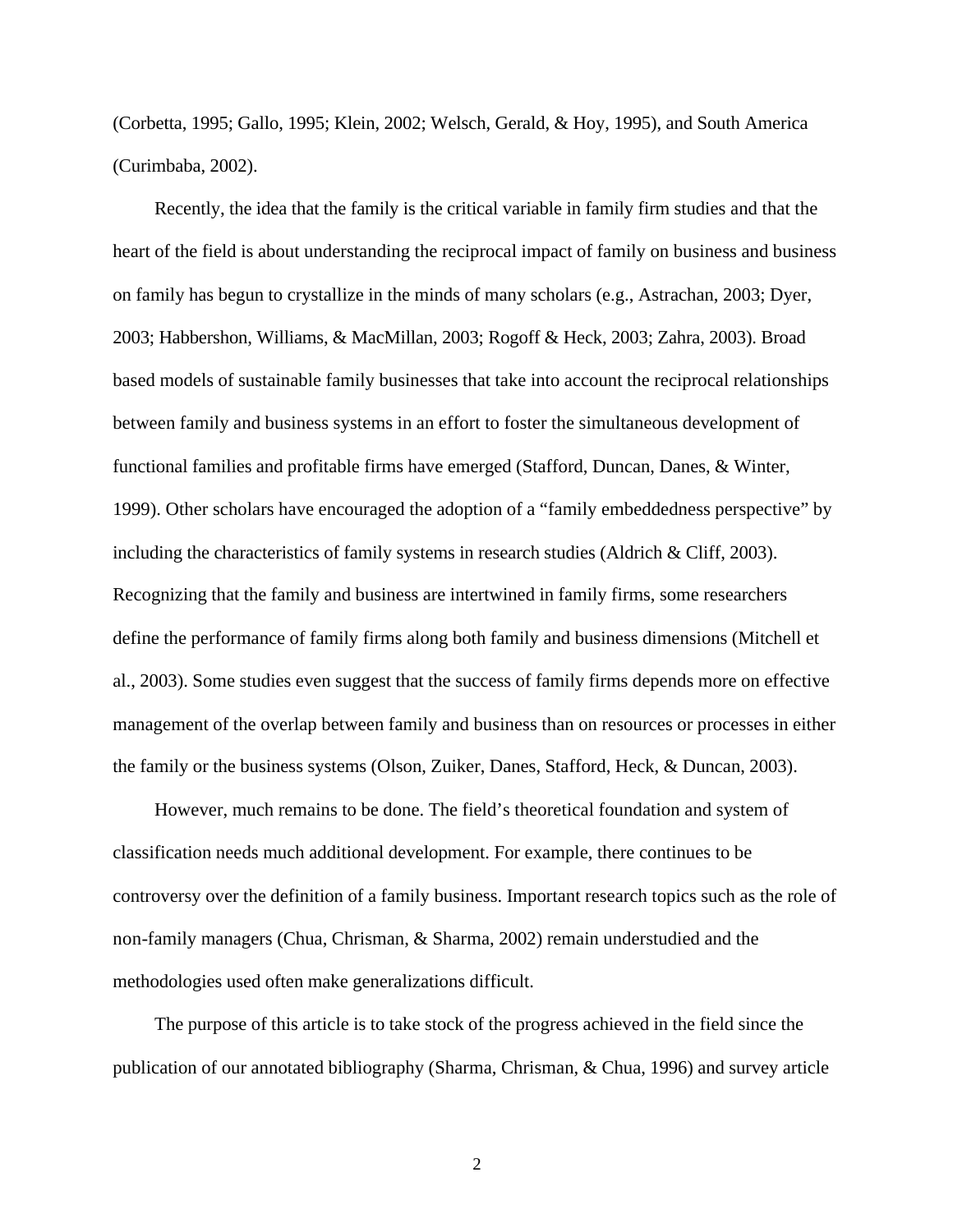(Sharma, Chrisman, & Chua, 1997) in the mid-1990s that called for a strategic management approach to the study of family business. In keeping with the objectives of the Coleman Foundation and U.S. Association of Small Business and Entrepreneurship, which commissioned this White Paper, we also discuss the directions that research should take and present alternative approaches for delivering educational programs on family business management.

### **A Strategic Management Perspective**

As noted above, in 1997 we published an article entitled "Strategic Management of the Family Business: Past Research and Future Challenges" (Sharma, Chrisman, and Chua, 1997). The purpose of that article was to argue that there needs to be more emphasis on the business side of the family-business dyad and that considerable progress could be made by applying the concepts of strategic management toward that end. We reviewed most of the major works done on family business up to the mid-1990s and classified them by strategic management topic area. As we observed then, many studies did not fit into the strategic management framework because they were more concerned about the family side of the family-business dyad. We also identified a large number of research questions that a strategic management perspective to family business could help answer.

Since the publication of that article, we have continued to keep track of progress in terms of that framework. Our general impression is that the framework continues to be viable. Without doubt, researchers who have applied a strategic management perspective to family business studies have made significant contributions to the literature. Table 1 presents a summary, using the strategic management framework, of the topic breakdowns of 190 articles published or presented from 1996 to 2003. The Appendix contains a detailed classification of each of the articles by primary (P) and secondary (s) topic areas.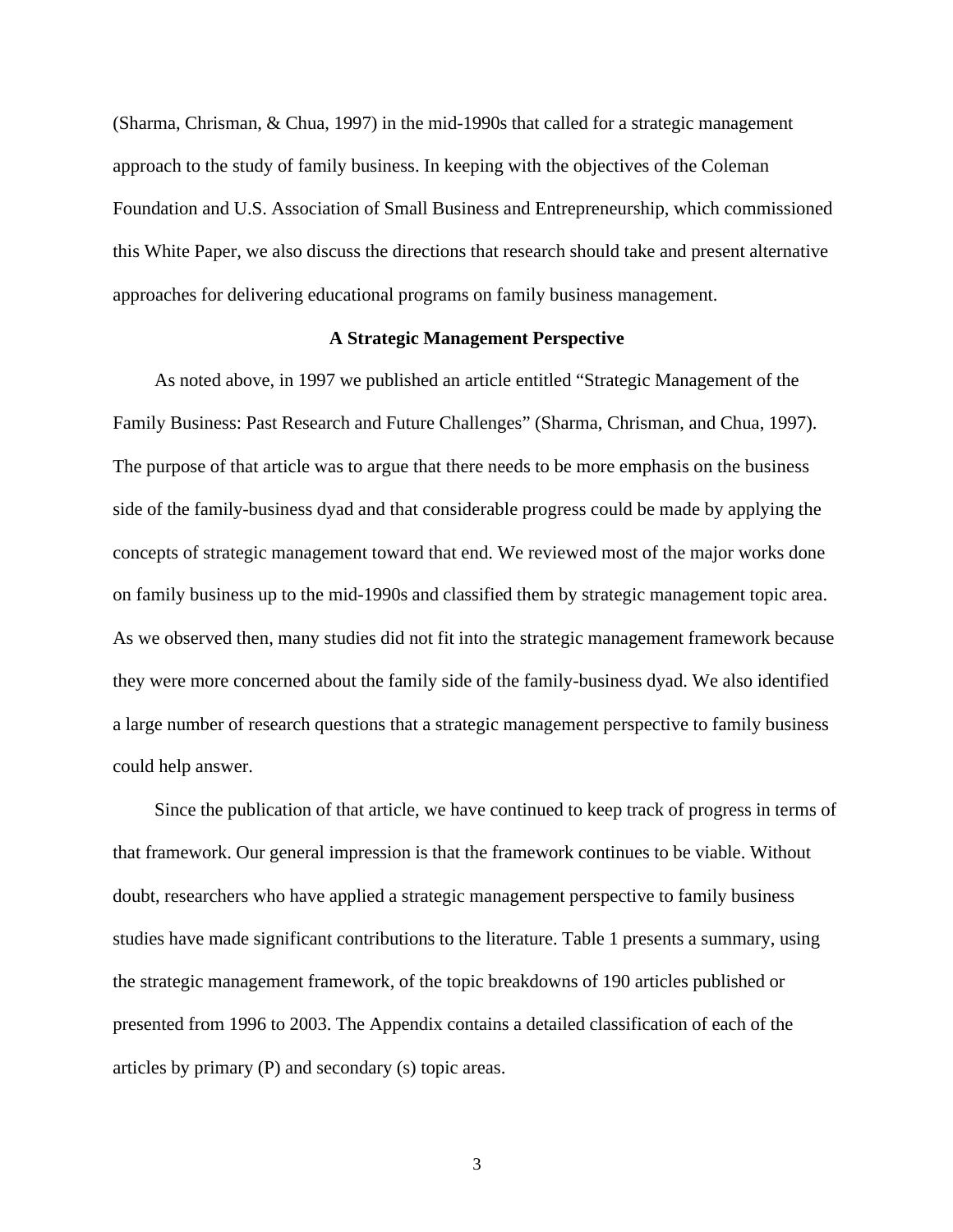### **INSERT TABLE 1 HERE**

A review of these articles suggests that succession continues to dominate the field, with over 22% of the articles having succession as the primary topic and another 8% including succession as a secondary topic. We were pleased to see that a significant proportion of the articles reviewed include consideration of the economic performance of family businesses as a strategic management approach requires. Still, there is much to be accomplished as only a little over 15% have that as a primary focus. Equally heartening from both a theoretical and pedagogical standpoint was the number of studies about topics such as corporate governance, resources and competitive advantage, entrepreneurship and innovation, and functional strategies. And important traditional family business topics such as leadership, ownership, behaviors and conflict, and strategic planning continue to receive attention.

We also observe, however, that most of the questions we raised in our 1997 article remain largely unaddressed because the great proportion of publications since then continue to contribute mainly to the cumulative collection of observations, opinions, and conjectures about families in business. Over one-fifth of the articles have nothing to do with strategic management and, while the other articles deal with strategic management topics, it was clear that many of these were not grounded in a strategic management perspective.<sup>1</sup> As a consequence, simply updating our literature review using the strategic management framework would not add very much value at this time.

On the other hand, we notice that, in the past several years, researchers have begun to rely more and more on two theoretical perspectives that represent a confluence of insights from the

<sup>&</sup>lt;sup>1</sup> It should be noted that this discussion is intended to suggest that more research taking a strategic management perspective to the study of family business should be conducted. We are *not* suggesting that research that takes other perspectives is unnecessary or fails to add value to the field.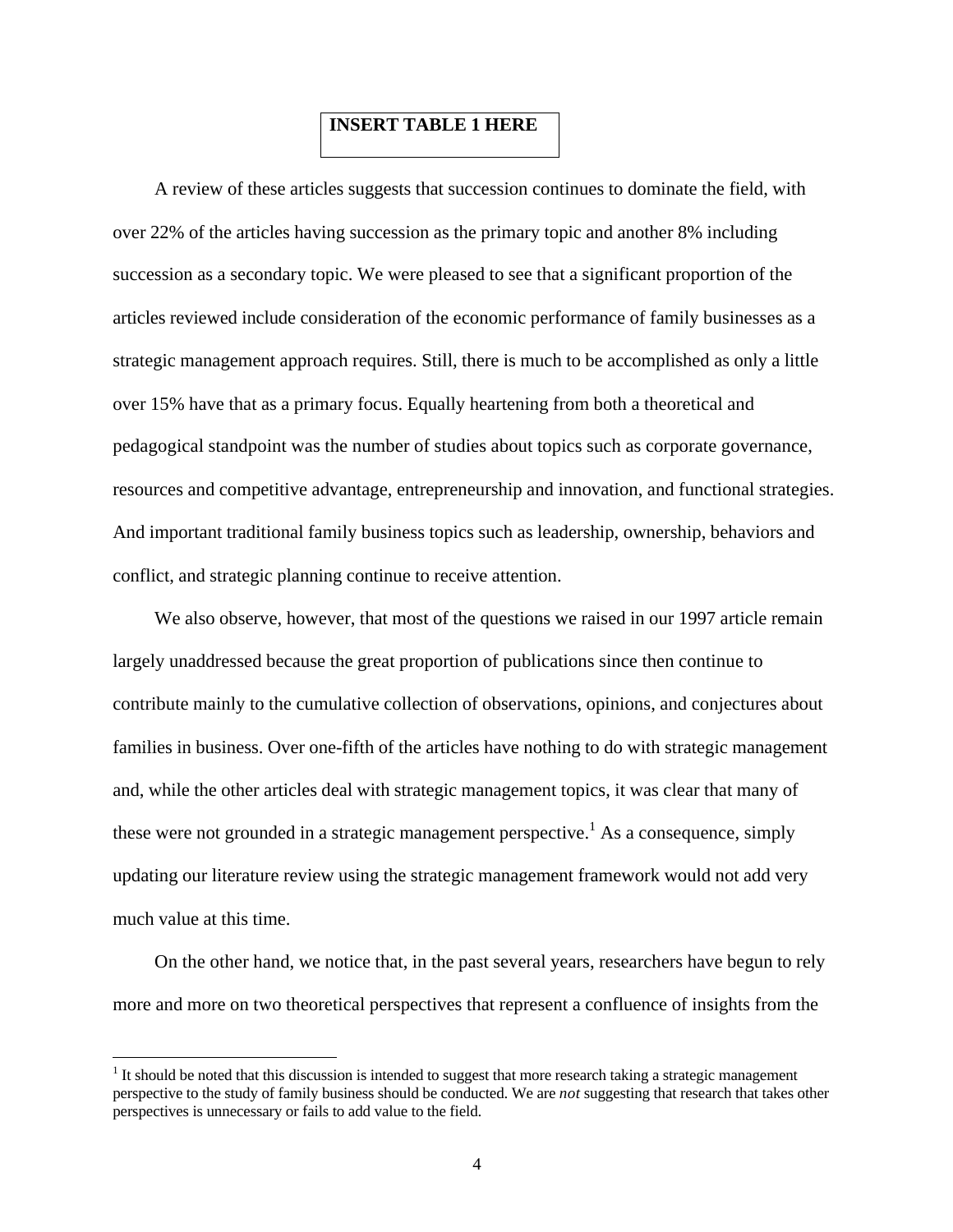fields of strategic management, finance, and economics: the resource-based view of the firm (RBV) and agency theory. Consequently, we decided to devote the survey section of this article to a more detailed treatment of the contributions that have been made from the application of these theoretical perspectives to the study of family business. Some might disagree with this focus and others might view this as a departure from our previous stance. However, we believe that it is both appropriate and entirely consistent with a strategic management view of the field because RBV and agency theory potentially assist in explaining the formulation and content of goals and strategies, strategy implementation and control, leadership, and succession in family firms. Furthermore, both theories have a performance orientation. Finally, both theories contribute to what we believe should be an overarching concern in family business studies: the development and testing of a theory of the family firm.

This focus reflects our bias that data, observations, opinions, and conjectures are best interpreted in the context of theory. We believe that, without theory, research results will remain isolated pieces of information, lacking the causal linkages that are needed to help family firms manage their businesses better, guide researchers toward the most fruitful directions of investigation, and improve the content of courses on family business management. Another bias obvious in the review is our interest in the business side of the family-business dyad and in our strategic management approach to the study of family business.

In the following sections we present what we consider to be the most important trends in the development of a theory of family business.

#### **Toward a Theory of the Family Firm**

Academic research is ultimately about theory – the lenses through which we view, interpret, and test real-world data. Therefore, in our opinion, scholars will and should pay more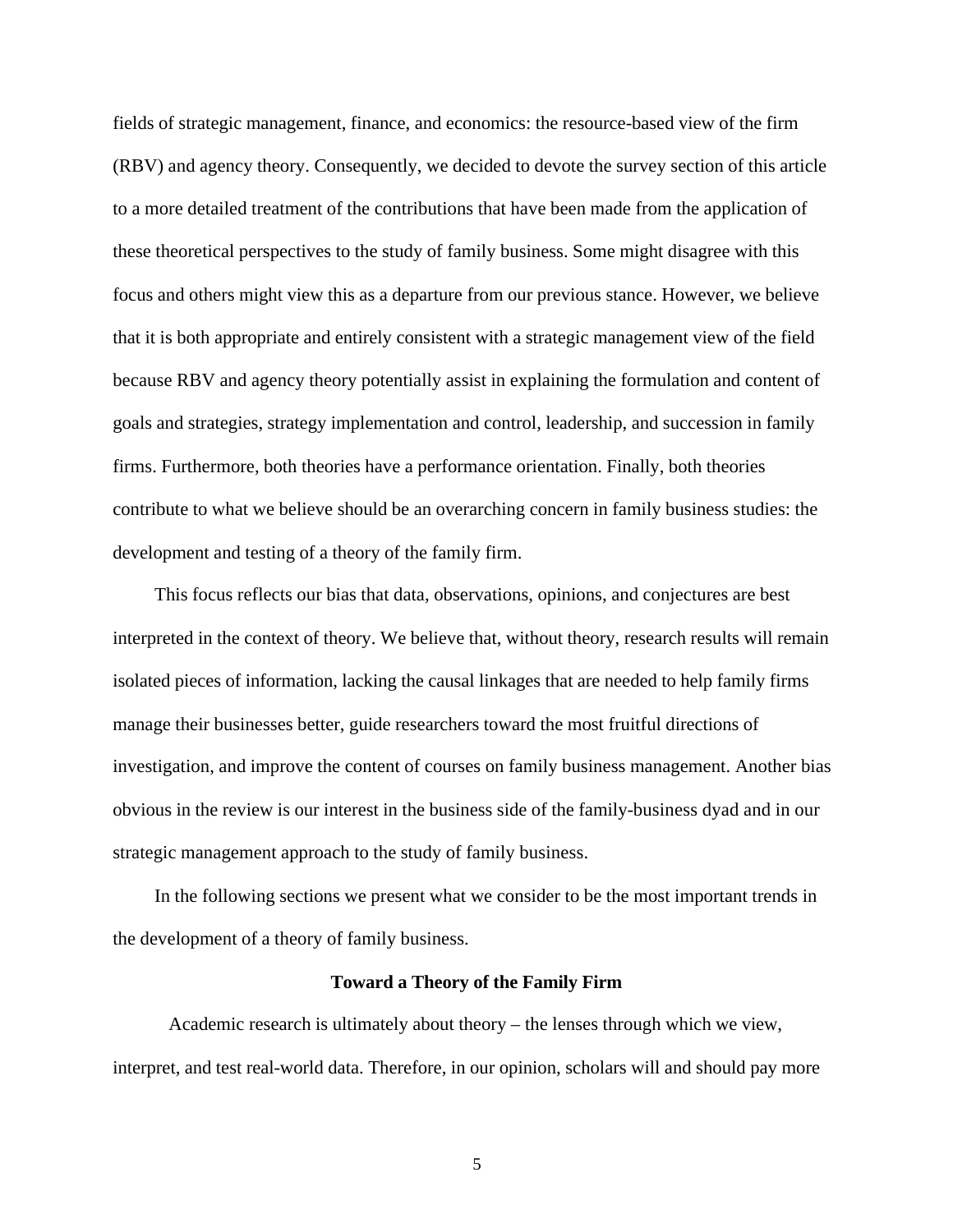attention over time to research that proposes promising new theories or contributes toward fortifying or toppling existing theories. There will always be a need for mid-range theories to explain specific phenomena associated with family business. For example, Sharma, Chrisman, and Chua (2003a) use the theory of planned behavior to help explain the extent to which family businesses engage in succession planning.<sup>2</sup> However, a broad theory of family business is more important because such a theory will assist in setting the parameters for research in the field and serve as a mechanism for assimilating, extending, and disseminating knowledge.

As with any theory of the firm, a theory of the family firm must explain why family firms exist and what determine their scale and scope (Conner, 1991; Holmstrom & Tirole, 1989). Furthermore, before we can begin to answer these two questions we must be able to specify with some reasonable degree of precision what a family firm is. Rigorous theoretical investigations of family firms are just beginning and developments are currently at the exploration stage. There are, however, some major identifiable trends. For example, in the following section we will discuss the progress that has been made in developing a theoretical definition of family business. Furthermore, research and theory have shed some light on how family firms might differ from non-family firms, thus indirectly addressing the questions of why family firms exist and what factors make them more or less successful in surviving, growing, and creating long lasting economic and non-economic value.

Two direct contributions toward an elaboration of a theory of the family firm are the articles by Habbershon et al. (2003) and Chrisman, Chua, and Litz (2003). Our interpretation of the work of those authors is that family firms exist because of the reciprocal economic and non-

 $2$  They found that feasibility, measured as the propensity of a trusted successor to take over, drove succession planning whereas the desirability of succession to the incumbent and social norms (family's commitment to the business) had little impact.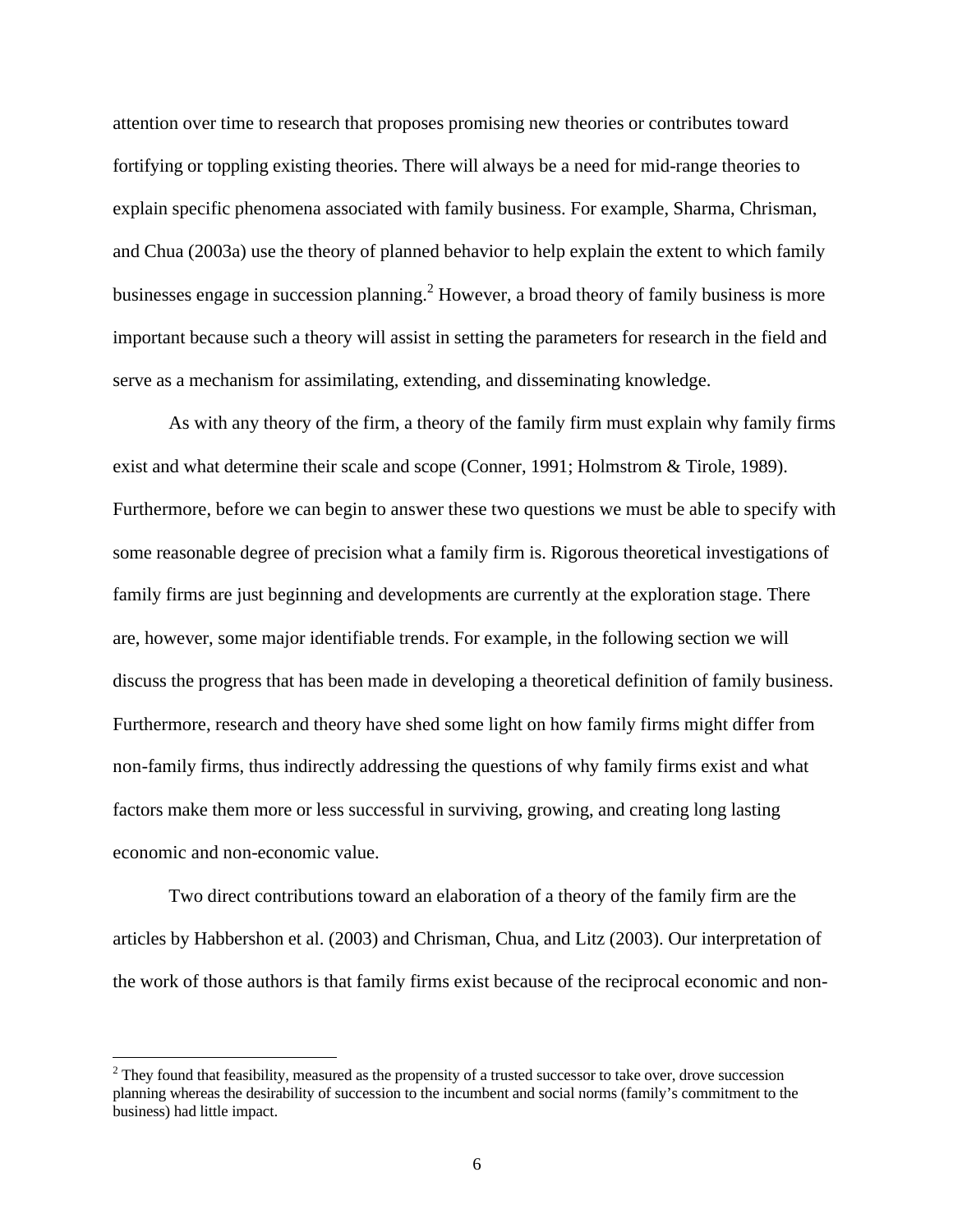economic value created through the combination of family and business systems.<sup>3</sup> In other words, the confluence of the two systems leads to hard-to-duplicate capabilities or "familiness" (Habbershon and Williams, 1999; Habbershon et al., 2003) that make family business peculiarly suited to survive and grow. The RBV of the firm can help inform us about how family firms identify and develop such capabilities, how they might transfer those capabilities to new leaders and new structures, and how they might renew their capabilities under changing circumstances.

However, the problems of close kinship, ownership and management transfers, and conflicts of interest may also create inefficiencies that limit the ability of family businesses to create or renew distinctive familiness (cf. Cabrera-Suarez, De Saa-Perez, & Garcia-Almeida, 2001; Steier, 2001a, 2001b, 2003; Miller et al., 2003; Stewart, 2003). Here recent work using agency theory (Gomez-Mejia, Nunez-Nickel, & Gutierrez, 2001; Morck & Yeung, 2003; Schulz, Lubatkin, & Dino, 2003; Schulz, Lubatkin, Dino, & Buchholtz, 2001) assists in explaining how altruism as a problem of self-control and entrenchment can nullify the value of existing capabilities as well as prevent or retard the development of new capabilities. Put simply, opportunistic behaviors in family firms may lead to agency costs that can either destroy or reduce the value of a family firm's unique capabilities, particularly as either the family or the business becomes larger and more complex. Interestingly, it appears that the sources of agency costs in family firms are somewhat different than those that exist in non-family firms whether closely- or widely-held (Chrisman, Chua, & Litz, 2002).

This is admittedly a sparse explanation of an extremely complex theoretical issue that will require significant additional treatment. However, it does provide a context for the following discussion of the definition of family business and the contributions of RBV and agency theory perspectives.

<sup>&</sup>lt;sup>3</sup> Also see Astrachan (2003), Habbershon and Pistrui (2002), and Stafford et al. (1999).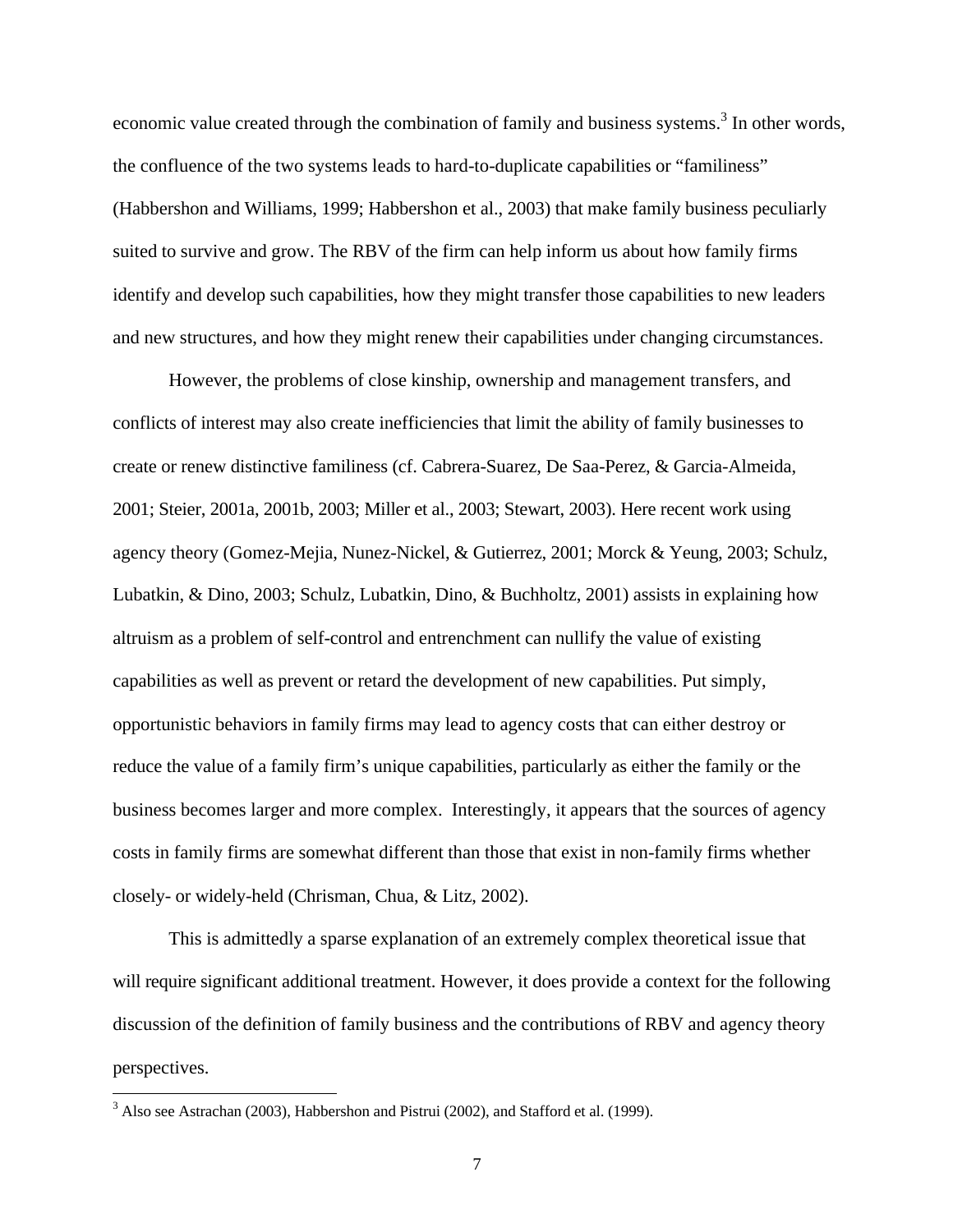#### **Definition of Family Business**

Defining the object of study is a fundamental requirement for progress in any field. Furthermore, as discussed previously, a theory of the family firm must start with a definition of a family firm.

Researchers began defining the family business operationally by the components of a family's involvement in the business: ownership, management, and trans-generational succession. Unfortunately, researchers have had problems making any of these components precise. For example, does family ownership require 100% ownership, controlling ownership, or effective control? Does governance by the family suffice or is management a necessary condition? Is a substantially concrete probability of succession within the family necessary or is the possibility of such occurrence enough? Researchers following this approach have proposed a wide variety of combinations of these components.<sup>4</sup>

The observation that firms with the same extent of family involvement may or may not consider themselves family firms has prompted some researchers (Westhead & Cowling, 1998) to define family firms partially by whether the firms consider themselves to be family firms. While this approach to defining family firms may be *operationally* convenient, it is *theoretically* unsatisfactory because it then begs the question about what kind of firms classify themselves as family firms. Furthermore, it may exclude from the population of family firms some firms with characteristic behaviors that are fundamentally identical to those of firms included in the population if the former, somehow, do not consider themselves family firms.

Reflecting this dissatisfaction with defining family firms by the extent of family involvement in the business, some researchers shifted their approach by attempting to identify

<sup>&</sup>lt;sup>4</sup> Since we have previously reviewed the many versions proposed in another article (Chua, Chrisman, and Sharma, 1999), we do not repeat it here.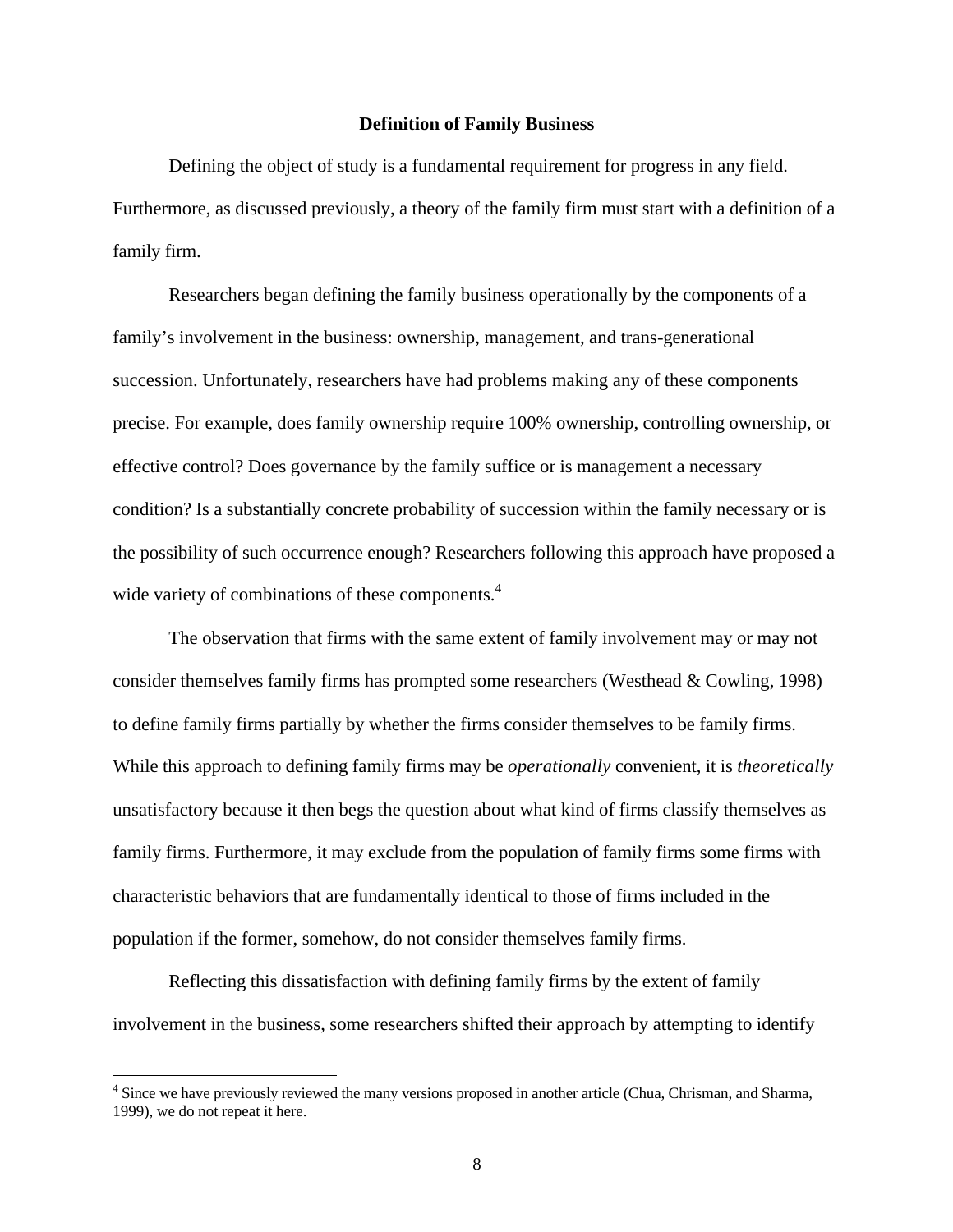the essence of a family firm. Some authors concentrated on a family's influence in setting the strategic direction of a firm (Donnelley, 1964; Davis & Tagiuri, 1989; Pratt & Davis, 1986; Handler, 1989, Shanker & Astrachan, 1996). Litz (1995) suggests that the essence is the intention of the family to retain control of the business past the current generation. Chua, Chrisman, and Sharma (1999) argue that behaviour should be added and suggest that control of the dominant coalition is the extent of control needed by the family. This would make firms with full ownership, controlling ownership, and effective control all eligible. Habbershon et al. (2003) contribute another part with their characterization of familiness as unique, inseparable, and synergistic resources and capabilities arising from family involvement and interactions.

These four parts are not mutually exclusive; in fact, they are complementary and may be combined to form an integrated definition of the family firm. Since possessing the resources, intention, and vision without the proper behavior does not make a firm a family firm and since such behavior is impossible without the other three parts, the four parts are inseparable. Thus, one could envision the essence of a family firm to consist of:

- 1. Intention to maintain family control of the dominant coalition;
- 2. Unique, inseparable, and synergistic resources and capabilities arising from family involvement and interactions;
- 3. A vision set by the family controlled dominant coalition and intended for transgenerational pursuance; and
- 4. Pursuance of such a vision (Chrisman, Chua, & Litz, 2003; Habbershon et al., 2003).

We believe that the most important philosophical difference between the two approaches is in defining the sufficiency conditions. The components-of-involvement approach is implicitly based on the belief that family involvement is sufficient to make a firm a family business. The essence approach, on the other hand, is based on the belief that some form of family involvement is only a necessary condition. Family involvement must be directed toward behaviors that produce certain distinctiveness based on a vision of the firm before it can be considered a family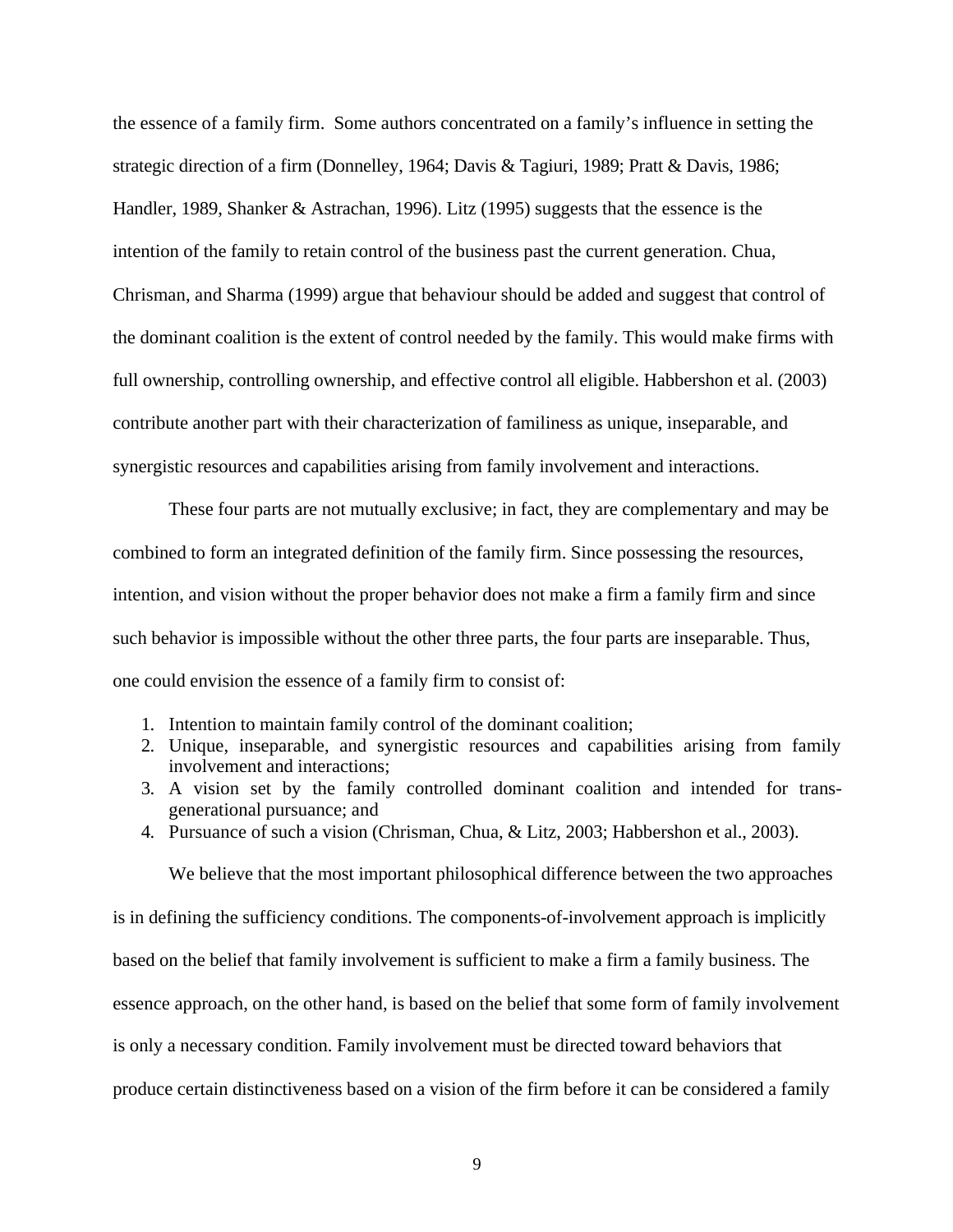firm. Thus, according to the essence approach, two firms with the same extent of family involvement may not both be family businesses because of a lack of vision, familiness, or behavior emanating from family involvement.<sup>5</sup>

Although the language used in the definition literature appears to portray family and nonfamily firms as dichotomous types of organizations, familiness should perhaps be treated as a continuous variable. For example, Shanker & Astrachan (1996) pointed out that, operationally, family firms can be defined narrowly (family is involved in the day-to-day management of the business) or broadly (family sets the strategic direction for the business) implying that there is a range of familiness. Westhead & Cowling (1998) follow the same approach and propose finer gradations of this continuum. To bolster this point, Tsang (2002) notes that decisions about the strategic direction of a business can be shared in various degrees between family and non-family managers.

If family firms are heterogeneous, then we must identify all the important dimensions by which they vary. Otherwise, empirical results will not be able to identify distinctly the variables influencing the relevant dependent variable – be they goals, strategies, or performance. No rigorous test of hypotheses is possible without differentiating the hodgepodge of firms from which data are obtained. Thus, there is a need to develop a classification of homogeneous populations of family firms to sort out the different types of family firms. Related to this, Sharma (2002) has presented a classification scheme that identifies 72 distinct non-overlapping conceptual categories of family firms according to the extent of family involvement in terms of

 $<sup>5</sup>$  This entire discussion about defining the family firm assumes that the researcher's unit of analysis is the business.</sup> Thus, the assumption is that the business exists and the definition must address family involvement or the results of family involvement. If the unit of analysis is the family, then the definition must address both the family's involvement and the existence of a business. For example, Winter, Fitzgerald, Heck, Haynes, & Danes (1998) and Heck & Stafford (2001), in their survey of households, define a family business by the following criteria: the ownermanager has been in business for at least a year, works at least six hours per week year round or a minimum of 312 hours a year in the business, is involved in its day-to-day management, and resides with another family member.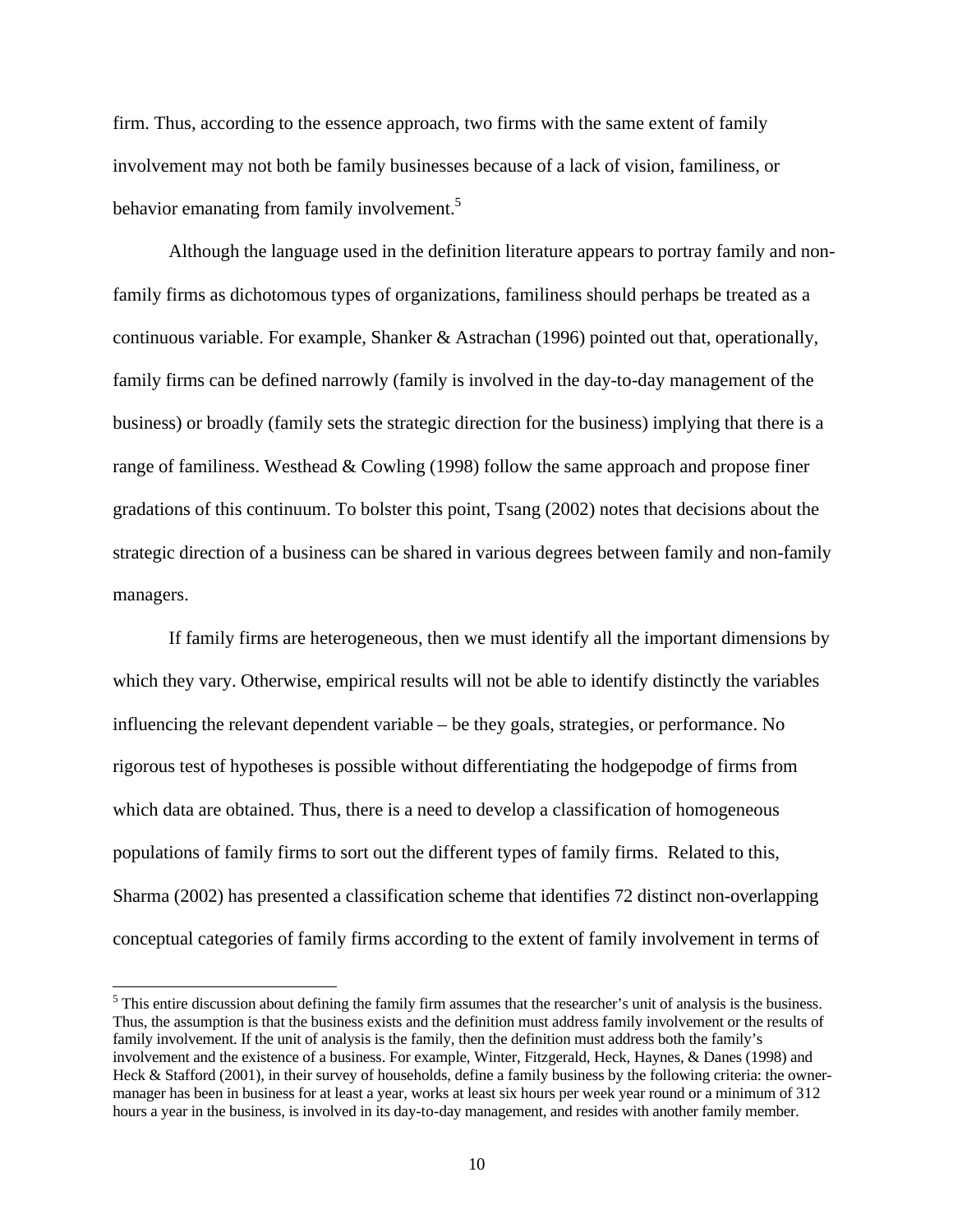ownership and management. For empirical research, this classification will most likely have to be simplified. Better would be an attempt to use empirical data to determine the extent to which Sharma's classification scheme could be simplified without losing its ability to differentiate among distinct types of family businesses.<sup>6</sup>

Astrachan, Klein, & Smyrnios (2002) present and validate a scale for assessing the extent of family influence on any business organization. This continuous scale consists of three subscales of power, experience, and culture (F-PEC scale). It is a promising framework for characterizing a continuous spectrum of family firms according to the components-ofinvolvement approach.<sup>7</sup>

Using Chua et al.'s (1999) theoretical definition of family business as a starting point, Chrisman, Chua, and Steier (2002) show that it is possible to statistically differentiate family firms from non-family firms on the basis of ownership, management, and intention for family succession without the use of arbitrary cut-off points.<sup>8</sup> They used cluster analysis to produce a dichotomy of family and non-family firms. Conceivably, they could have used a further model, such as ordered logit, with the dichotomous classification as dependent variable, to create a continuum of familiness. However, the fact that they were able to find significant differences between family and non-family businesses in terms of perceptions and performance using this

<sup>&</sup>lt;sup>6</sup> A common definition of family business and a classification system of types of family businesses is also important for teaching family businesses. Without an ability to differentiate between types of firms it becomes extremely difficult to explain to students why and when family organizations are likely to behave in certain ways, how those behaviors are similar or different from non-family organizations, and what the performance implications of those behaviors are.

 $<sup>7</sup>$  Astrachan et al (2002) have also moved the component-of-involvement approach closer to the essence approach</sup> when they proposed that familiness is determined by how family involvement is used to influence the business. If the component-of-involvement approach defines what is ultimately created as a result of using family involvement to influence the business, the gap between the two approaches could narrow considerably, moving the field toward a better understanding of its boundaries of investigation.

 $8$  Chua et al's (1999, p. 25) theoretical definition of family business is: "The family business is a business governed and/or managed with the intention to shape and pursue the vision of the business held by a dominant coalition controlled by members of the same family or a small number of families in a manner that is potentially sustainable across generations of the family or families.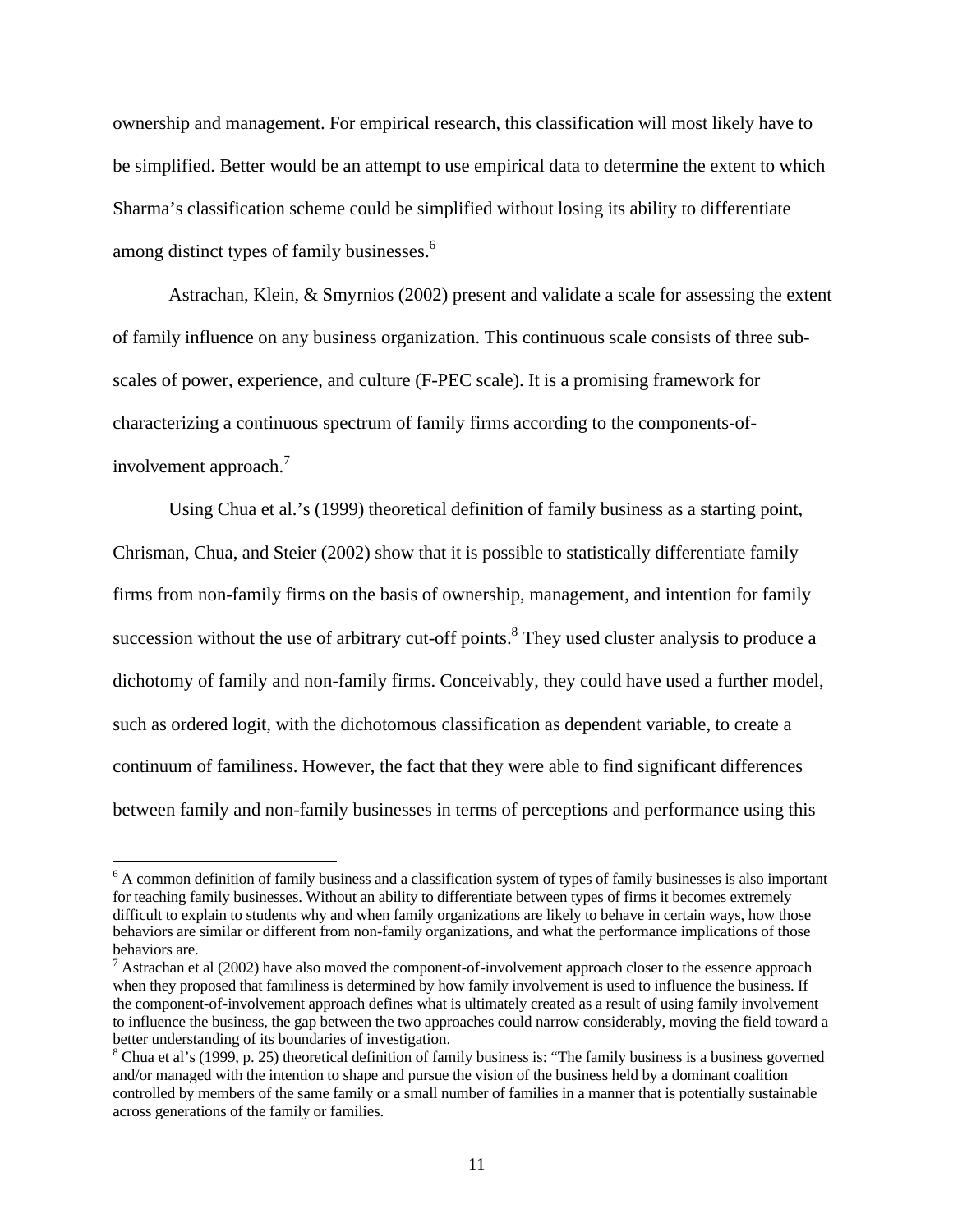method for classification suggests that their theoretical and operational approach is both externally valid and consistent with the definitional requirements for developing a theory of the family firm.

In conclusion, both theoretical and empirical issues with respect to defining the family firm are still open to debate and the development of methods for separating family from nonfamily firms, instead of subjectively assigning firms as family or non-family, is still in its infancy. However, the theoretical and operational approaches appear to be converging. This and the recent methodological progress are particularly encouraging given the relative lack of progress in other fields such as entrepreneurship.

### **Application of Theory to Family Business**

Is it possible that family businesses are not different from non-family businesses? Family business researchers clearly believe that the two are different. If they are not, there is no need for a theory of the family firm or courses in family business management. A recent study (Anderson & Reeb, 2003) shows that, even among the S&P500, firms that are under the influence of the founding families outperform those that are not. A number of other studies have reached similar conclusions on differences between family and non-family businesses in terms of policies on ethics (Adams, Tashchian, & Shore, 1996), succession and post-succession performance (Fiegener, Brown, Prince, & File, 1996; Gomez-Mejia et al., 2001), perceptions of environmental opportunities and threats (Chrisman et al., 2002), international structures and strategies (Tsang, 2002; Zahra, 2003), corporate governance (Randoy & Goel, 2003), and performance characteristics such as size, growth, financial structure, productivity, and profitability (Gallo, 1995; McConaughy & Phillips, 1999; Westhead & Cowling, 1998; ).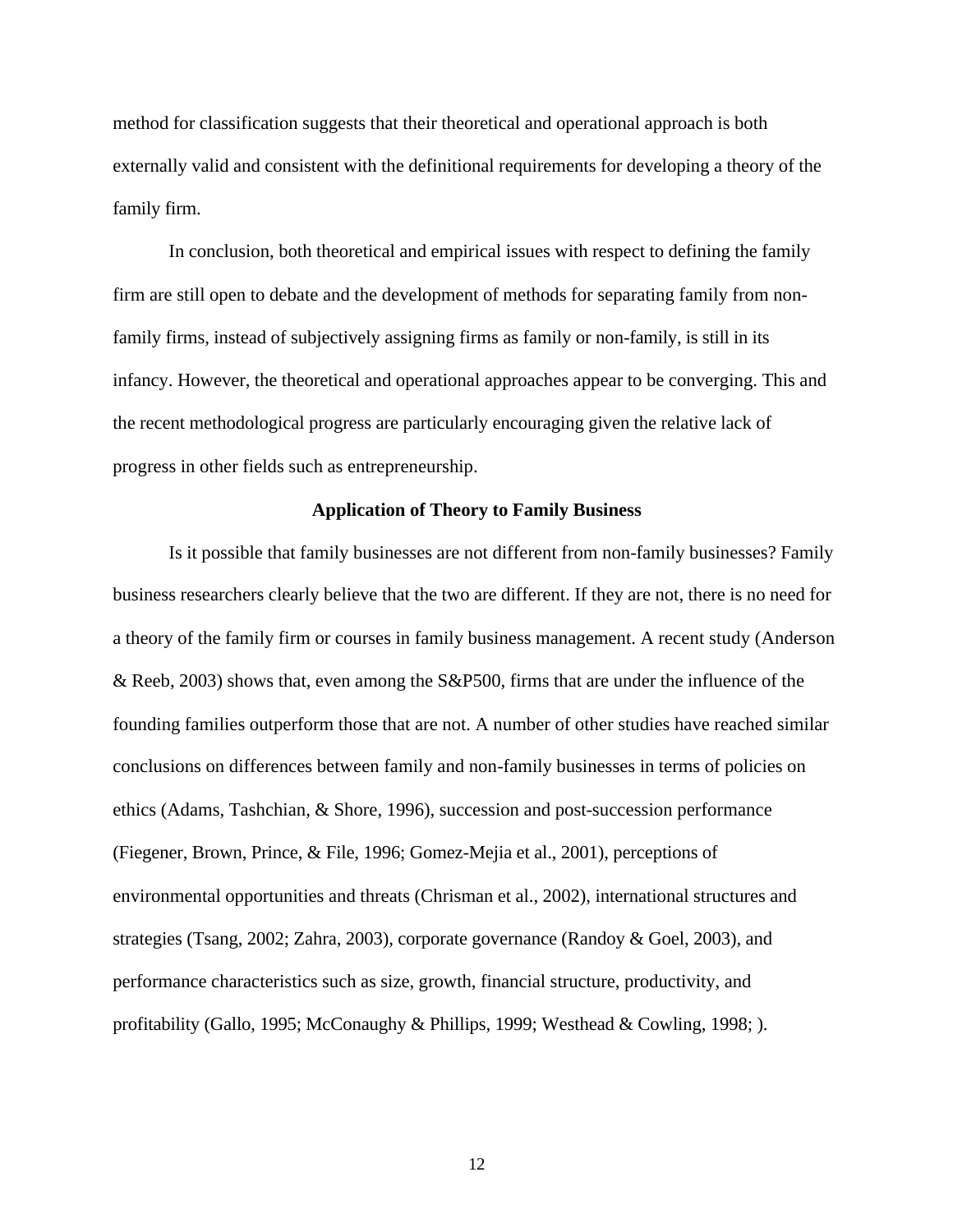Therefore, there is strong empirical evidence that family and non-family firms are different along certain dimensions.

On the other hand, a number of studies have found few or no differences between family and non-family firms on dimensions such as sources of debt financing (Coleman & Carsky, 1999), strategic orientation (Gudmunson, Hartman, & Tower, 1999), management and governance characteristics (Westhead, Cowling, & Howorth, 2001), and problems and assistance needs (Welsch, Gerald, & Hoy, 1995). Therefore, the extent and nature of the differences between the two types of firms require much additional research.

Researchers in family business believe that family influence makes a family business distinct from a non-family business. But no business can escape family influence; even the decisions of the CEO of a publicly held corporation with no dominant shareholder can be influenced by his or her family. Thus, family business research needs to identify the nature of family firms' distinctions, if any, and the process by which these distinctions result from family involvement. For example, we currently do not understand how family members interact to affect the visions and goals of the family firm and how they create the unique resources, capabilities, costs, and problems that make the family firm behave and perform differently.  $9^{\circ}$  To a large extent, this ignorance about the uniqueness of family firms has prevented the development of a rigorous integrated theory of the family firm.

To avoid re-inventing the wheel, theoretical research in family business has, as it should, concentrated on applying mainstream theories of the firm to explain how the family business may be different from the non-family business. As noted earlier, our discussion focuses on the

<sup>&</sup>lt;sup>9</sup> Chrisman, Chua, and Litz (2003) suggest that "the politics of value determination" in a family firm will influence its vision and goals and have a major influence on whether its familiness is distinctive or constrictive and in what context (Habbershon et al., 2003).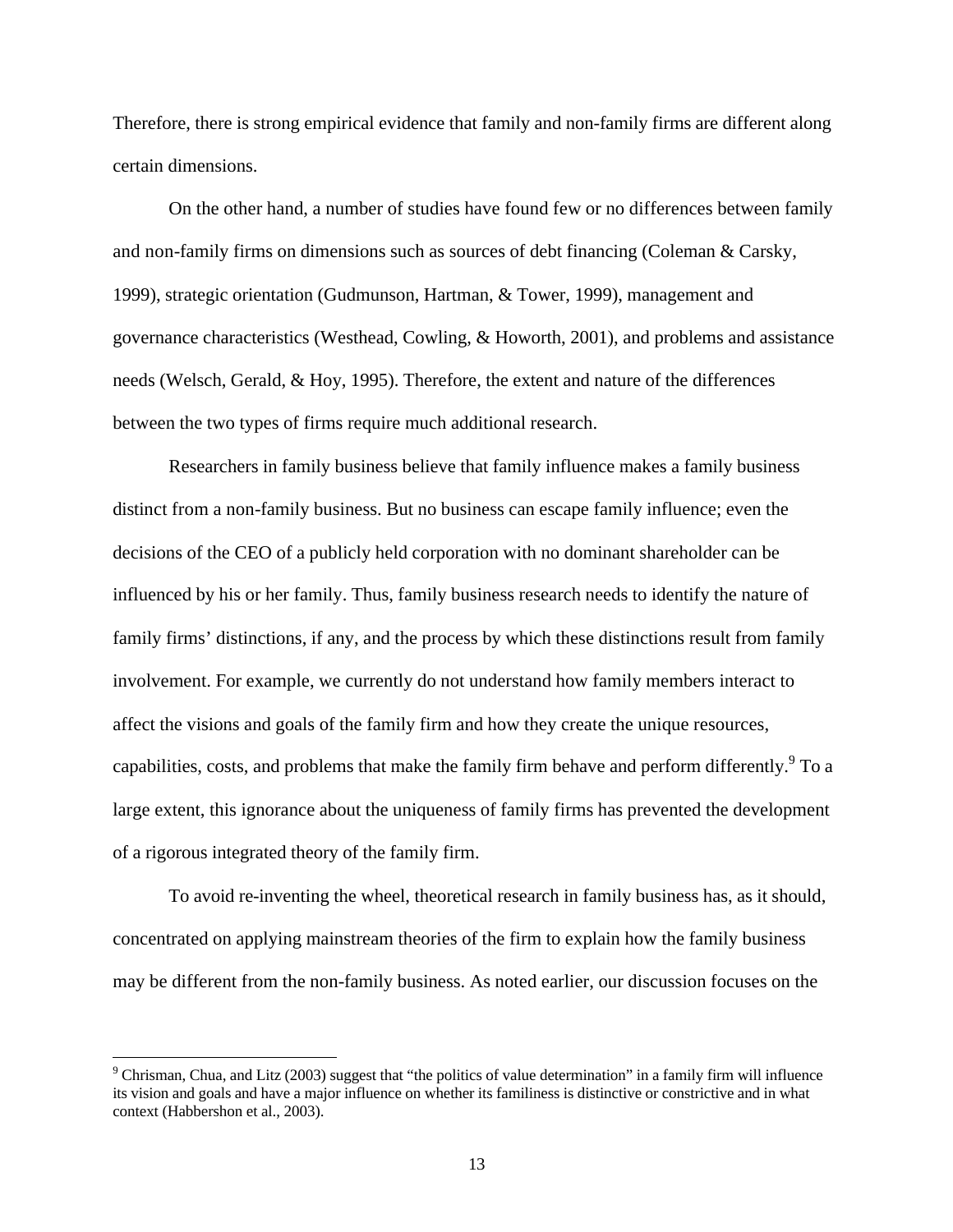two most important ones, in terms of research output and potential explanatory power: agency theory and the resource based view.

### **Agency Theory and the Family Business**

 $\overline{a}$ 

The idea that a manager who does not own a business is unlikely to be as diligent as an owner can be traced back to Adam Smith (1796). Berle & Means (1932) extend this idea and propose that, as long as a conflict of interests exists, a manager will pursue his/her own interest rather than that of the owner. Ross (1973) presents a mathematical formulation of this situation and called it the principal-agent problem. Jensen & Meckling (1976) apply this to the capital structure decision of the firm and coin the phrase "agency costs" to include all actions by managers that contravene the interests of the owners plus all activities, incentives, policies, and structures used by the firm to align the interests and actions of the agent with the interests of the owners. Myers (1977) and Smith & Warner (1979) point out that agency problems also exist between the lender and the borrower. To this, Morck, Shleifer & Vishny (1988) add the agency problem between the majority and minority shareholders.

Conceptually, agency theory can be directly applied to the family business situation as long as the set of goals and objectives proposed for the firm is expanded to allow non-economic benefits. It is in empirical research that the theory may have the most serious problems. If agency costs are due to the manager pursuing goals that are different from those of the owner, then many actions considered agency costs in non-family firms may not be so for family firms.<sup>10</sup> For example, if a family business owner holds a view of justice that implies a guaranteed minimum standard of living for close relatives, then employing an unproductive nephew for that purpose would not be an agency cost, although it would be so for a non-family firm. Thus, empirical

<sup>&</sup>lt;sup>10</sup> While we can, of course, assume away the non-economic goals of the owners of family firms, that is not entirely satisfying for the simple reason that the assumption does not always seem to reflect reality (Andersson, Carlsen, & Getz, 2002; Koiranen, 2002).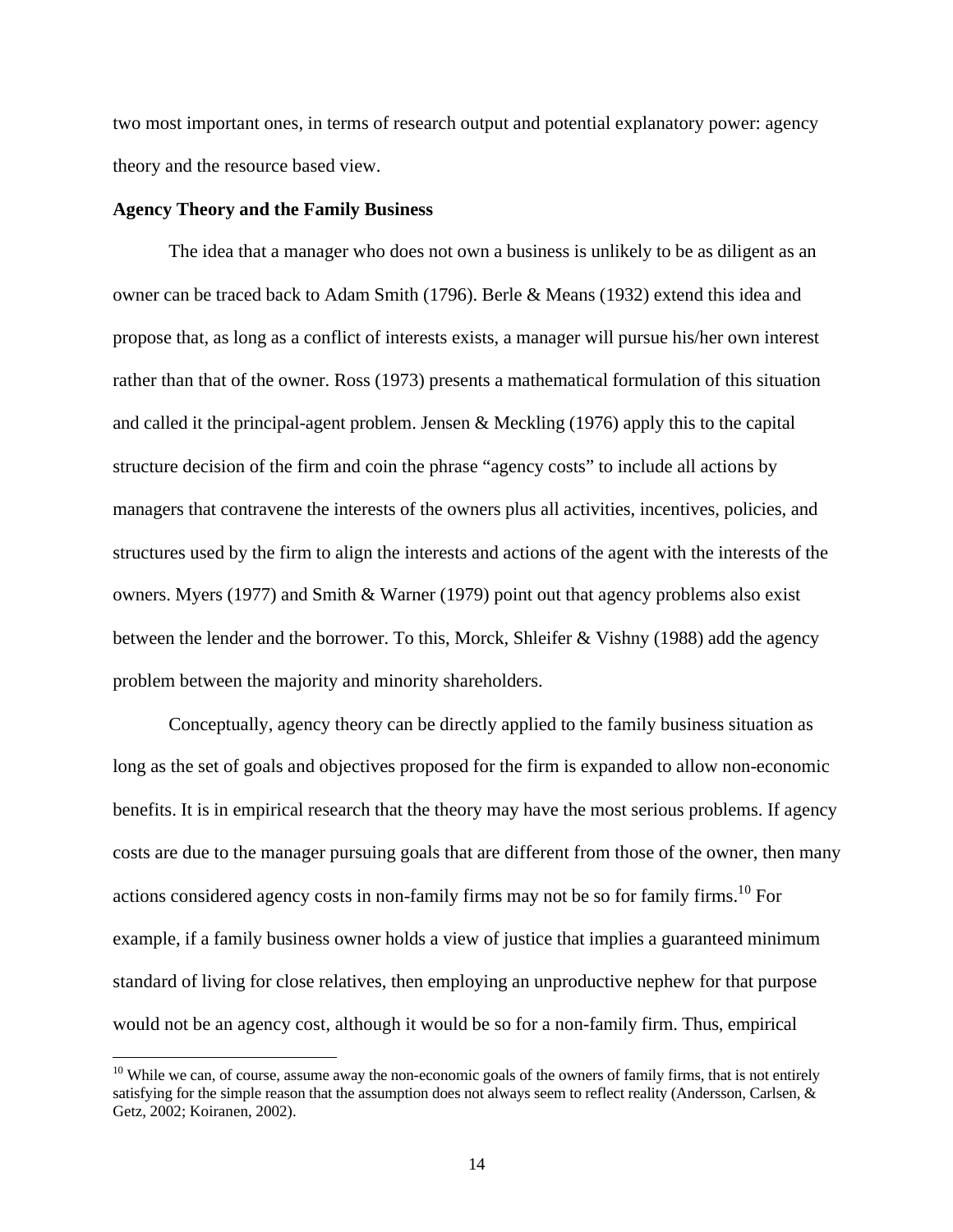research on the agency problems of the family firm has to start by identifying the interests of family business owners.<sup>11</sup>

Agency costs must be measured by the decisions and actions pursued in contravention of the interests of owners and the activities, incentives, policies, and structures set up by owners to prevent these decisions and actions. In this regard, it will be especially helpful if the incentives and monitoring mechanisms of family firms are compared with those of non-family firms. Recent research, for example, suggests that the capital structures and financing decisions of family firms may differ from those of non-family firms (Romano, Tanewski, & Smyrnios, 2000; Steier, 2003).

Agency costs may arise from transactions between any two groups of stakeholders; but researchers applying agency theory to family firms have concentrated on the owner-manager relationship. Within this stream, researchers have proposed altruism and the tendency for entrenchment as the fundamental forces distinguishing family and non-family firms in terms of agency costs.

**Altruism.** The original thinkers of agency theory assumed that when ownership and management reside within a family, there would be minimal agency costs. For example, Fama  $\&$ Jensen (1983, p.306) state that "… family members … have advantages in monitoring and disciplining related decision agents."

Continuing in this belief, Davis, Schoorman, & Donaldson (1997a) propose that family business management could be accurately described by stewardship theory, which has a long history in theology (cf. Thompson, 1960; Griffin, 1960). According to stewardship theory, managers are as diligent and committed as owners would be in managing the business. We are

 $11$  Research on the political processes that determine the collective interests of the dominant coalition in family businesses is also needed.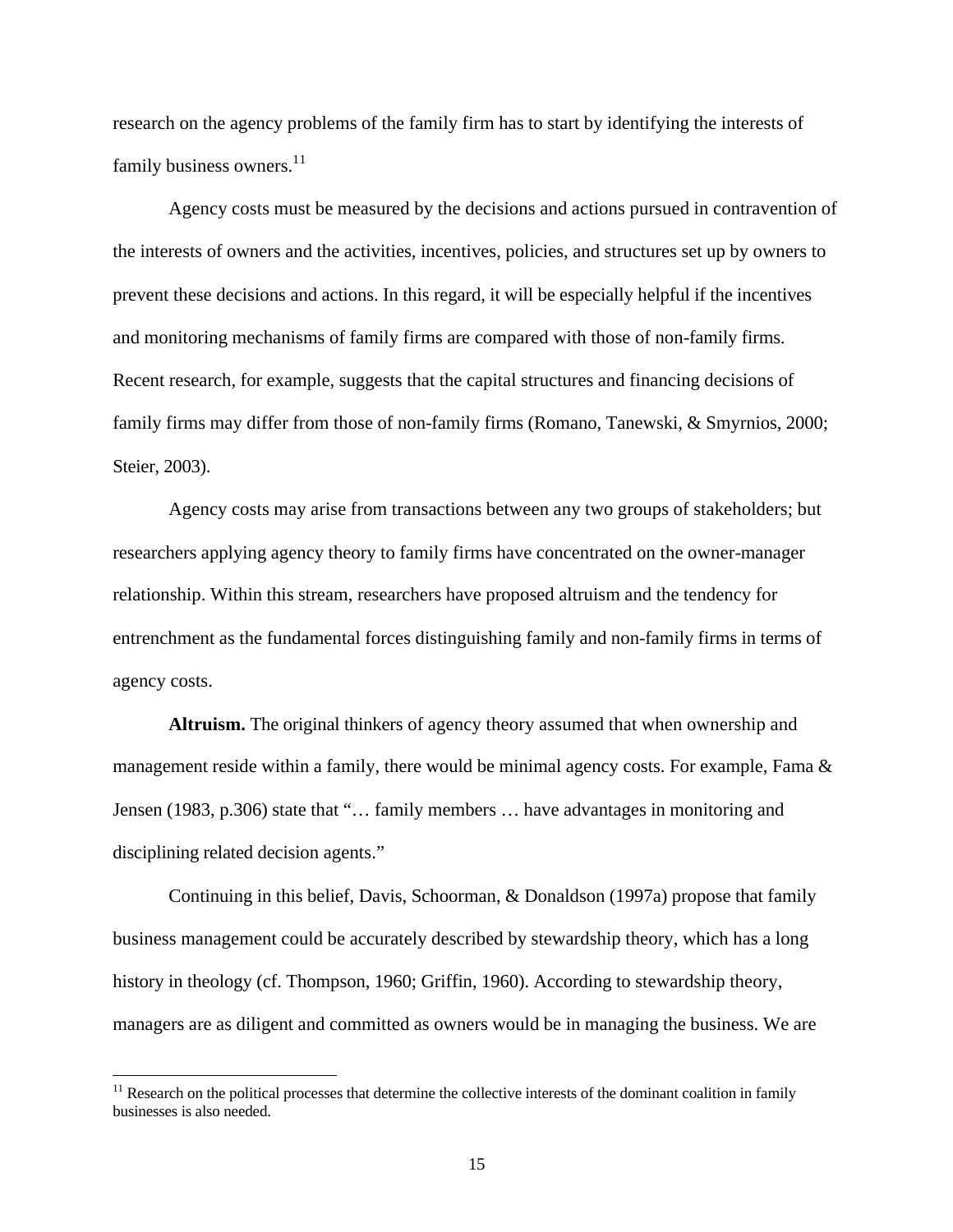unaware of any rigorous research on stewardship; as a result, we do not really know whether stewardship requires selflessness, self-control, or altruism. There are simplistic situations where reciprocal perfect altruism – both managers and owners place the same weight on their own and the other party's interests – is sufficient to result in stewardship. <sup>12</sup> Thus, stewardship may not require congruence of interests, which Davis, Schoorman, & Donaldson (1997b) believe is the difference between agency theory and stewardship theory.

To illustrate this point, let "V" be the value of the firm, "w" be the wage paid to the manager, "a<sub>mo</sub>" be the manager's altruism toward the owner, and "a<sub>om</sub>" be the owner's altruism toward the manager.

The owner's interest equals (V-w) while that of the manager equals w. Let the owner seek to maximize his utility which is a linear function of his interest plus an altruistic part linearly related to the manager's interest.

Owner's objective: Maximize  $(V-w) + a_{om} w$ 

Let the manager also seek to maximize his utility which is of the same form as that of the owner. Therefore, the manager's objective will be:

Manager's objective: Maximize  $w + a_{\text{mo}} (V-w)$ 

If the owner and manager are reciprocally and perfectly altruistic, then both  $a_{\text{mo}}$  and  $a_{\text{om}}$ are equal to one. Substituting these two values into the two objectives, we get

Owner's objective: Maximize  $(V-w) + w = V$ 

Manager's objective: Maximize  $w + (V-w) = V$ 

 $12$  L. Yuan (2003) made this observation in a conversation with the second author.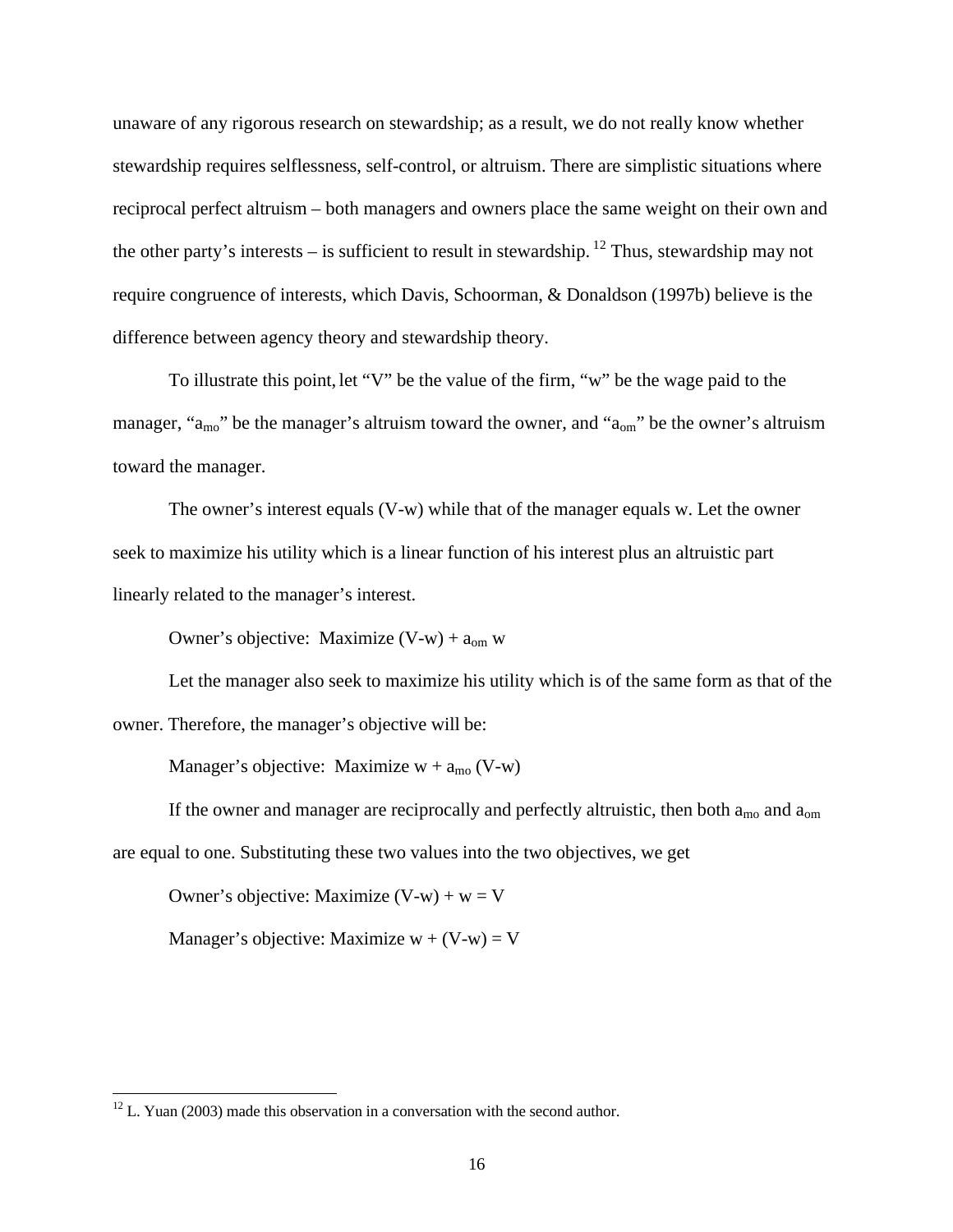Thus, the owner and the manager have the same objective and we have stewardship although the manager's interest (w) is different from the owner's interest  $(V-w)$ . <sup>13</sup>

Drawing on the household economics literature (e.g., Becker, 1974, 1981), Schulze, et al. (2001, 2003) discuss how altruism can manifest itself as a problem of self-control and create agency costs in family firms due to free riding, biased parental perception of a child's performance, difficulty in enforcing a contract, generosity in terms of perquisite consumption, etc. They argue that these agency problems cannot be controlled easily with economic incentives because members of the family are already residual owners of the business. Their empirical evidence supports most but not all of the hypotheses they made.

Not all research about agency costs in family firms has reached negative conclusions (e.g., McConaughy & Phillips, 1999). Early results from economic modeling (Eaton, Yuan, & Wu, 2002; Wu, 2001, 2002) appear to suggest that if altruism is reciprocal and, especially, symmetrical, it can mitigate agency problems. In fact, Eaton et al. (2002) show that, with reciprocal altruism, family firms have competitive advantages in pursuing certain business opportunities in the sense that they will have lower reservation prices for those business opportunities. An example of this is the observation by Chua and Schnabel (1986) that if certain assets yield both pecuniary and nonpecuniary benefits, then asset market equilibrium will result in a lower pecuniary return for these assets, which suggests that family firms may have a lower cost of equity capital.

Using a sample composed of firms with 5 to 100 employees, Chrisman et al. (2002) show that the short-term performance of family and non-family businesses are statistically equal and that one mechanism for controlling agency costs – strategic planning – has a greater positive

<sup>&</sup>lt;sup>13</sup> Of course, if the manager acts as an opportunistic agent rather than as an altruistic steward,  $a_{\text{mo}} = 0$  and the manager's objective becomes: Maximize  $w + 0(V-w) =$  Maximize w and we have an agency problem.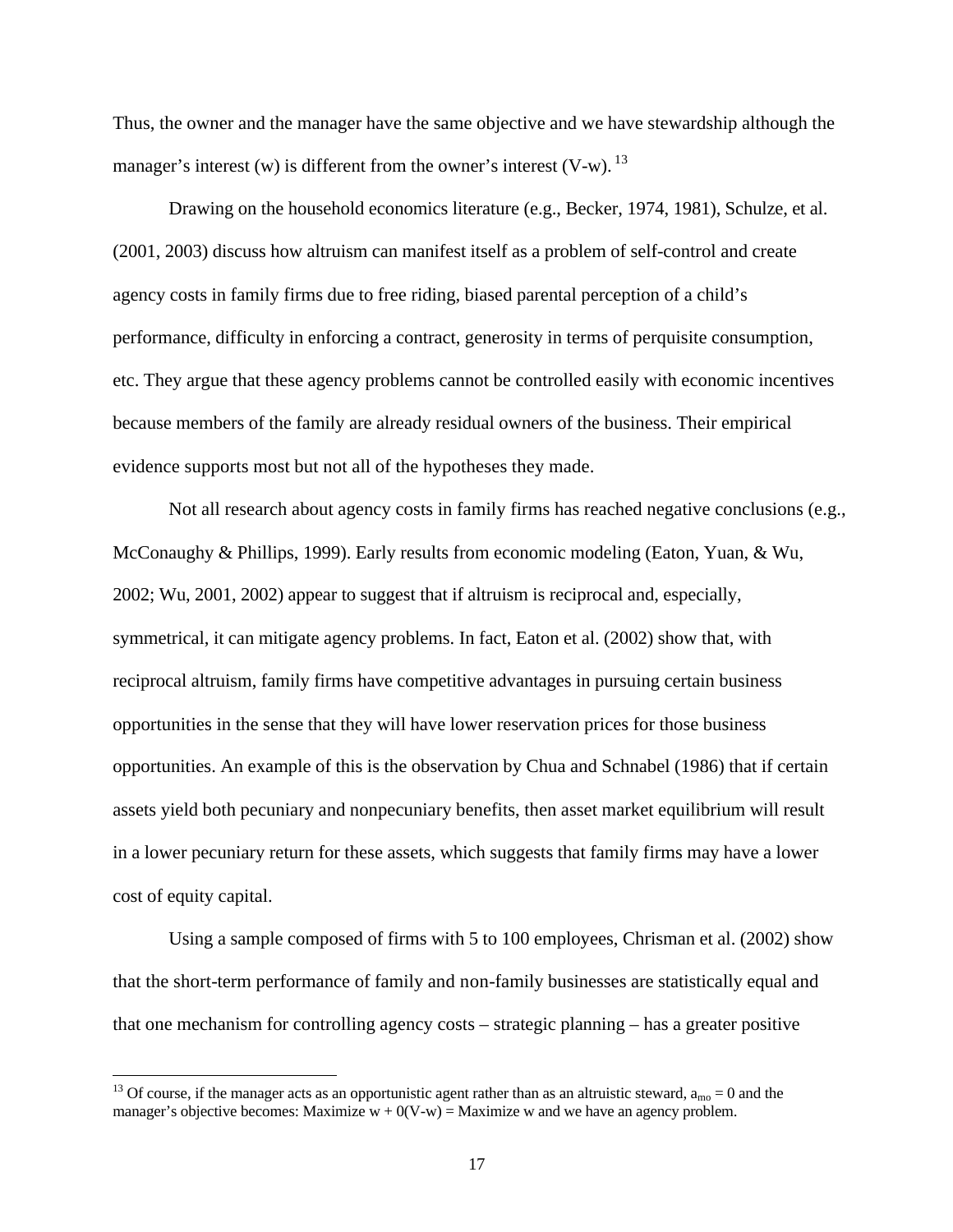impact on the performance of non-family businesses. They conclude that these findings imply that agency costs are lower in family firms, supporting the traditional point of view in the literature (Fama & Jensen, 1983; Jensen & Meckling, 1976; Pollak, 1985).

**Entrenchment.** In the context of agency theory, management entrenchment permits managers to extract private benefits from owners. Morck, Shleifer, & Vishny (1988) show empirically that management entrenchment decreases firm value. They demonstrated this by showing that there is a nonlinear relationship between the value of the firm and the managers' ownership shares. Initially, as ownership shares increase from zero, firm value increases. But beyond a certain range, firm value actually decreases with managers' ownership. They interpret this as agency costs arising from the entrenchment of management made possible by increased ownership.

Gomez-Mejia et al. (2001) provide supporting evidence from family firms. They show that the agency problems caused by entrenchment may be worse in family firms than in nonfamily firms. Gallo and Vilaseca's (1998) research yields similar conclusions. While they find that the performance of firms in general was not influenced by whether the CFO was a family member or not, they also show that when the CFO is in a position to influence the strategic direction of a firm, having a non-family member in that position is associated with superior performance.

The most disturbing conclusions about the ill effects of family ownership entrenchment are those drawn by Morck and Yeung (2002, 2003). They argue that because entrepreneurial spirit and talent are not necessarily inherited by ensuing generations of the controlling family, it is much easier for succeeding generations to create value by using their wealth and influence to obtain competitive advantages through political rent seeking than through innovation and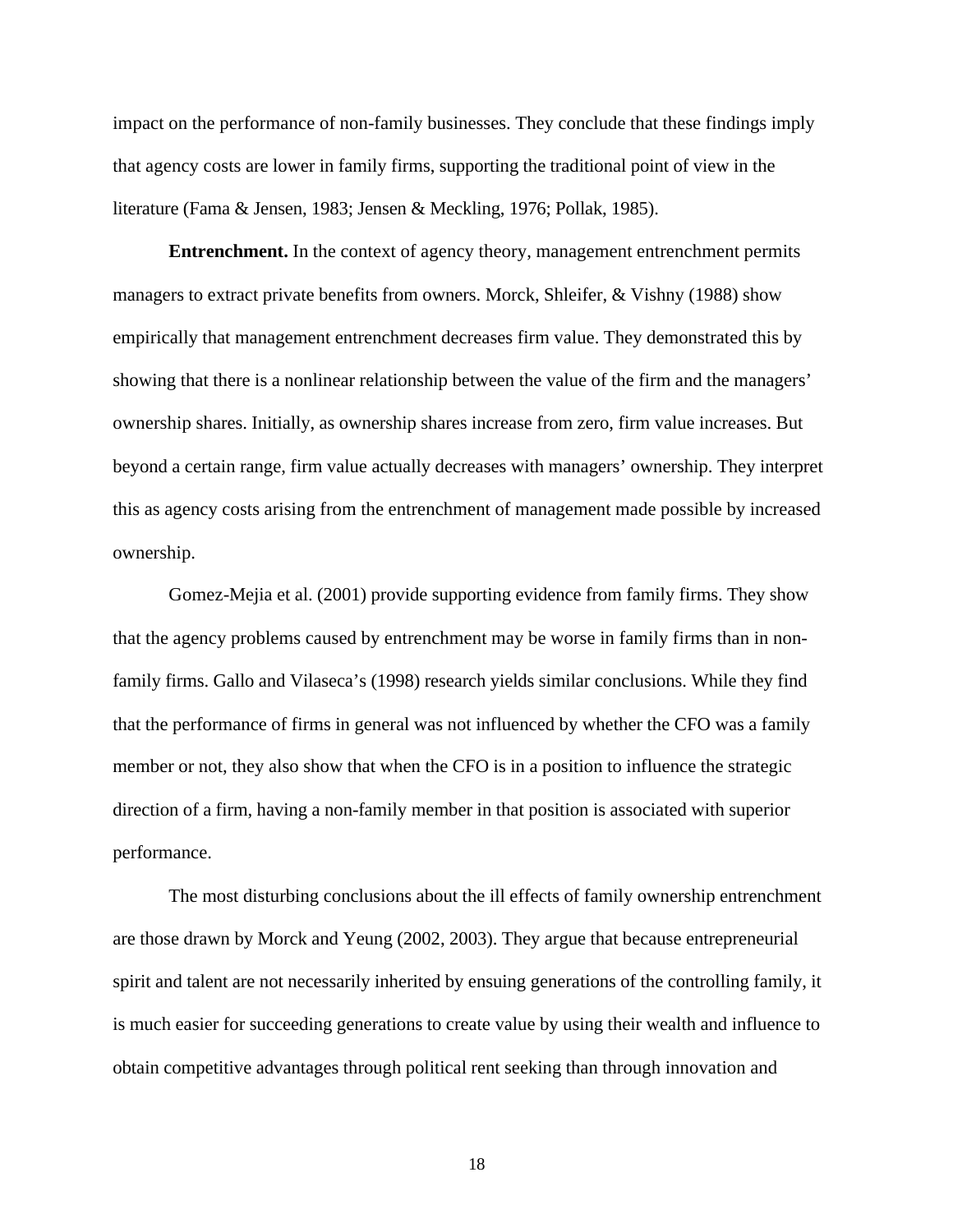entrepreneurship. Besides, innovation can cannibalize their existing businesses. The situation gets even worse if entrenchment is accompanied by a pyramidal corporate ownership structure. They suggest that, in this case, the family will have the ability to and will likely engage in the predatory behavior known as *tunneling* (Johnson, La Porta, Lopez-de Silanes, & Schleifer, 2000). They will use cost allocation to push expenses toward those subsidiaries in which they have the lowest beneficial ownership and use transfer pricing to pull revenues toward the holding company in which they have the highest beneficial ownership.

Again, the implications of management entrenchment are not one sided. Pollak (1985) argues that family businesses have advantages in incentives and monitoring vis-à-vis non-family firms. Shleifer & Vishny (1997) suggest that family ownership and management can add value when the political and legal systems of a country do not provide sufficient protection against the expropriation of minority shareholders' value by the majority shareholder. This suggestion has been formalized by Burkart, Pannunzi, & Shleifer (2003). Burkart et al show that in economies with a strong legal system to prevent expropriation by majority shareholders, the widely held professionally managed firm is optimal. But where the legal system cannot protect minority shareholders, then keeping both control and management within the family is optimal.

Randoy and Goel (2003) find that, as hypothesized, high levels of block ownership and foreign institutional ownership are positively associated with performance in non-family firms. Performance is also negatively associated with high levels of ownership by board members in those firms. The authors suggest that such an ownership/governance structure reduces entrenchment and increases monitoring. Interestingly, they found the relationships between governance and performance to be reversed for family firms. Randoy and Goel (2003) conclude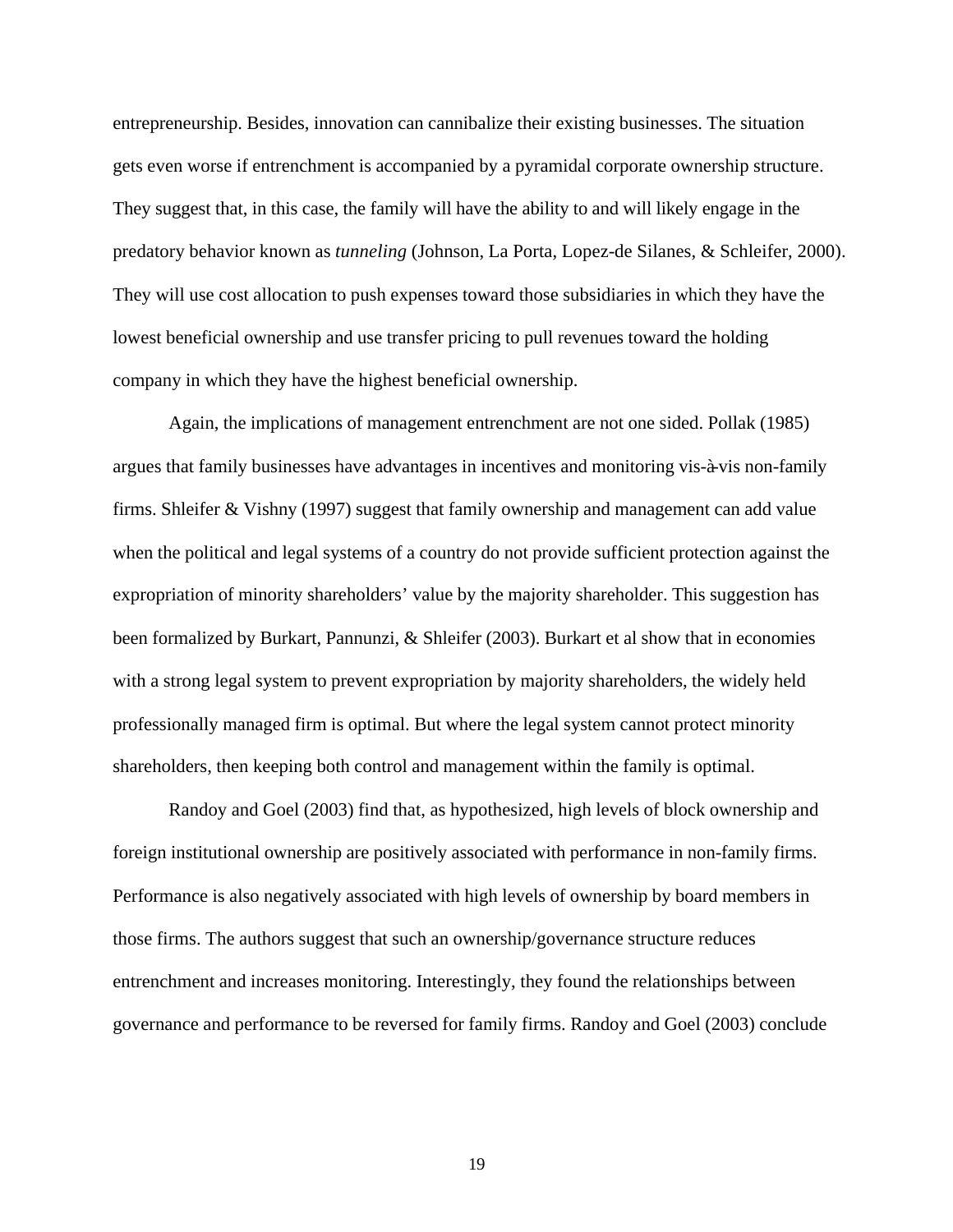that different agency contexts and different forms of ownership require different governance structures.

Mastakallio, Autio, and Zahra's (2002) research provides further support for that conclusion. These authors suggest that because owners have multiple roles in a family business the governance of family firms differs from corporate governance for non-family firms. Their empirical results generally support their hypotheses that formal and social controls influence the quality of strategic decisions in family firms.

In summary, researchers have shown that both altruism and entrenchment have positive and negative effects on family firm performance. Clearly, research along these theoretical lines is just beginning. But it has already yielded interesting insights for future research and classroom instruction.

#### **Resource Based View of the Family Firm**

A key consideration in the development of a theory of the family firm is whether family involvement leads to a competitive advantage because answering this question will provide some insights regarding why family firms exist and why they are of a particular scope and scale. Before we can rigorously test whether family involvement leads to competitive advantage, however, we need a theory about how one leads to the other. The potential benefit of an empirically supported theory about the relationship between family involvement and competitive advantage is incalculable to family firms because by exploiting and leveraging the relationship, a family firm may be able to enhance its economic performance. Furthermore, preserving, strengthening, and extending the firm's competitive advantage are among the most critical considerations in strategic or succession planning. If we do not understand the sources of family firms' competitive advantage, how can we hope to preserve, let alone strengthen or extend it?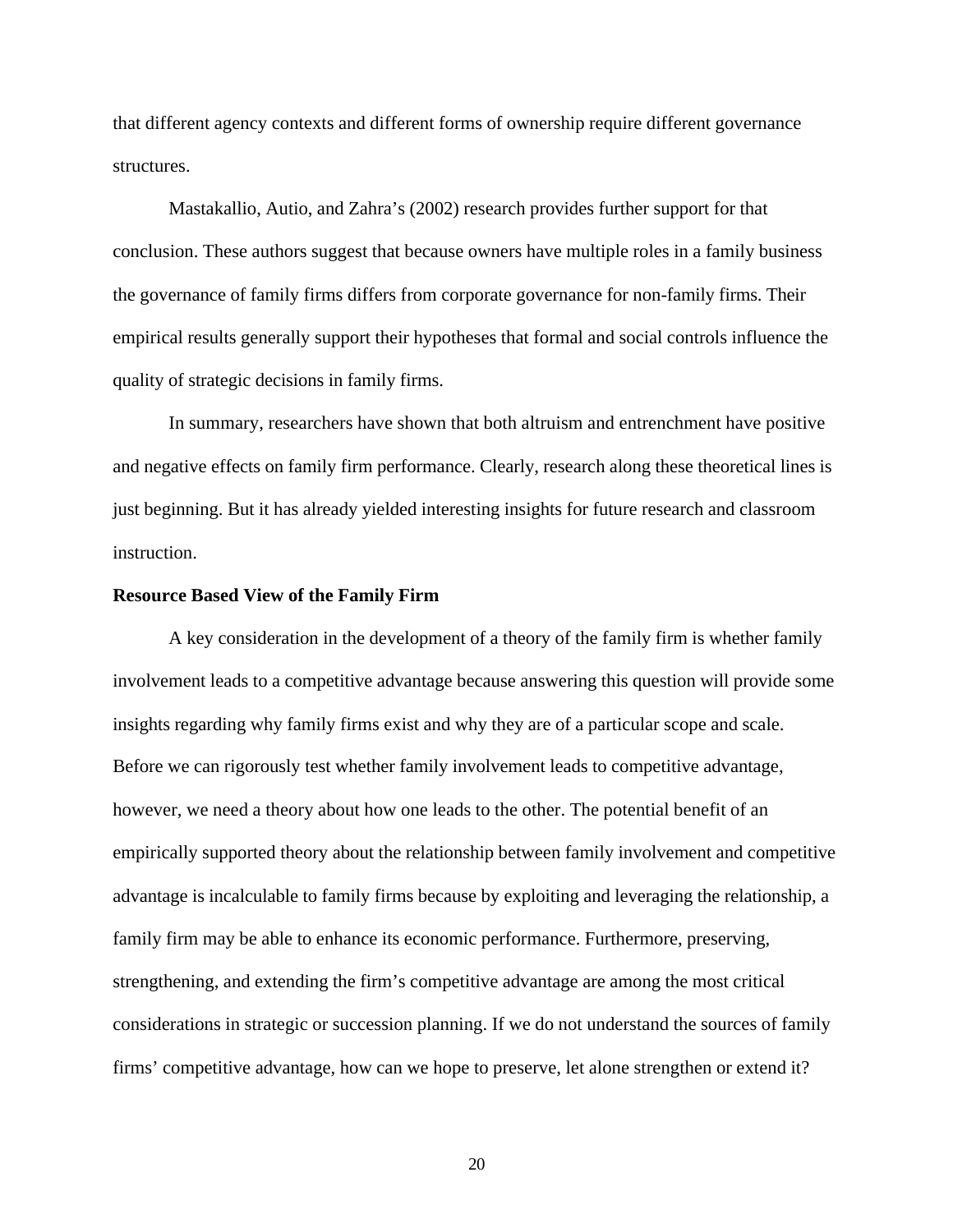The RBV approach has the potential to help us identify the resources and capabilities that make family firms unique and allow them to develop family-based competitive advantages. Habbershon & Williams (1999) suggest that "familiness" consists of idiosyncratic internal resources created by family involvement. They point out that familiness can be *distinctive*, as a source of competence, or *constrictive*, as an encumbrance by family firms. Habbershon et al. (2003) elaborate on this by requiring that these resources be unique, inseparable, and synergistic.

Sirmon & Hitt (2003) provide arguably the most encompassing application of RBV to family businesses. They distinguish between five sources of family firm capital: human, social, survivability, patient, and governance structures. They argue that family firms evaluate, acquire, shed, bundle, and leverage their resources in ways that are different from non-family firms. Some of these differences, for example family firms' difficulty in shedding human resources, have negative impacts on economic performance. Overall, however, they believe that these differences allow family firms to develop competitive advantages.

Some scholars suggest that a family-business connection may yield unique advantages in the acquisition of resources (Aldrich & Cliff, 2003; Haynes, Walker, Rowe, & Hong, 1999; Stewart, 2003). Using social network theory, however, Barney, Clark, & Alvarez (2002) argue that maintaining family ties reduces family members' ability to maintain other strong social ties. Considering the strong tendency for the assets of family members to be redundant, they argue that family ties are not likely to be a major source of the rare and specialized resources needed for entrepreneurship and value creation. Therefore, they conclude that family firms will not have advantage in acquiring resources. On the other hand, Barney et al (2002) suggest that family ties may provide an advantage in opportunity identification because of family members' greater willingness to share information with each other.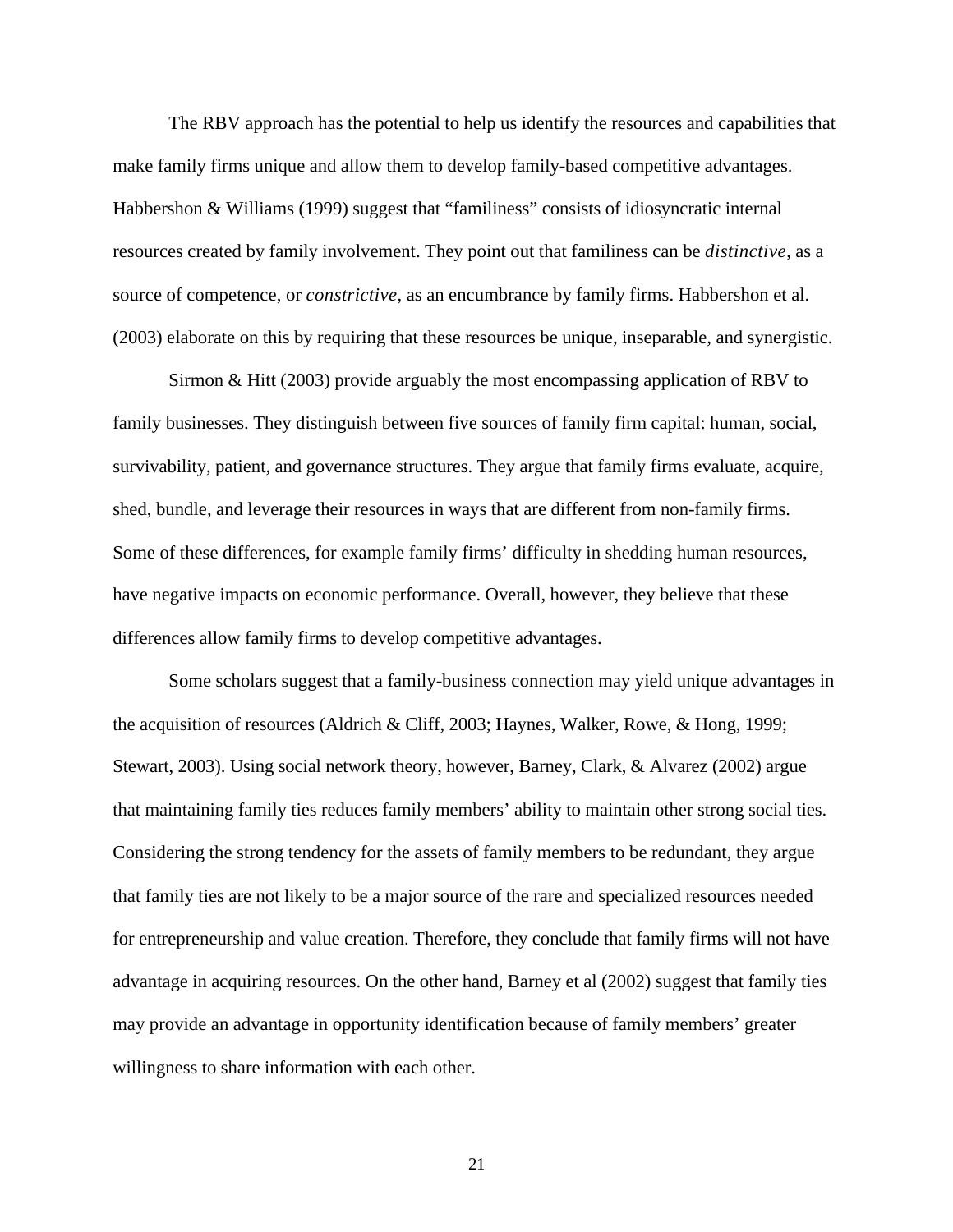Zahra, Hayton, and Salvato (2002) tested whether organizational culture, which has been proposed as an inimitable resource, affects entrepreneurial activities in family firms. They observed that the relationship between entrepreneurship and the cultural dimension of individualism is nonlinear. Too little individualism discourages the recognition of radical innovation while too much individualism inhibits the trust, acceptance, and cooperation required to adopt the innovation. They found, however, that the relationships between entrepreneurship and three other cultural dimensions: external orientation, distinctive familiness (Habbershon & Williams, 1999), and long-versus-short-term orientation (James, 1999) are linear and positive.

 Aside from helping us to eventually understand the unique role of the family firm in the economy, identification of the distinctive resources and capabilities of family businesses will help answer a critical question in family business succession: what resources and capabilities should one generation hand to the next in order to give ensuing generations the potential to realize its vision? For example, case studies by Tan  $\&$  Fock (2001) suggest that the entrepreneurial attitude and abilities in a successor may be the key to success in family firm succession. Chrisman, Chua, and Sharma (1998) and Sharma and Rao (2000) both provide evidence that integrity and commitment may be more important to the selection and success of a successor than technical skills. Since such attributes may be associated with a family firm's reputation in the eyes of customers and suppliers, how these attributes can be developed is an important topic for future research.

The issue of resource transfer across generations has been treated in greater depth by Cabrera-Suarez et al. (2001) and Steier (2001b). Cabrera-Suarez et al. (2001) use resource-based and knowledge-based theories to advance the concept of tacit knowledge transfer in succession. Tacit knowledge is situation-specific knowledge that is gained through experience and actions. It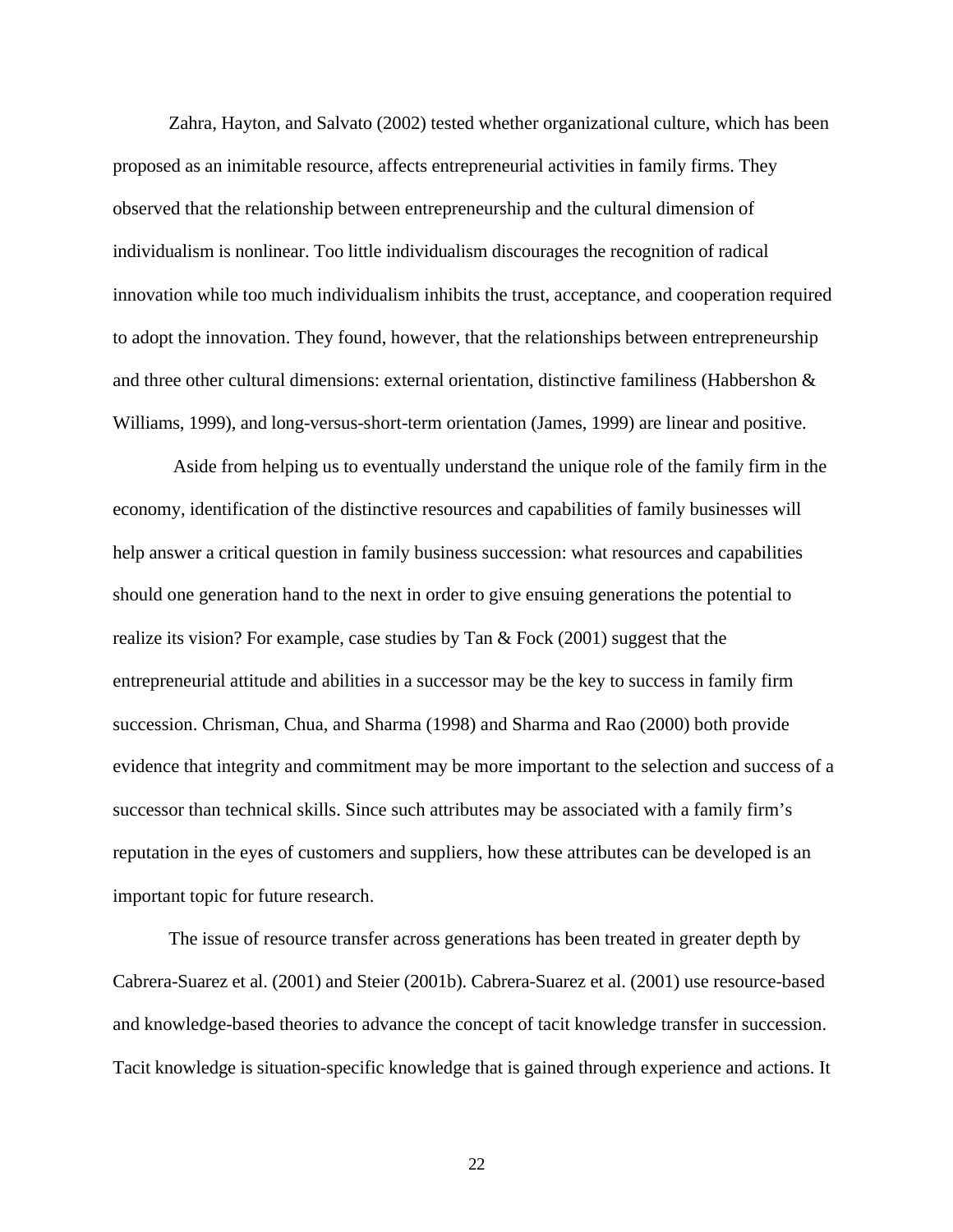is more difficult to transfer than explicit knowledge because the latter is based on facts and theories that can be articulated and codified (Grant, 1996). Cabrera-Suarez, et al (2001) suggest that the transfer of tacit knowledge is important for preserving and extending competitive advantage because the success of a family business often rests upon the unique experience of the predecessor. In providing a model for the study of knowledge transfer in family businesses the authors not only provide a structure to explain the findings of prior research on family business succession, they also provide a theoretical basis for future studies on one of the key sources of competitive advantage that potentially exist through family involvement in a firm.

Steier's (2001b) exploratory study adds to our knowledge of how tacit knowledge emanating from social capital is transferred during leadership transitions and suggests how different methods of transfer may influence post-succession performance. He points out four modes of succession and transference of social capital across generations. Two of these – "unplanned sudden succession" and "rushed succession" are caused by unanticipated events or changes in the current management structure. Over half the respondents who experienced these successions indicated a low level of preparedness for succession. In the third type of succession called the "natural immersion", the successors gradually assimilate the nuances of the network relationships. It is only in the "planned" transfers that the leaders recognize the importance of transferring social capital and make deliberate attempts to introduce successors to the social networks of the organization.

As with agency theory, an important weakness of the RBV approach is the implicit assumption that wealth creation through competitive advantage is the sole goal of family firms. Family business researchers have not generally accepted this assumption (Sharma et al., 1996)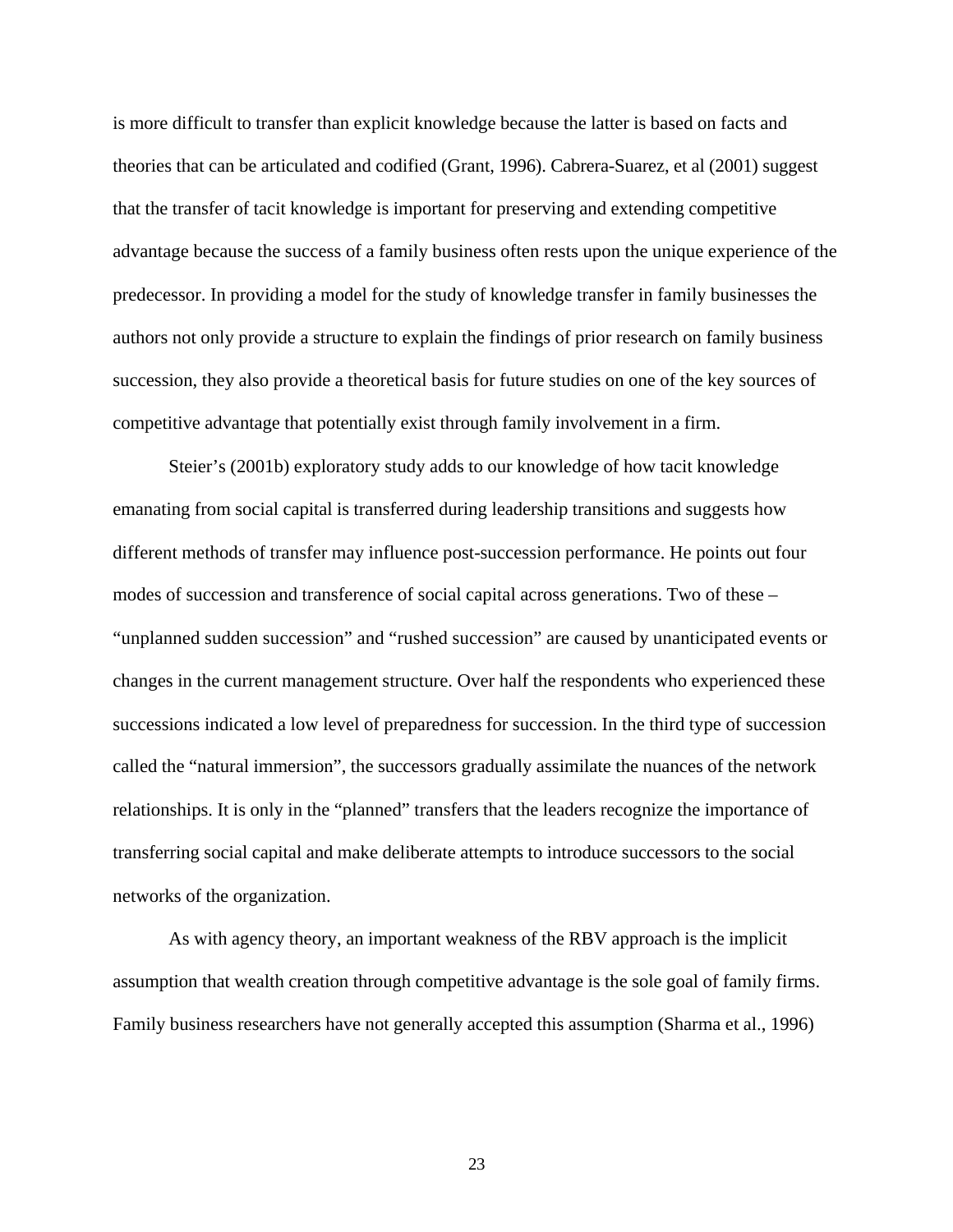and survey results indicate that family goals are more important to the owners of family firms than to the owners of non-family firms (Lee & Rogoff, 1996).

Furthermore, while the resource-based view helps explain how the possession of resources (e.g., familiness) could lead to competitive advantages and provides some insights for explaining how these resources have been or can be acquired through family involvement (e.g., the development of tacit knowledge), it is less useful in explaining the resources required to preserve the business as a *family* institution. The work started by Stafford et al. (1999) on sustainable family businesses may help fill this gap.

Finally, Chrisman, Chua, and Zahra (2003) suggest that the values and aspirations of family owners and managers may influence the development and disposition of resources directly, and also indirectly through their perceptions of ethical obligations and recognition of environmental opportunities and threats.

Consequently, these approaches may describe or prescribe behaviors that do not necessarily apply to family businesses. If so, a theory of the family firm will have to include consideration of benefits, decisions, and behaviors unrelated to economic performance (Chrisman et al., 2003). Such an expansion of the goal set is important for the RBV approach but is not critical because it is possible to have an RBV of the family firm as a partial theory dealing with how the firm might achieve wealth creation. However, considerations of decisions or behaviors that are intended to achieve other goals is at least as important because these could directly impact what and how resources are deployed with concomitant impacts on the economic performance of family firms. Furthermore, a balanced focus on economic and non-economic considerations is especially important if we are to effectively prepare students for the potential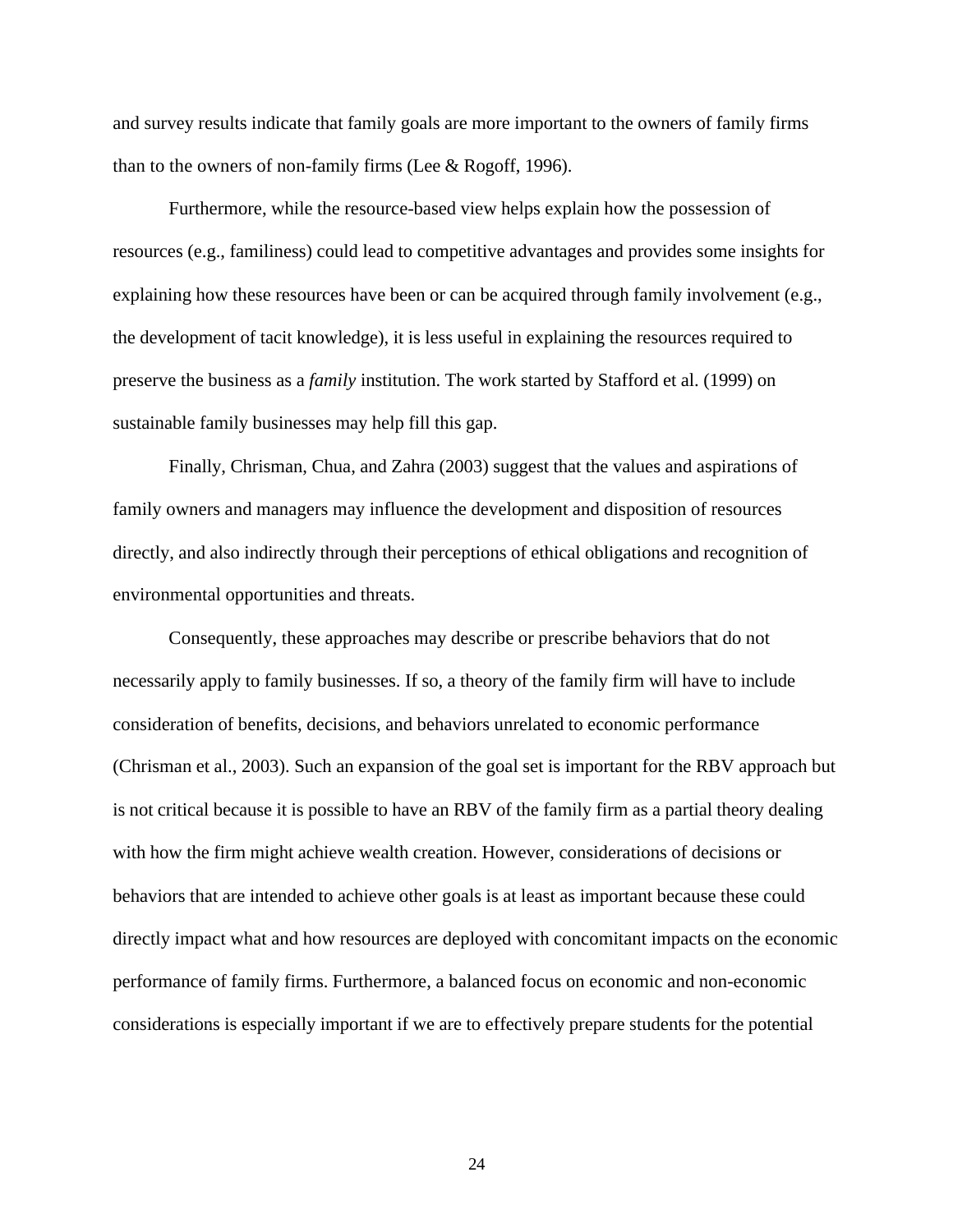trade-offs, constraints, and benefits that occur in the management of an organization with significant involvement by members of a family.

#### **Directions for Future Research**

Despite the progress made, family business management remains a new field trying to gain legitimacy in the broader field of management studies (Hoy, 2003). Reflecting on how new schools of thought gain credibility and legitimacy, McKinley, Moon, & Mone (1999) suggest that an evolving school must display a combination of *novelty* (new, unique, or different), *continuity* (linkages with intellectual frameworks that are already familiar to scholars), and *scope* (range of phenomenon encompassed by the theory). In this article we have concentrated on the continuity aspect with some passing attention to novelty and scope.

We believe that the ultimate aim of research about family business management is to develop a theory of the family firm. A starting point for achieving this objective is to examine whether and how current theories of the firm can be directly applied to family business studies. This is why, as discussed earlier, we consider recent research activities applying mainstream theoretical frameworks to the study of family firms to be the most important developments and trends in the field. These models make certain assumptions, however, about the goals and rationality in the behavior of family firm owners and managers. Thus we believe that research must be conducted to ascertain the validity of these assumptions and the consequences of relaxing these assumptions.

#### **Differences in the Behavior of Family Firms**

Do family firms really behave differently from non-family firms? If so, how and why are they different? To answer these questions, we envision field studies that document in detail the activities of family business owners, family managers, other family members, and non-family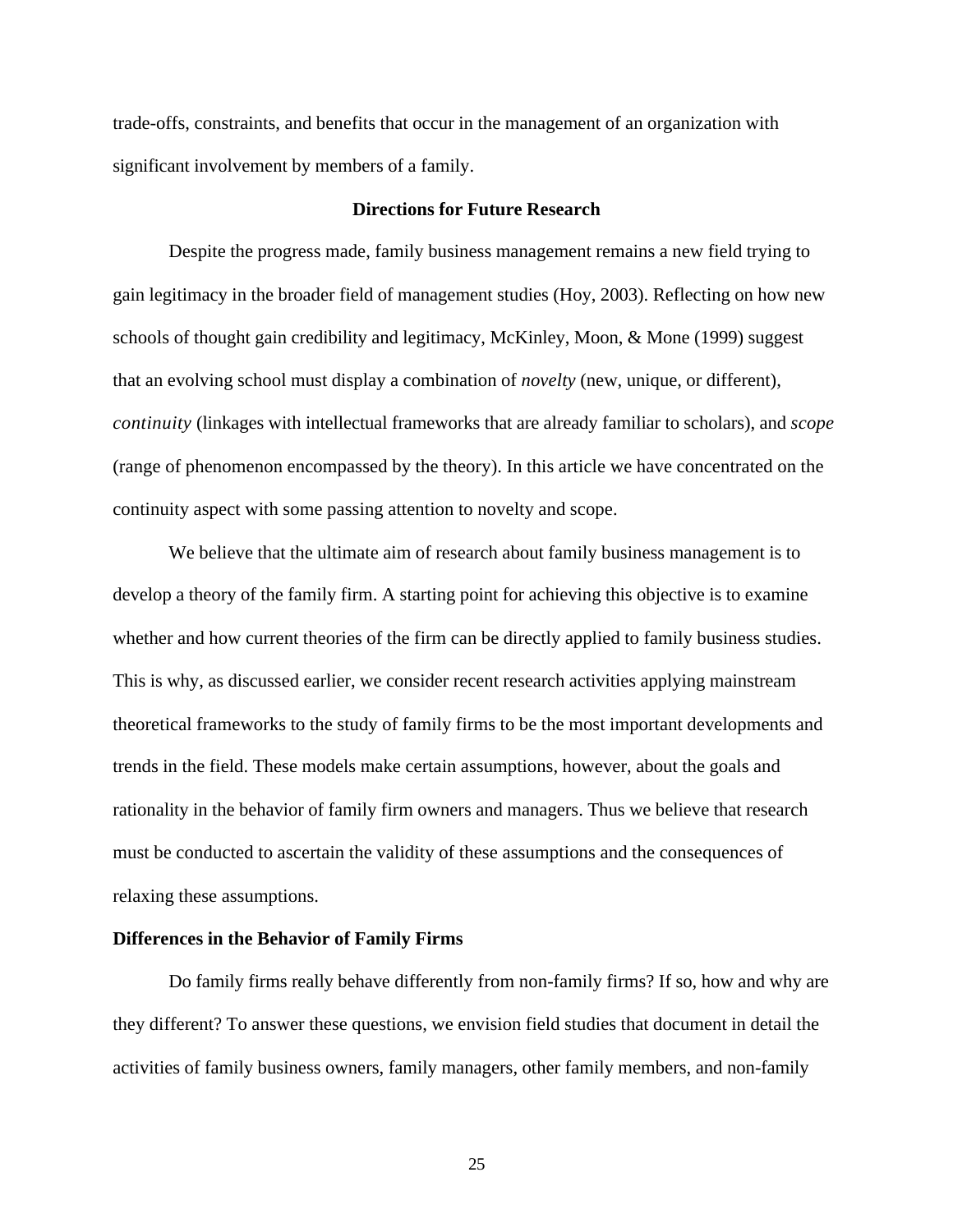managers (Williams & Habbershon, 2002). The approach could be ethnographic or primatological and must involve a comparison with similar stakeholders in non-family firms. The data collected must be designed to identify any differences in processes as well as decisions and actions. This type of study, aside from enabling us to verify the validity of applying assumptions embedded in mainstream theoretical frameworks to family firms, will undoubtedly yield many new directions for research using larger samples.

#### **Driving Forces in Family Firms**

While there have been studies about the goals of family firms (e.g., Lee & Rogoff, 1996, Tagiuri & Davis, 1992), they did not identify the driving forces behind those goals. Without an understanding of the fundamental driving forces, research runs the danger of confusing symptoms with causes.

Researchers applying agency theory (e.g., Schulze, et al, 2001; Eaton, et al, 2003), following the tradition in economics, have used altruism as one of the driving forces. In a recent paper, Lubatkin, Ling, & Schulze (2002) propose that family values with respect to fairness, justice (in the Rawlsian sense), and generosity are the, not entirely compatible, driving forces. Within the theory of the family firm, fairness could be the absence of free riding, justice could be a constraint guaranteeing a minimum standard of living for the least productive family member, and generosity could simply be a minimum guaranteed standard of living that rises with the profitability of the firm or wealth of the family.

From a resource-based view the emerging school of thought is that the creation of distinctive familiness (Habbershon & Williams, 1999; Habbershon et al., 2003) may be a driving force (as well as an end result) behind the vision and goals of family firms. This may be a way of conceptualizing the intangible legacy that one generation leaves to another (cf. Baker &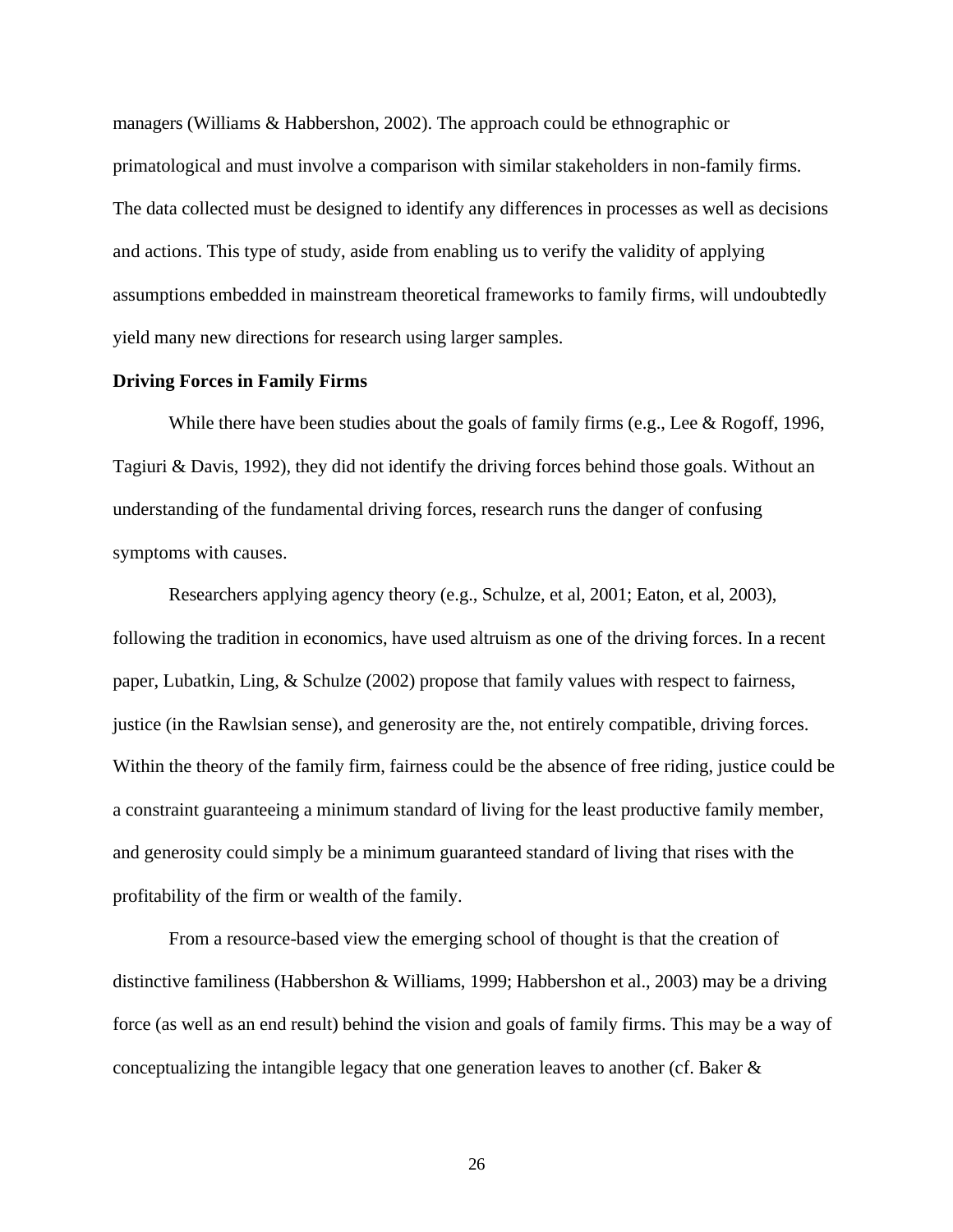Wiseman, 1999; Kelly et al., 2000; Poza & Messer, 2001). Work on family business conflict may be of particular relevance in this regard. Thus, relational conflict may lead to constrictive familiness (Habbershon et al., 2003) if it stifles constructive task and process conflicts that are necessary to develop distinctive familiness or other sources of competitive advantage (Cosier & Harvey, 1998; Jehn, 1997; Kellermanns & Eddleston, 2002). Sorenson (1999) suggests that collaborative conflict management strategies are superior to avoidance, accommodation, compromise, or competition for positive outcomes on both family and business dimensions. However, much more work is required before we will understand how the relationships among family members can be harnessed for good rather than ill. As Mitchell, et al. (2003) point out, the cognitive processes necessary for superior performance may be much more complex in family firms due to the added transactions within the family and between the family and business.

### **Strategic Alternatives Available to Family Firms**

Do family firms have the same strategic alternatives as non-family firms? This is not about size because broad definitions of family firm can encompass firms as large as Walmart, McCain's, Seagram, Bechtel, S.C. Johnson, Mars, Cargill, etc. For example, although family business researchers applying agency theory have focused entirely on conflicts of interest between owners and managers, the agency theory literature has identified conflicts of interest between lenders and borrowers. Are family firms different from non-family firms as borrowers? Could this then enhance or constrain the strategic alternatives available to family firms because of a higher or lower debt capacity?

Surprisingly, the literature provides very little insight on the strategic alternatives available to family business at either the business or corporate levels. It is also silent on functional alternatives except in the area of financing (e.g., Coleman & Carsky, 1999; Filbeck &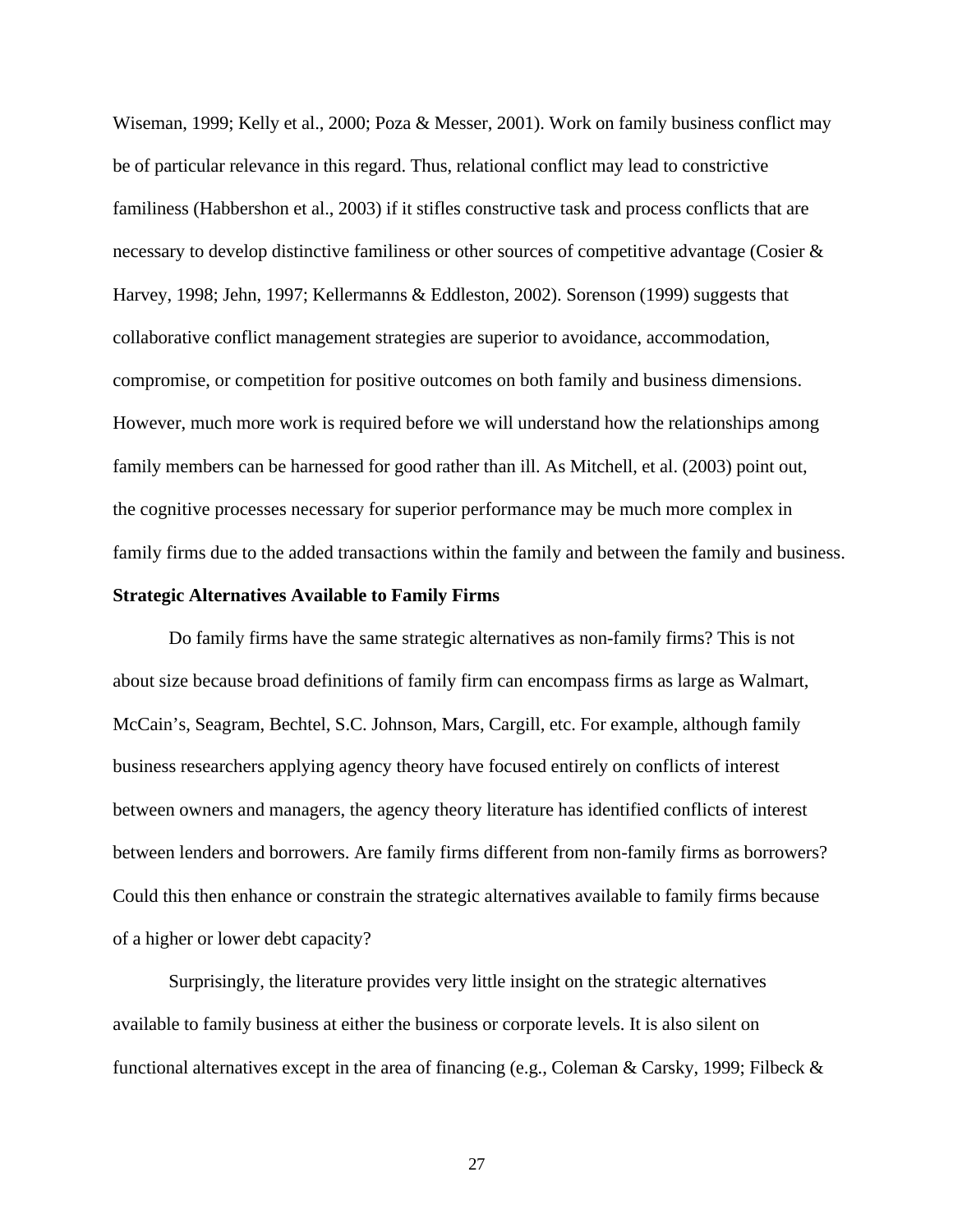Lee, 2000; Gallo & Vileseca, 1998; Poutziouris, 2001). Research on the corporate, business, and functional strategies and structures of family businesses will contribute to the development of a theory of the family firm and, not incidentally, have immense practical and pedagogical value.

### **Reciprocal Influence of Family Stakeholders**

 $\overline{a}$ 

Agency theory and RBV, as they are currently applied to family firms, do not address the reciprocity of influence between the family and the business. Initial attempts by Stafford et al. (1999) have phrased this in terms of sustainable family businesses. Because the family form of organization involves the interplay of a number of stakeholders with a diverse set of economic and non-economic goals, we believe that incorporating stakeholder theory into future research can help fill some of this theoretical gap.<sup>14</sup> As suggested by Sharma (2000), stakeholder theory fits the needs of family business research well. In this respect, advances such as Mitchell, Agle, & Wood's (1997) stakeholder salience theory has the potential to explain how the different players, through the interplay of their stakes, power, legitimacy, and urgency in formulating organizational goals and strategies cause resources to be acquired and agency costs to be eliminated or amplified.

In addition, while recent work (Schulze et al., 2001, 2003) emphasizes the importance of altruism in developing a theory of the family firm, family consensus (Samuelson, 1981) and bargaining (e.g., McElroy & Horney, 1981) models of allocation and distribution as discussed by Pollak (1985) should also be considered as they may perhaps shed some light on the politics of value determination that will influence a family firm's vision, strategy, and distinctive (or constrictive) familiness.

<sup>&</sup>lt;sup>14</sup> In this vein, Sharma (2002) has attempted to expand upon the three-circle framework of Gersick, Davis, Hampton, and Lansberg (1997) to develop a classification of family businesses. More work using this framework as the basis for a stakeholder model of family businesses may well be in order.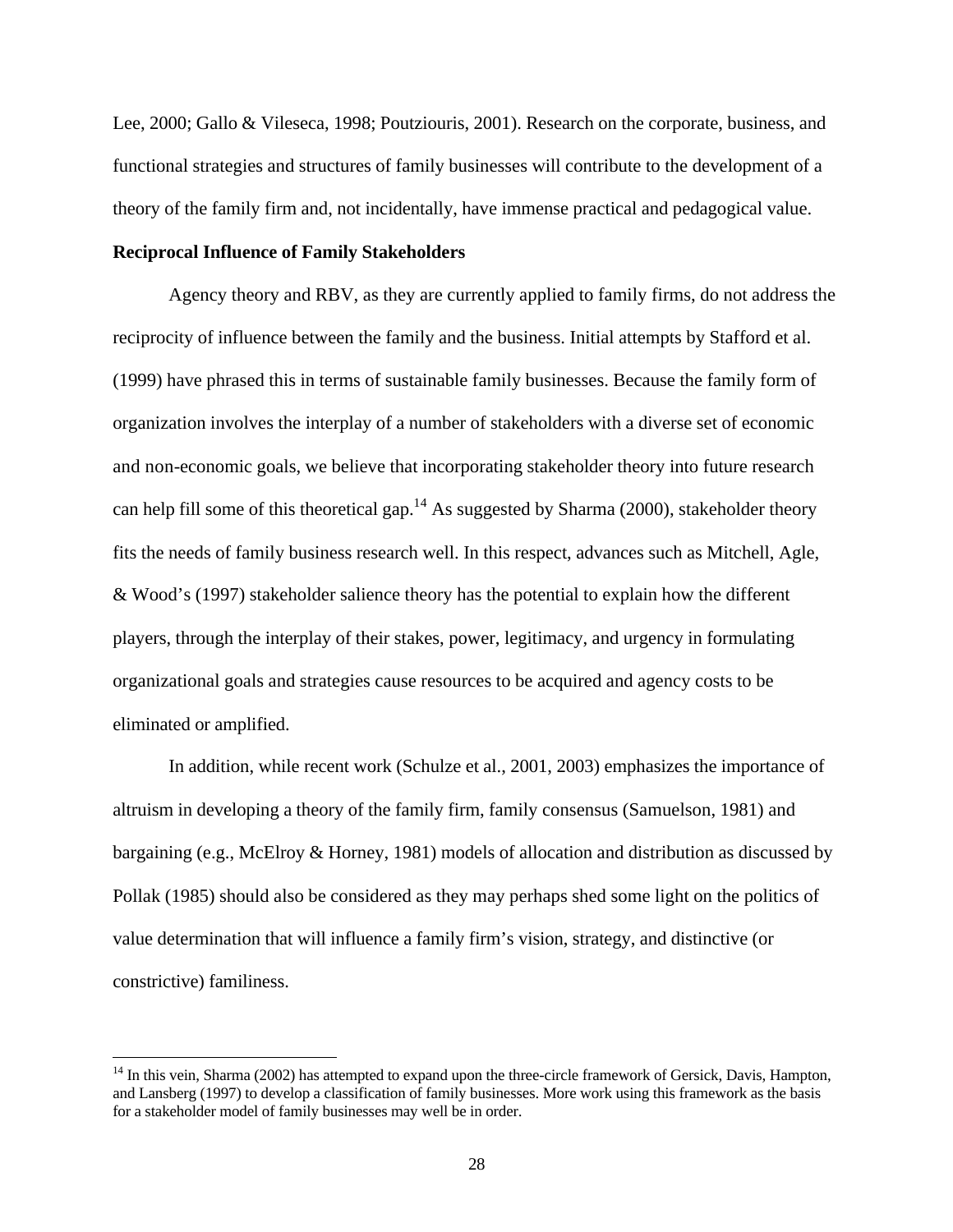### **Performance of Family Firms**

 $\overline{a}$ 

Mainstream theories of the firm in the fields of economics and strategy have all converged on wealth creation as the dominant goal. Clearly, if family firms have economic and non-economic goals, then the measurement of overall performance is much more complex.<sup>15</sup> Family firms may be willing to trade performance with respect to economic goals for performance with respect to non-economic goals. Research must be directed toward determining the marginal rates of substitution between these performance measures. Studies about the determinants of these rates of substitution will also be very important in helping us understand the distinctiveness and competitiveness of family firms.

### **Family Business Management Education**

Without a dominant paradigm for family business management, it is no wonder that family business management curricula resemble special topics courses, consisting of sessions about succession, conflict resolution, strategic planning, board of directors, consulting for family firms, etc. Although these topics are important and reflect the various issues emphasized in the literature, we believe there are better ways to disseminate knowledge on how family businesses can be managed strategically, without losing the impact of the important traditional topics that are now being taught. In this section, we present two alternative visions of how family business management could be taught in schools of business. The first alternative involves a course or set of courses specifically directed toward understanding the unique characteristics of family firms. The second alternative involves "familialization" of the curriculum in business schools much as many courses have been internationalized. The ability to implement either of these visions depends, however, on further targeted research.

<sup>&</sup>lt;sup>15</sup> It is interesting to note that according to our classification of articles published between 1996-2003, research on goals has been equally divided between economic and non-economic considerations (see Appendix). In contrast, studies investigating economic performance dominate those investigating non-economic performance (29 vs. 8).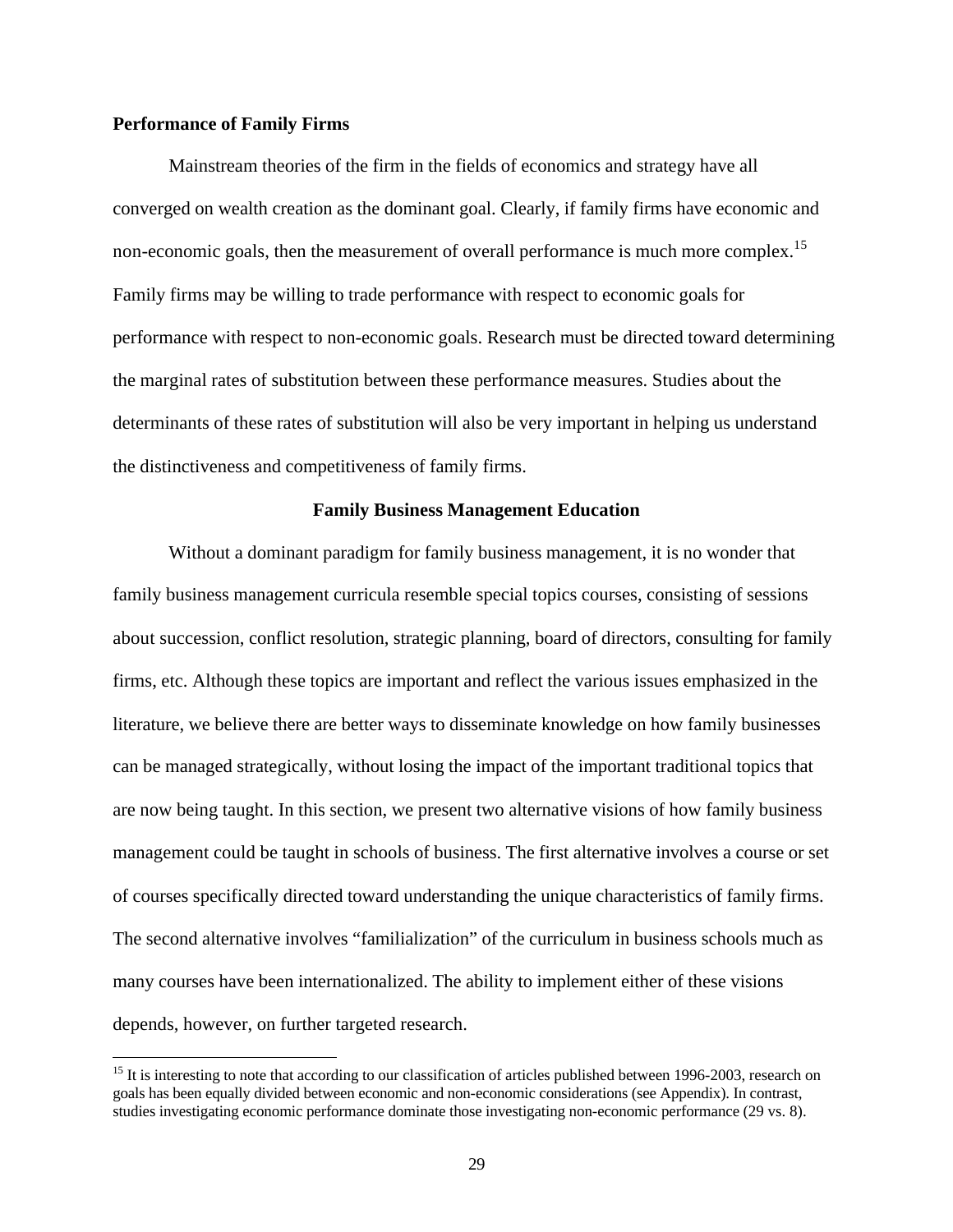In the family business management courses we envision, students are first exposed to the traditional issues arising from family relationships: family culture, parent-children interactions, sibling rivalry, gender, ethnicity, change, and conflict. Then coverage is given to goals and objectives, corporate and business strategies, corporate style, corporate governance and control systems, organization behavior, organization structure, leadership, professionalization, and succession. Functional area strategies in operations, marketing, finance, accounting, human resource management, and management information systems would also receive attention. Within each of these topics, the substance of discussion will be about how, due to family dynamics, family firms may be different from non-family firms in terms of objectives, constraints, alternatives, and typical practice. With this range of topic areas to cover, we can easily envision a major in family business management just as there are general management majors in many business schools.

As mentioned above, our knowledge about family business is not at the stage where it is possible to offer even one course with this more comprehensive focus. Furthermore, given the structure and culture of a typical business school, it is unlikely that faculty members would be easily swayed to set aside more than one or two courses in the curriculum for a family business management program. Nevertheless, we believe that this is a vision worth serious consideration. However, it will take a considerable effort to amass the knowledge about where and how family businesses are different or similar to non-family businesses in policy, procedures, and decisionmaking; not to mention the considerable political efforts necessary to alter the mindsets of faculty committed to the traditional business curriculum.

An alternative pedagogical approach is to embed the study of family businesses within the existing business curriculum. Accounting professors can teach about accounting problems in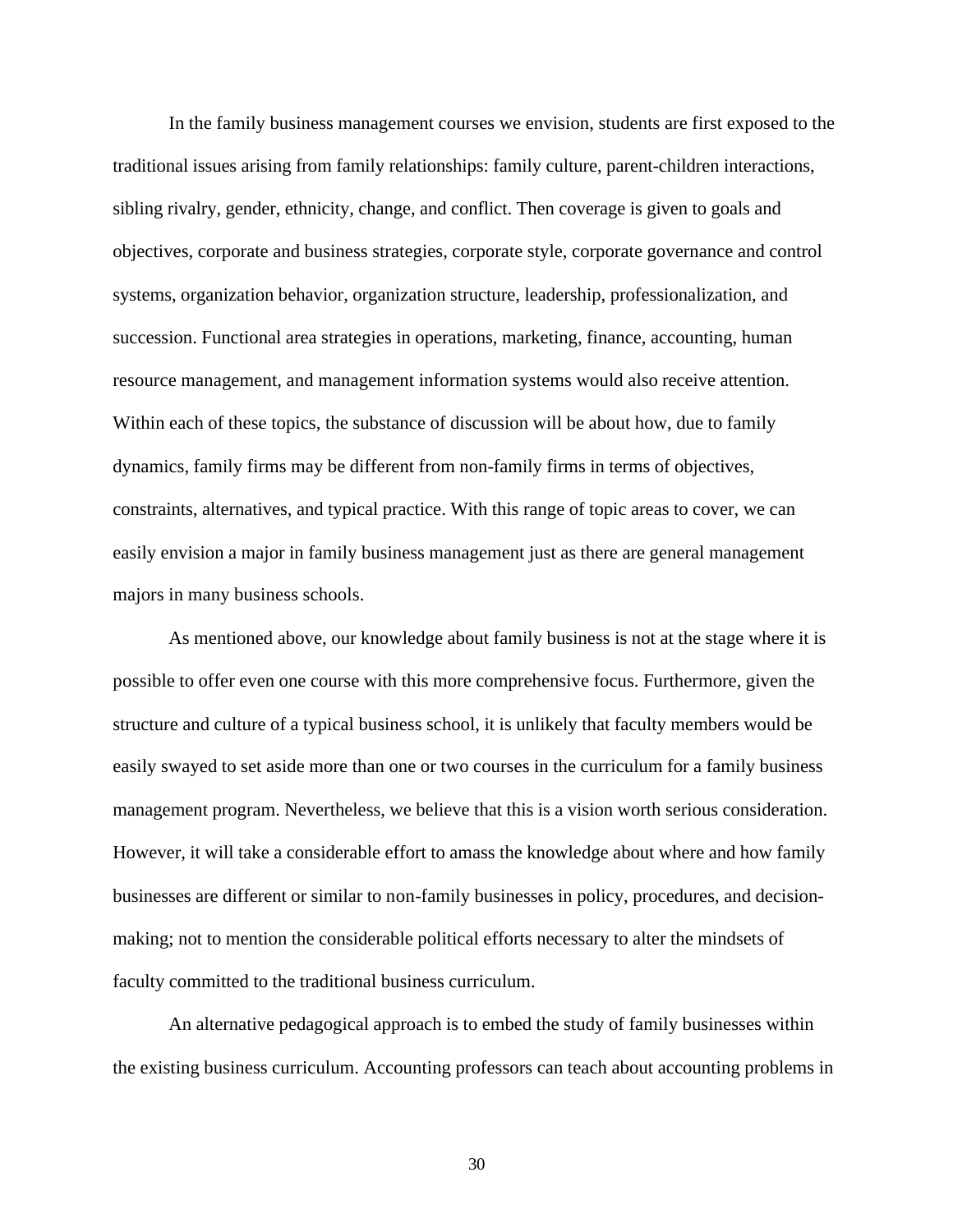business and how the problems might differ for a family business. Marketing professors can teach about marketing issues in family versus non-family firms, and professors in organization behavior and human resource management can deal with the thorny human issues that arise when family and business intertwine. This may, in some ways, make more sense because there are numerous similarities as well as differences between family and non-family firms and having a set of courses on both would undoubtedly lead to much overlap and duplication. Furthermore, it has the added advantage of avoiding the need for a family business management instructor to become a jack-of-all-trades and perhaps a master of none.

In our discussion about theoretical developments in family business management, we have covered goals, performance measures, competitive advantages, and driving forces. Here, we speculate on the pedagogical topics that could be covered in the different functional areas. As current knowledge in these areas is limited, these topics are also areas for future research.

For example, do family firms do accounting differently? Would they tend to understate profit in order to lower tax payments? Do they tend to be more or less conservative in valuing assets and liabilities? Why?

Do family firms have similar or different problems when securing external financing? Do lenders deal differently with family firms? Are there different agency problems between lenders and family firms as borrowers? Why? How do family firms manage these unique problems in financing?

Do family firms adopt different organizational structures? If so, what are the determinants of the differences? Are there special benefits or problems with respect to the extrafirm, formal-channel-circumventing communication among family members? What are the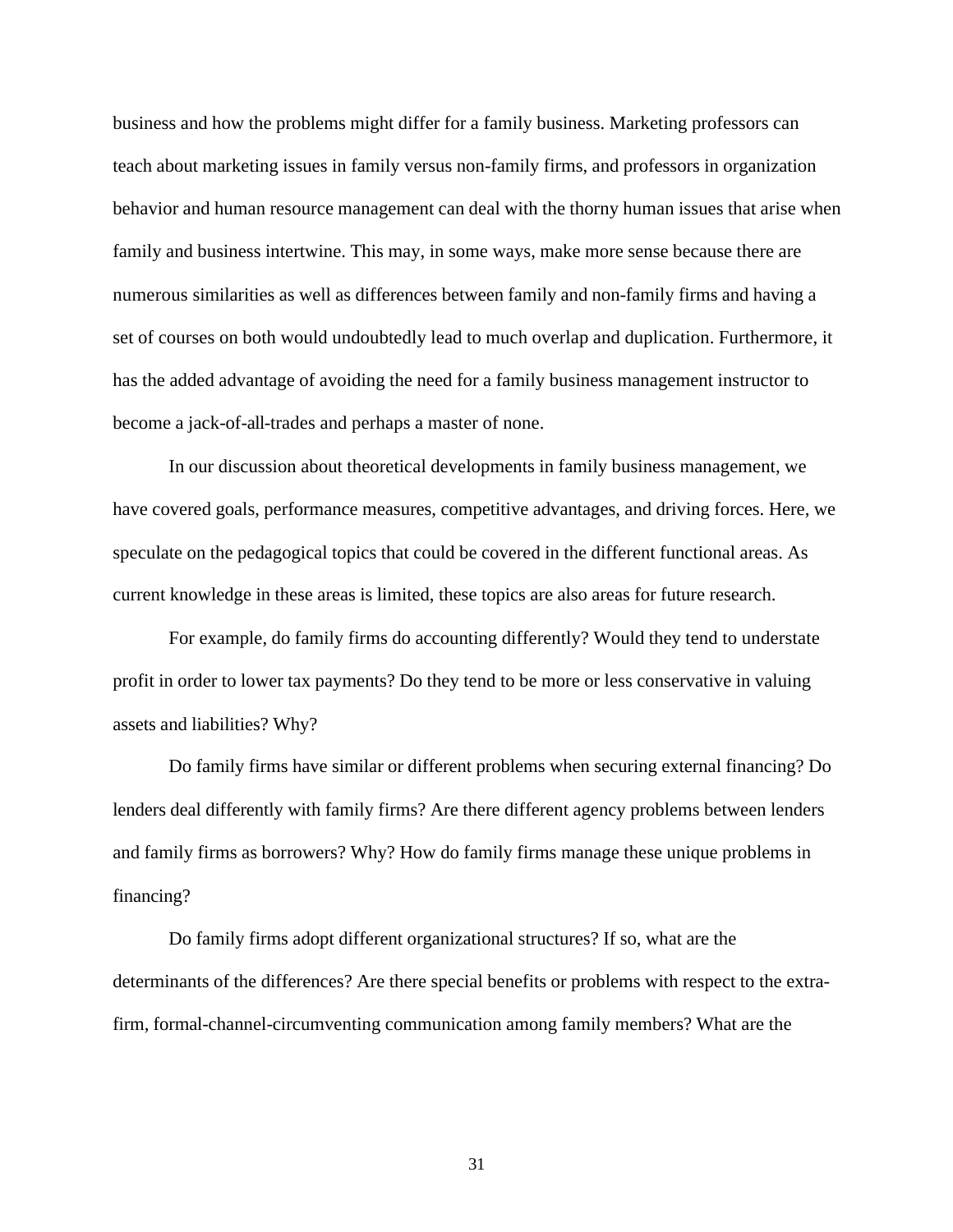implications of these differences for efficiency and effectiveness? What are the implications of these differences for the achievement of non-economic goals?

Do family firms select, train, and promote family members differently? Do they treat family members and non-family member differently and if so, how? Do they tend to compensate differently, using more or less incentive compensation? What are the implications of recruiting and retaining high talent non-family workers?

How is privacy handled in family firms versus non-family firms? How is competitive information protected in family firms? How should the management information system of a family firm accommodate these differences?

In summary, the family business management program we envision can either follow the format of a typical general management course or major, or the familialization of the entire business curriculum. Either way, the emphasis should be on how family dynamics cause family businesses to behave differently in each component of general management.

#### **Summary and Conclusions**

There is currently no dominant theory of the family firm. A good place to start building a theory is to examine whether existing theories of the firm are robust enough to explain family firm behavior and performance. Resource-based theory and agency cost theory are two theories that have been increasingly used: the former to explain the positive side of family involvement and the latter the negative side. Development of a rigorous theory of the family firm is just beginning. It is encouraging nevertheless, to see scholars from mainstream disciplines applying the dominant theoretical frameworks from their respective disciplines to study family firms. Using these dominant frameworks is likely to help impose more discipline and structure on family business research.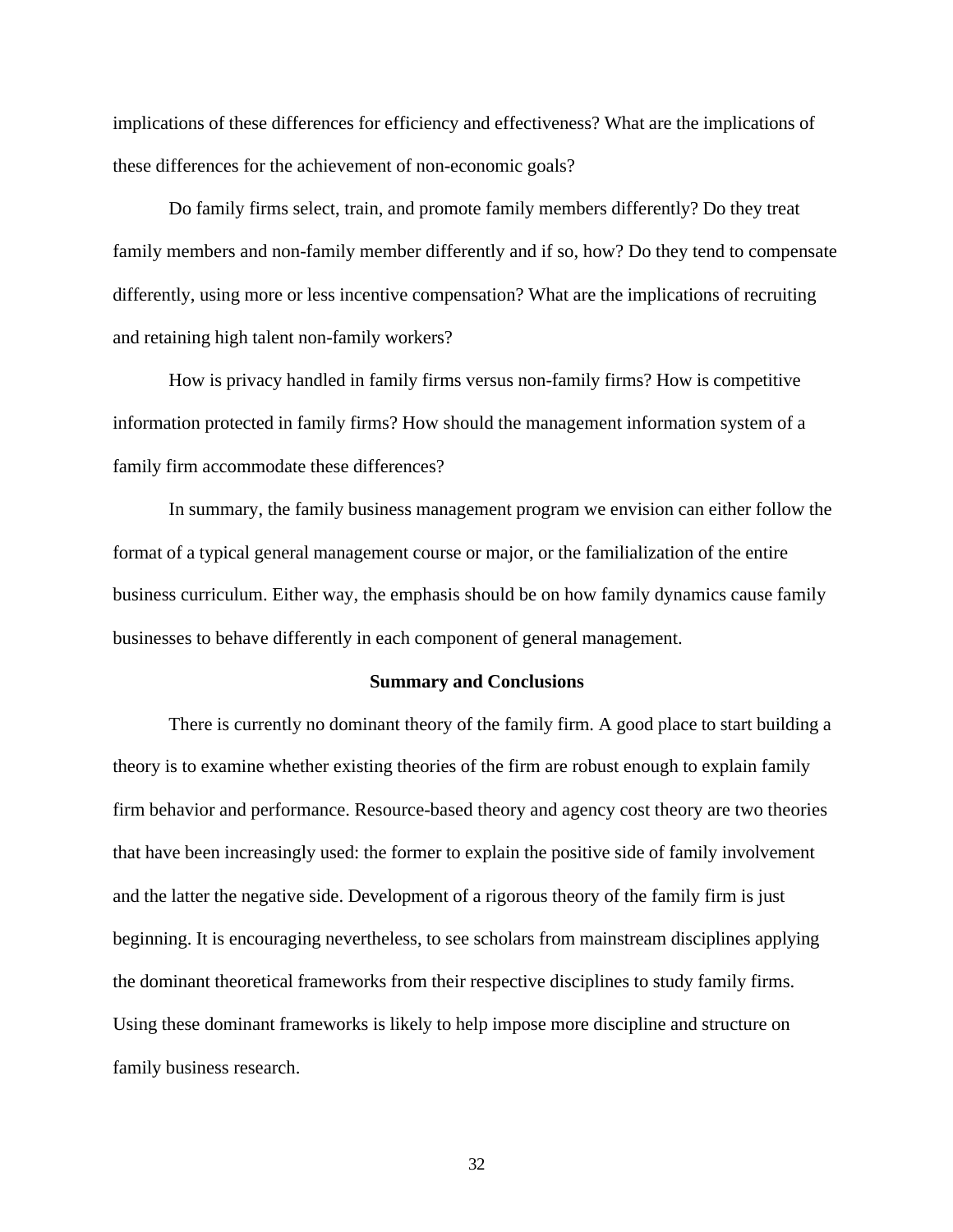However, as we discussed above, researchers must be careful about the applicability to family business of the implicit and explicit assumptions within these theoretical frameworks. Agency and resource-based theories leave some gaps that need to be filled if we are to develop a theory of the family firm. We need to obtain a better understanding of the conditions under which the positive forces of family involvement can be unleashed and directed toward economic, and non-economic, objectives.

In conclusion, it appears that we may be witnessing the early stages of the development of a dominant paradigm for the family firm. This paradigm is likely to result from the integration and adaptation of different mainstream theories of the firm that are applicable to the different facets of family business. The studies cited in this brief review have contributed to this objective but much interesting research remains to be done.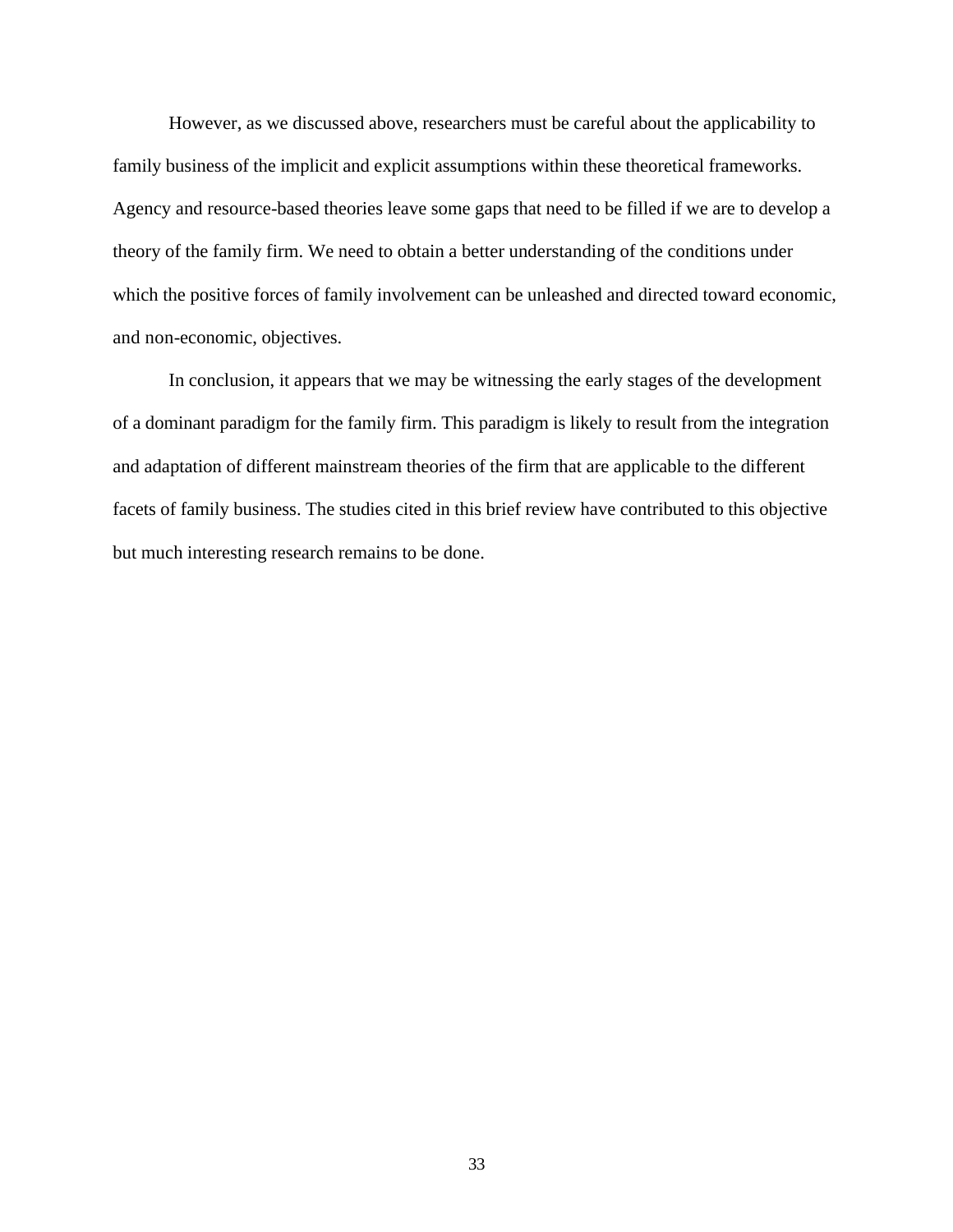### **References**

Adams, J., Taschian, A., & Shore, T. (1996). Ethics in family and non-family owned firms: An exploratory study. *Family Business Review.* 9, 157-170.

Aldrich, H., & Cliff, J. (2003, forthcoming). The pervasive effects of family on entrepreneurship: Toward a family embeddedness perspective. *Journal of Business Venturing*.

Anderson, R., & Reeb, D. (2003, forthcoming). Founding-family ownership and firm performance: Evidence from S&P500. *Journal of Finance*.

Andersson, T., Carlsen, J., & Getz, D. (2002). Family business goals in tourism and hospitality sector: Case studies and cross-case analysis from Australia, Canada, and Sweden. *Family Business Review.* 15, 89-106.

Aronoff, C. (1998). Megatrends in Family Business. *Family Business Review,*11, 181- 185.

Astrachan, J. (2003, forthcoming). The emergence of a field. Commentary on the special issue of Journal of Business Venturing – The evolving family/entrepreneurship relationship. *Journal of Business Venturing*.

Astrachan, J., & Keyt, A.D. (2003, forthcoming). Commentary: The transacting cognitions of non-family employees in the family business setting. *Journal of Business Venturing*.

Astrachan, J., Klein, S., & Smyrnios, K. (2002). The F-PEC scale of family influence: A proposal for solving the *Family Business* definition problem. *Family Business Review,* 15, 45-58.

Astrachan, J., & McConaughy, D. (2001). Venture Capitalists and closely held IPOs: Lessons for family-controlled firms. *Family Business Review.* 14, 295-311.

Astrachan, J., & Tutterow, R. (1996). The effect of estate taxes on family business: Survey results. *Family Business Review.* 9, 303-314.

Autio, E., & Mustakallio, M. (2002). Family firm internationalization: A model of family firm generational succession and internationalization strategic postures. Paper presented at Second Annual Conference on Theories of the Family Enterprise, Philadelphia, December.

Ayres, G. (1998). Rough corporate justice. *Family Business Review.* 11(2), 91-106.

Baker, K., & Wiseman, K. (1998). Leadership, legacy, and emotional process in family business. *Family Business Review,* 11, 207-213.

Barney, J.B., Clark, C., & Alvarez, S. (2002). Where does entrepreneurship come from: Network models of opportunity recognition and resource acquisition with application to the family firm. Paper presented at Second Annual Conference on Theories of the Family Enterprise, Philadelphia, December.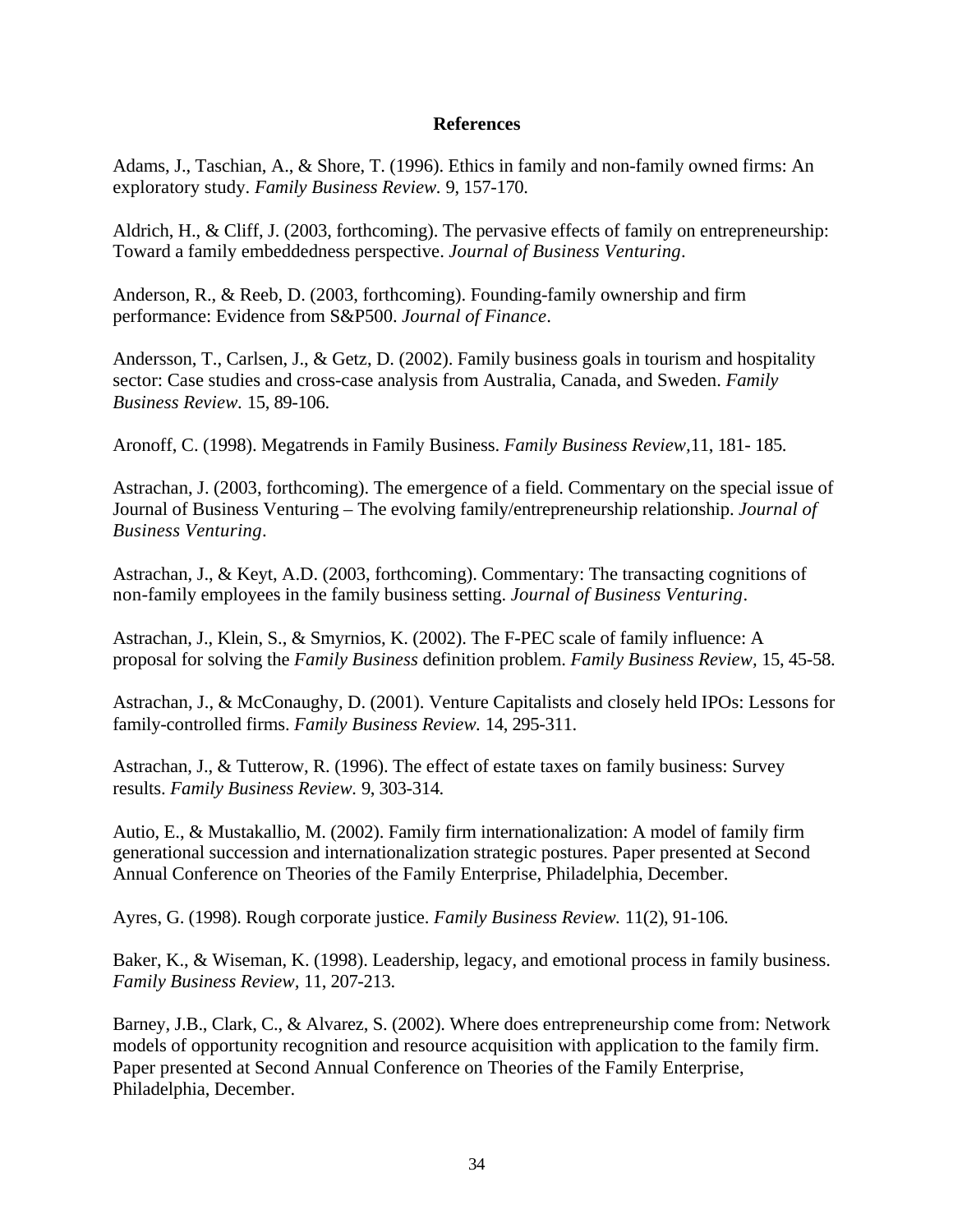Becker, G.S. (1974). A theory of social interaction. *Journal of Political Economy*, 82, 1063-1093.

Becker, G.S. (1981). *A treatise on the family*. Cambridge, MA: Harvard University Press.

Berle, A., & Means, G. (1932). *The modern corporation and private property*. New York: Macmillan.

Bjuggren, P., & Sund, L. (2001). Strategic decision making in intergenerational successions of small- and medium-sized family-owned businesses. *Family Business Review,* 14, 11-24.

Boles, J. (1996). Influences of work-family conflict on job satisfaction, life satisfaction and quitting intentions among business owners: The case of family-operated businesses. *Family Business Review.* 9, 61-74.

Brown, F. (1998). The "Softer Side" of consulting to business-owning families: Understanding our clients and ourselves. *Family Business Review,* 11, 193- 205.

Burkart, M., Pannunzi, F., & Shleifer (2003, forthcoming). Family Firms. *Journal of Finance.*

Cabrera-Suárez, K., De Saá-Pérez, P., & Garcia-Almeida, D. (2001). The succession process from a resource- and knowledge-based view of the family firm. *Family Business Review,* 14, 37- 46.

Cadieux, L., Lorrain, J., & Hugron, P. (2002). Succession in women owned family businesses: A case study. *Family Business Review.* 15, 17-30.

Chapman, K., Hariharan, G., & Southwick,JR., L. (1996). Estate taxes and asset accumulation. *Family Business Review.* 9, 253-268.

Chrisman, J., Chua, J., & Zahra, S. (2003, forthcoming). Creating wealth in family firms through managing resources: Comments and extension. *Entrepreneurship Theory and Practice*.

Chrisman, J., Chua, J., & Litz, R. (2002). Do family firms have higher agency costs than nonfamily firms? Paper presented at Second Annual Conference on Theories of the Family Enterprise, Philadelphia, December.

Chrisman, J., Chua, J., & Litz, R. (2003, forthcoming). Commentary: A unified perspective of family firm performance: An extension and integration. *Journal of Business Venturing*.

Chrisman, J., Chua, J., & Steier, L. (2002). The influence of national culture and family involvement on entrepreneurial perceptions and performance at the state level. *Entrepreneurship Theory and Practice,* 26(4), 113-130.

Chrisman, J., Chua, J., & Sharma, P. (1998). Important attributes of successors in family businesses: An exploratory study. *Family Business Review,* 11, 19 - 34.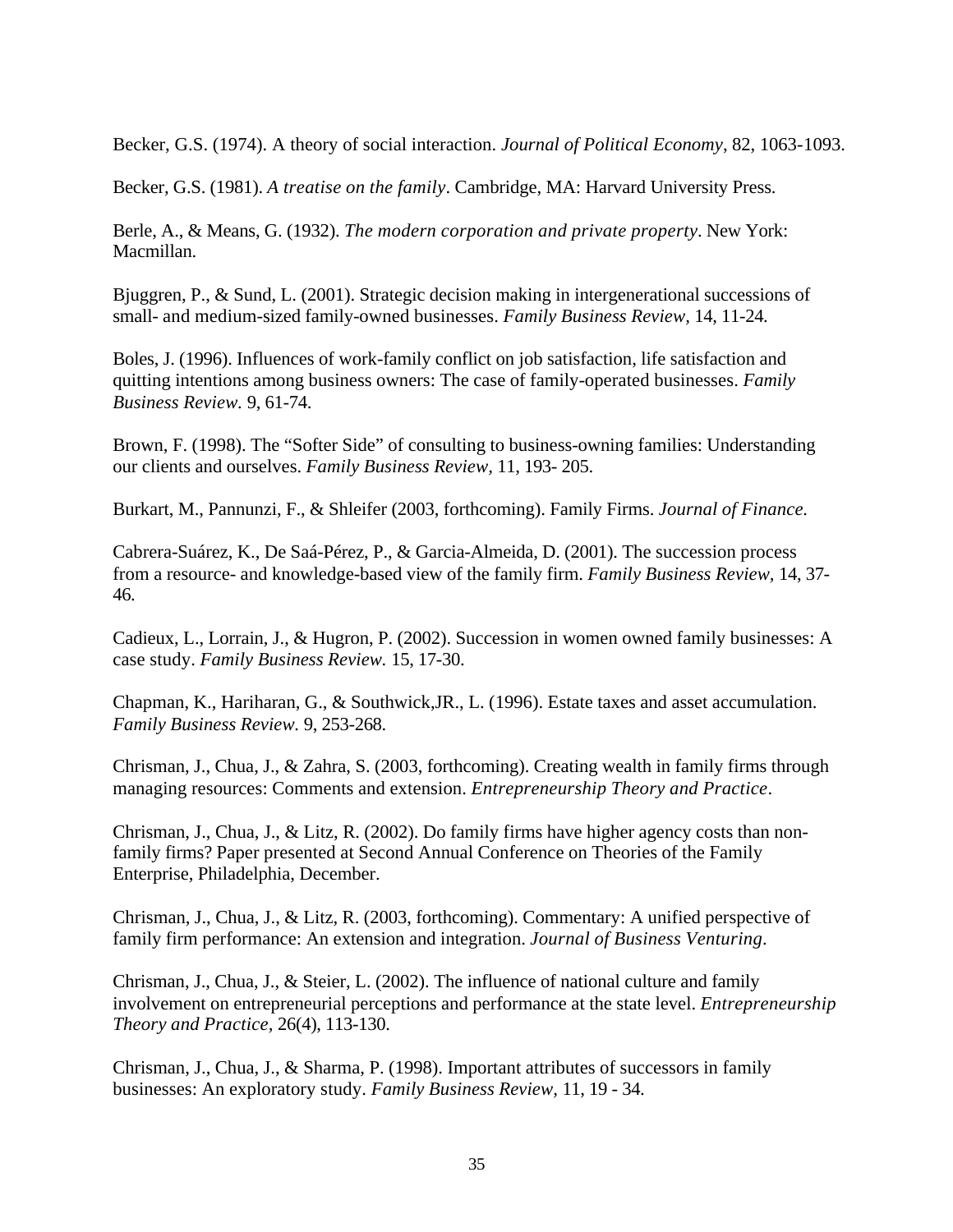Chua, J.H., Chrisman, J.J., and Sharma, P. (2002). Family and non-family priorities in family firms: Preliminary evidence. In Chrisman, J.J., Holbrook, J.A.D., and Chua, J.H. (Eds). *Innovation and Entrepreneurship in Western Canada: From Family Businesses to Multinationals* (pp. 299-320). Calgary, AB: University of Calgary Press.

Chua, J.H., Chrisman, J.J. & Sharma, P. (1999). Defining the family business by behavior. *Entrepreneurship Theory and Practice,* 23(4), 19-39.

Chua, J., and Schnabel, J. (1986). Nonpecuniary benefits and asset market equilibrium. *Financial Review*, (May), 112-118.

Cole, P.M. (1997). Women in family business. *Family Business Review*, 10, 353-371.

Coleman, S., & Carsky, M. (1999). Sources of capital for small family owned businesses: Evidence from the national survey of small business finances. *Family Business Review.* 12, 73- 85.

Conner, K.R. (1991). A historical comparison of resource-based theory and five schools of thought within industrial organization economics : Do we have a new theory of the firm? *Journal of Management* 17, 121-154.

Corbetta, G., & Tomaselli, S. (1996). Boards of directors in Italian family businesses. *Family Business Review.* 9, 403-421.

Cosier, R., & Harvey, M. (1998). The hidden strengths in family business: Functional conflict. *Family Business Review,* 11, 75-79.

Craig, J., & Moores, K. (2002). How Australia's Dennis Family Corp. professionalized its family business. *Family Business Review.* 15, 59-70.

Curimbaba, F. (2002). The dynamics of women's roles as family business managers. *Family Business Review,* 15, 239-252.

Danes, S., Reuter, M., Kwon, H., Doherty, W. (2002). Family FIRO model: An application to family business. *Family Business Review.* 15, 31-43.

Danes, S., Zuiker, V., Kean, R., & Arbuthnot, J. (1999). Predictors of family business tensions and goal achievement. *Family Business Review.* 12, 241-252.

Davis, J., Schoorman, F., & Donaldson, L. (1997a). Toward a stewardship theory of management. *Academy of Management Review,* 22, 20-47.

Davis, J., Schoorman, F., & Donaldson, L. (1997b). Reply: The distinctiveness of agency theory and stewardship theory. *Academy of Management Review*, 22, 609-613.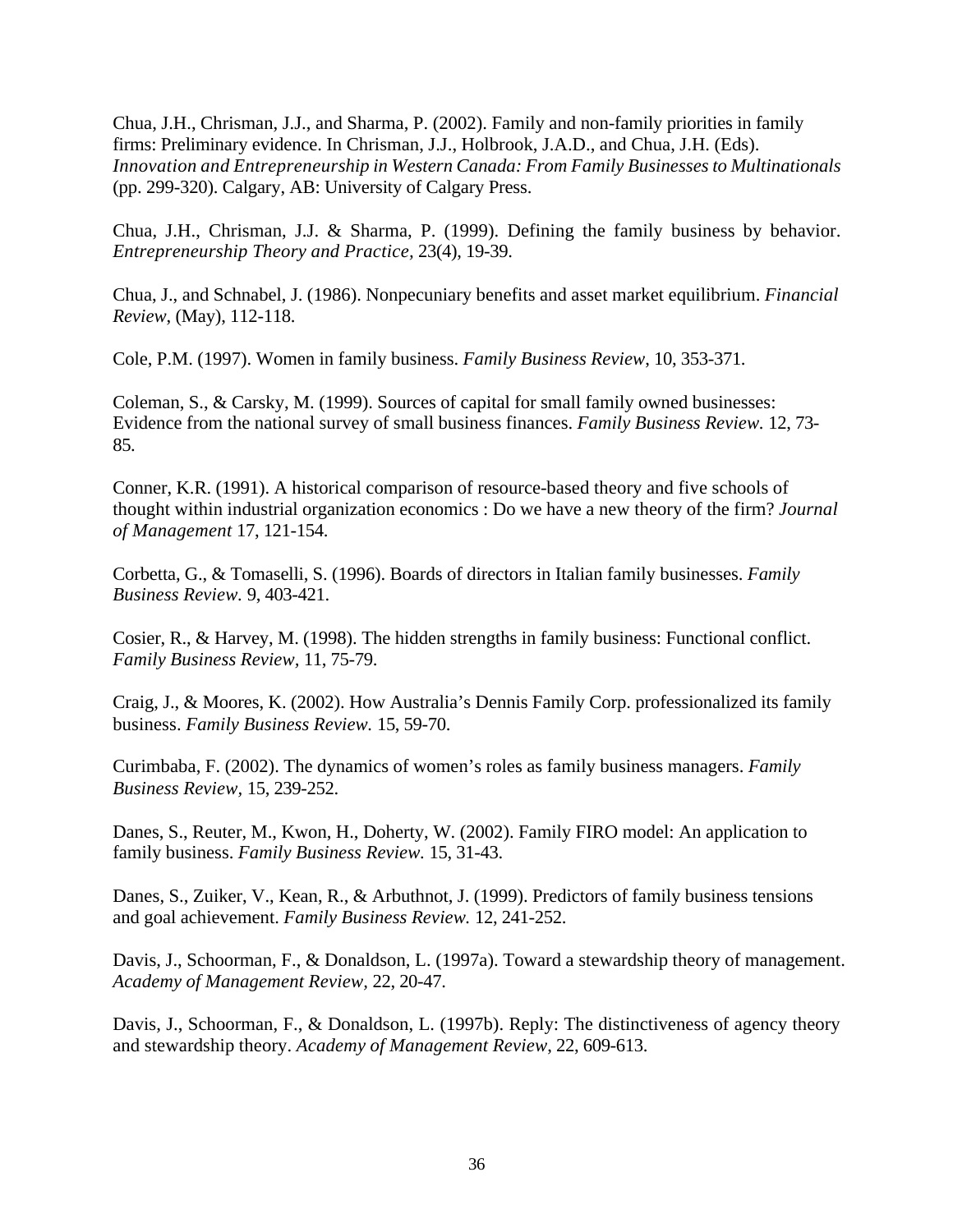Davis, J., Swartz, J., Blakely, E., Chang, C., Eyzabuirre, J., Mattson, G., & Pettker, J. (1996). A comparison of four countries' estate laws and their influence on family companies. *Family Business Review.* 9, 285-294.

Davis, J., & Herrera, R. (1998). The social psychology of family shareholder dynamics. *Family Business Review.* 11, 253-260.

Davis, J., Pitts, E., & Cormier, K. (2000). Challenges facing family companies in the Gulf Region. *Family Business Review.* 13, 217-237.

Davis, J., & Tagiuri, (1989). The influence of life-stage on father-son work relationships in family companies. *Family Business Review,* 2, 47-74.

Davis, P., & Harveston, P. (1998). The influence of family on the family business succession process: A multi-generational perspective. *Entrepreneurship Theory and Practice*. 22(3), 31-53.

DeMoss, M. (2002). Developing consumer-driven services in university-based family business programs. *Family Business Review.* 15, 119-129.

Donckels, R., & Lambrecht, J. (1999). The re-emergence of family-based enterprises in East Central Europe: What can be learned from family business research in the Western world? *Family Business Review,* 12, 171-188.

Drozdow, N. (1998). What is continuity? *Family Business Review,* 11, 337-347.

Dumas, C., (1998). Women's pathways to participation and leadership in family-owned firms. *Family Business Review,* 11, 219-228.

Dumas, C., & Blodgett, M. (1998). Articulating values to inform decision making: lessons from family firms around the world. *International Journal of Value-Based Management,* 00, 1-13.

Dunn, B. (1996). Family enterprises in the UK: A special sector? *Family Business Review.* 9, 139-155.

Dunn, B. (1999). The family factor: The impact of family relationship dynamics on businessowning families during transitions. *Family Business Review.* 12, 41-60.

Dyck, B., Mauws, M., Starke, F.A., Mischke, G.A. (2002). Passing the baton: the importance of sequence, timing, technique, and communication in executive succession. *Journal of Business Venturing,* 17, 143-162.

Dyer Jr., W. (2003, forthcoming). The family: The missing variable in organizational research. *Entrepreneurship Theory and Practice*.

Dyer, Jr., W. (2001). Network marketing: An effective business model for family owned businesses? *Family Business Review,* 14, 97-104.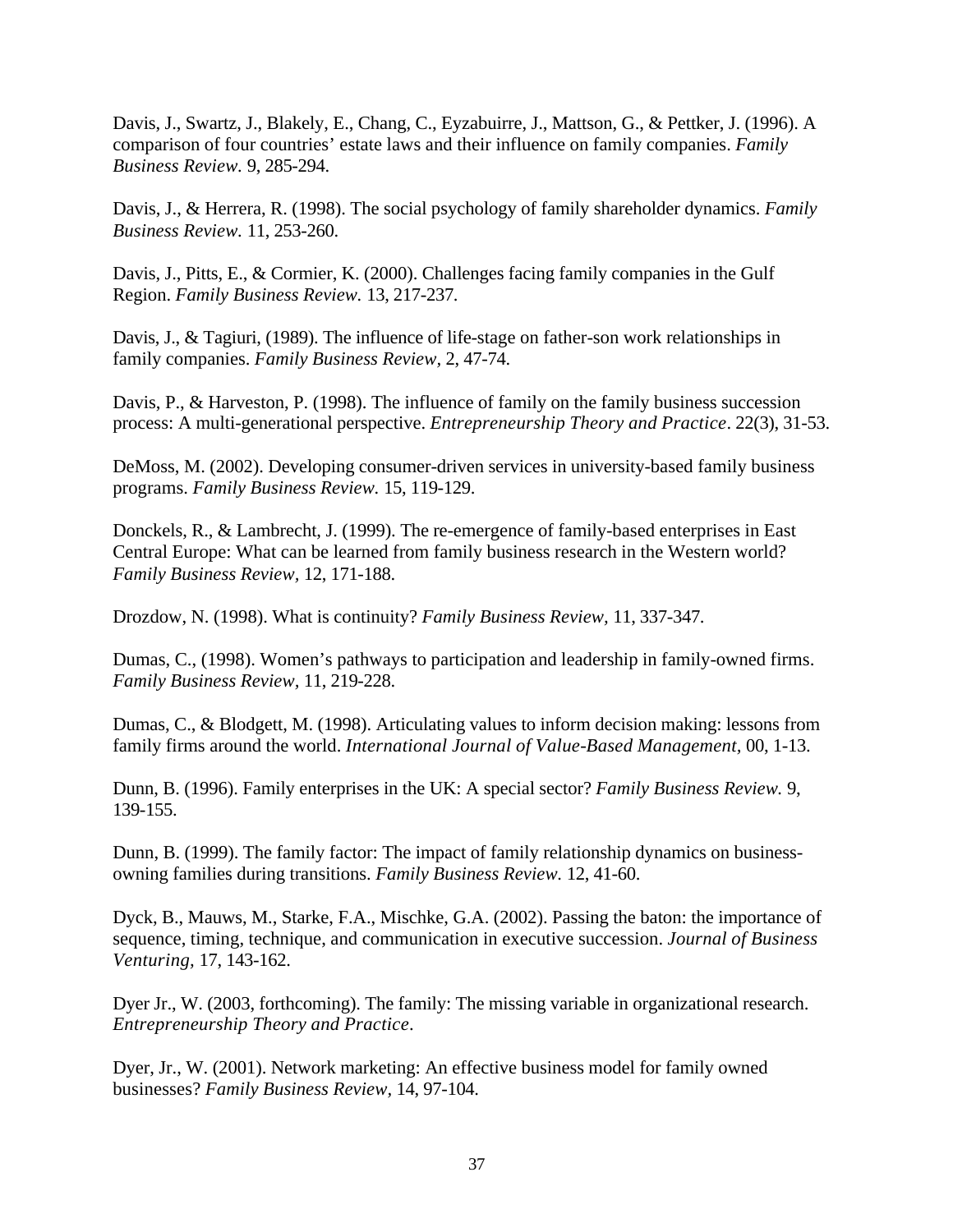Dyer, Jr., W., & Sanchez, M. (1998). Current state of family business theory and practice as reflected in Family Business Review 1988-1997. *Family Business Review.* 11, 287-295.

Eaton, C., Yuan, L., & Wu, Z. (2002). Reciprocal altruism and the theory of the family firm. Presented at the Second Annual Conference on Theories of the Family Enterprise: Search for a Paradigm, Philadelphia, December.

Eckrich, C., & Loughead, T. (1996). Effects of family business membership and psychological separation on the career development of late adolescents. *Family Business Review,* 9, 369-386.

Fama, E., & Jensen, M. (1983). Separation of ownership and control. *Journal of Law and Economics,* 26,301-325.

Fiegener, M., Brown, B., Prince, R., & File, K. (1996). Passing on Strategic Vision: Favored modes of successor preparation by CEOs of family and non-family firms. *Journal of Small Business Management,* 34(3), 15-26.

Filbeck, G., & Smith, L. (1997). Team building and conflict management: Strategies for family businesses. *Family Business Review*, 10, 339-352.

Filbeck, G., & Lee, S. (2000). Financial Management Techniques in Family Businesses. *Family Business Review.* 13, 201-216.

File, K., & Prince, R. (1996). Attributions for family business failure: The heir's perspective. *Family Business Review,* 9, 171-184.

Fitzgerald, M., & Muske, G. (2002). Copreneurs: An exploration and comparison to other family businesses. *Family Business Review.* 15, 1-16.

Floren, R. (1998). The significance of family business in the Netherlands. *Family Business Review,* 11, 121-134.

Foster, J., & Fleenor, P. (1996). The estate tax drag on family businesses. *Family Business Review.* 9, 233-252.

Frishkoff, P. (1998). Strategic questions for university-based family business programs. *Family Business Review,* 11, 355-361.

Gallo, M. (1995). The role of family business and its distinctive characteristic behavior in industrial activity. *Family Business Review,* 8, 83-97.

Gallo, M., & Pont, C. (1996). Important factors in family business internationalization.*Family Business Review.* 9, 45-59.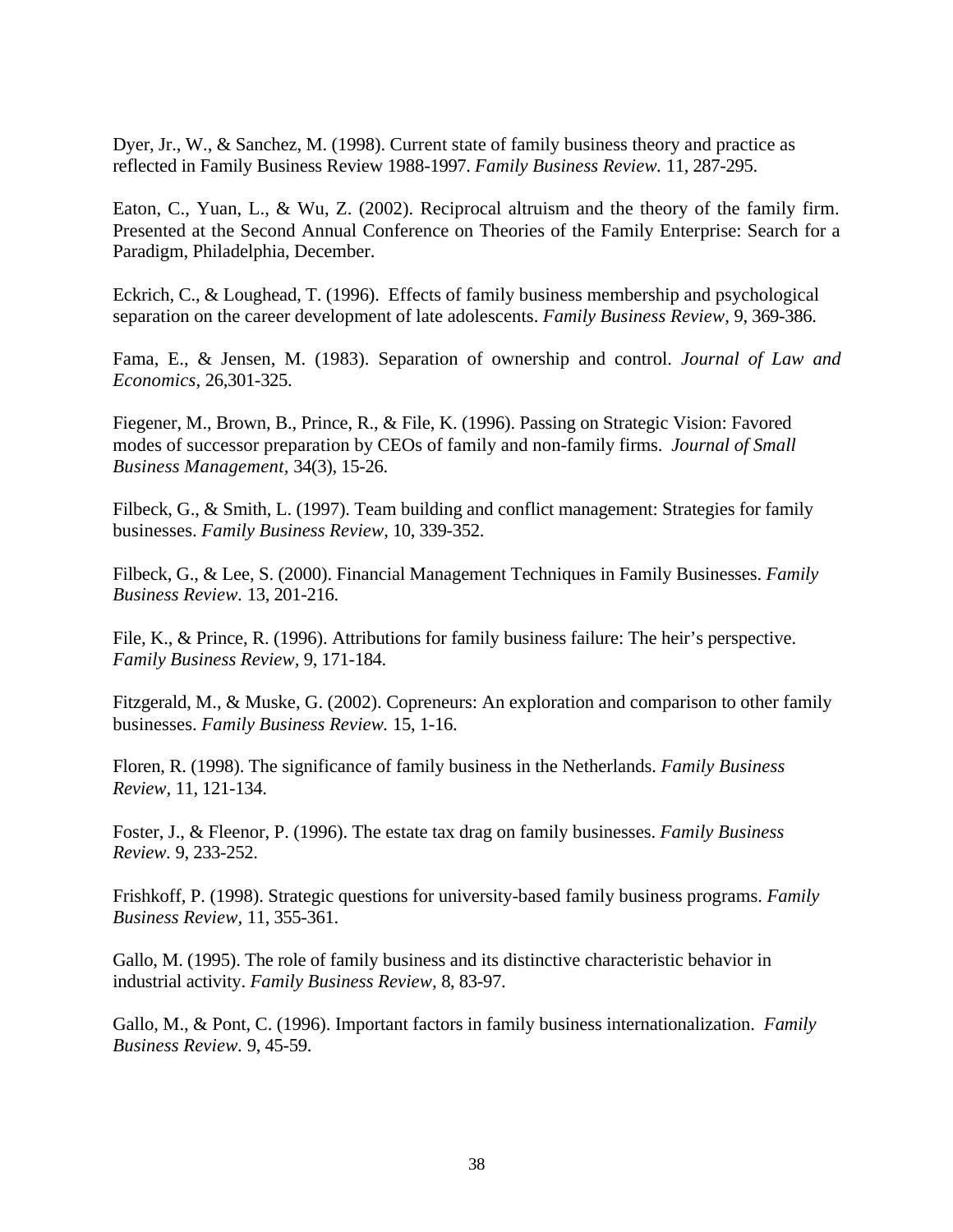Gallo, M., & Vilaseca, A. (1996). Finance in family business. *Family Business Review,* 9, 387- 401.

Gallo, M., & Vilaseca, A. (1998). A financial perspective on structure, conduct, and performance in the family firms: An empirical study. *Family Business Review,* 11, 35-47.

Gallo, M.A. (1999). Ethics in personal behavior in family business. *Family Business Review,* 11, 325-336.

Garcia-Alvarez, E., & Lopez-Sintas, J. (2001). A taxonomy of founders based on values: The root of family business heterogeneity. *Family Business Review.* 14, 209- 230.

Garcia-Alvarez, E., Lopez-Sintas, J., & Saldana Gonzalvo, P. (2002). Socialization patterns of successors in first- to second generation family businesses. *Family Business Review,*15, 189-203.

Gatfield, T., & Youseff, M. (2001). A critical examination of and reflection on the Chinese family business unit and the Chinese business clan. *Family Business Review,* 14, 153-158.

Gersick, K.E., Davis, J.A., McCollom Hampton, M., & Lansberg, I. (1997). *Generation to generation: Life cycles of the family business*. Boston, MA: Harvard Business School Press.

Gersick, K., Lansberg, I., Desjardins, M., & Dunn, B. (1999). Stages and Transitions: Managing Change in the Family Business. *Family Business Review.* 12, 287-297.

Gilding, M. (2000). Family Business and Family Change: Individual Autonomy, Democratization, and the New Family Business Institutions. *Family Business Review.* 13, 239- 249.

Goldberg, S. (1996). Research note: Effective successors in family-owned businesses: Significant elements. *Family Business Review,* 9, 185-197.

Gomez-Mejia, L., Nuñez-Nickel, M., & Gutierrez, I. (2002). The role of family ties in agency contracts. *Academy of Management Journal,* 44, 81-95.

Goodman, J. (1998). Defining the new professional: The family business counselor. *Family Business Review,* 11, 311-323.

Grant, R. (1996). Toward a knowledge-based theory of the firm. *Strategic Management Journal*, 17 (Winter Special Issue), 109-122.

Greenwood, R. (2003, forthcoming). Commentary: Toward a theory of agency and altruism in family firms. *Journal of Business Venturing*.

Griffin, C. (1960). *Their Brothers' Keepers.* New Brunswick, N.J.: Rutgers University Press.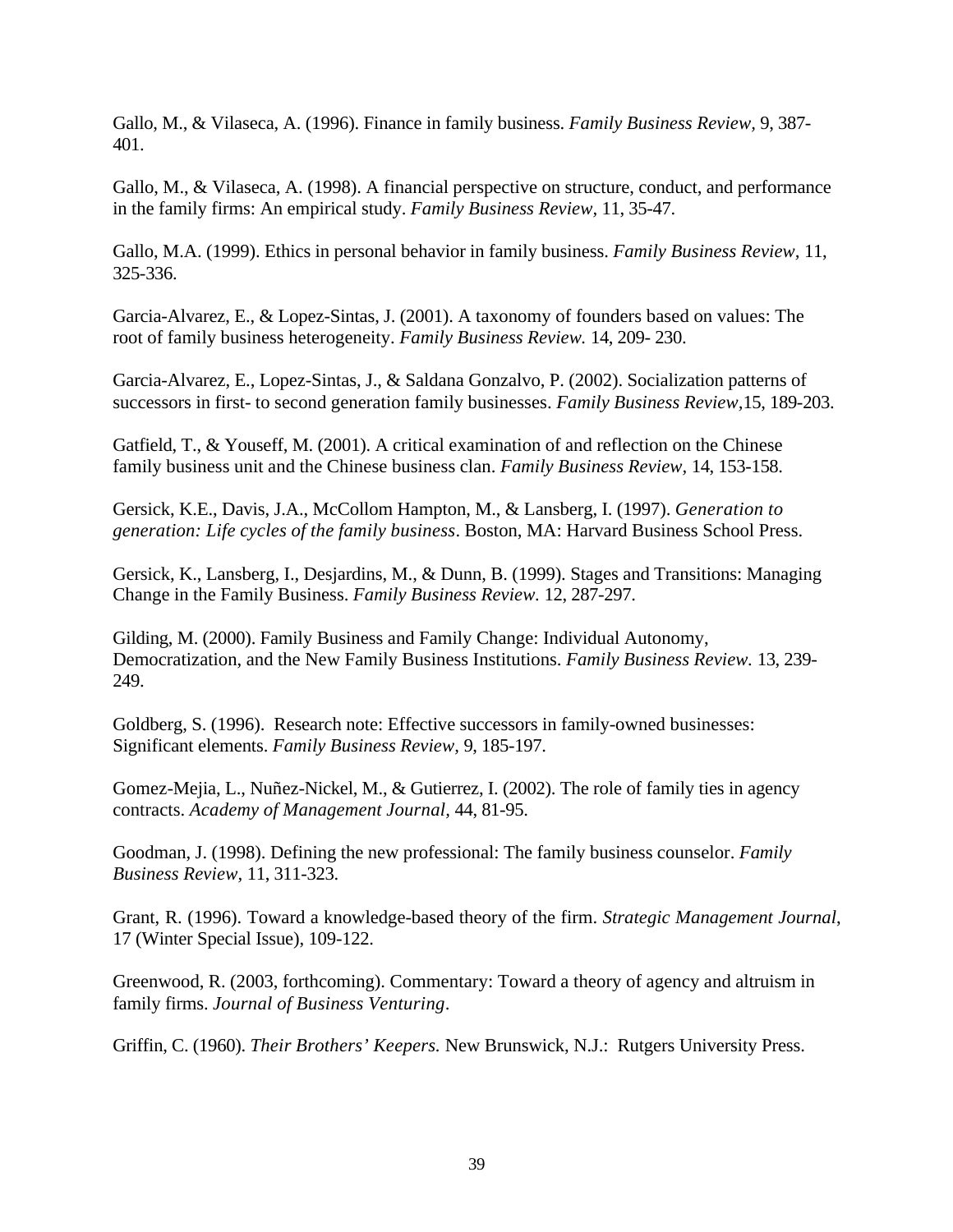Gudmundson, D., Hartman, E., & Tower, C. (1999). Strategic orientation: Differences between family and non-family firms. *Family Business Review.* 12, 27-39.

Gundry, L., Ben-Yoseph, M. (1998). Women entrepreneurs in Romania, Poland, and the United States: Cultural and family influences on strategy and growth. *Family Business Review,* 11, 61- 73.

Habbershon, T.G., & Astrachan, J. (1996). Research note: Perceptions are reality: How family meetings lead to collective action. *Family Business Review,* 10, 37-52.

Habbershon, T.G., & Pistrui, J. (2002). Enterprising families domain: Family-influenced ownership groups in pursuit of transgenerational wealth. *Family Business Review,* 15, 223-237.

Habbershon, T.G., & Williams, M. (1999). A Resource-Based framework for assessing the strategic advantages of family firms. *Family Business Review,* 12, 1-25.

Habbershon, T.G., Williams, M. & MacMillan, I. (2003, forthcoming). A Unified systems perspective of family firm performance. *Journal of Business Venturing*.

Hall, A., Melin L. & Nordqvist, M. (2001). Entrepreneurship as radical change in the family business: Exploring the role of cultural patterns. *Family Business Review.* 14, 193-208.

Handler, W. (1989). Methodological issues and considerations in studying family businesses. *Family Business Review*, 2, 257-276.

Harveston, P., Davis, P., & Lyden, J. (1997). Succession planning in family business: The impact of owner gender. *Family Business Review,* 10, 373-396.

Haynes, J., & Usdin, T. (1997). Resolving family business disputes through mediation. *Family Business Review,* 10, 115-134.

Haynes, D., Avery, R., & Hunts, H. (1999). The decision to outsource child care in households engaged in a family business. *Family Business Review.* 12, 269-281.

Haynes, G., Walker, R., Rowe, B., & Hong, G. (1999). The intermingling of business and family finances in family-owned businesses. *Family Business Review.* 12, 225-239.

Heck, R.K.Z., & Stafford, K. (2001). The vital institution of family business: Economic benefits hidden in plain sight. In G.K. McCann & N. Upton (Eds.), *Destroying myths and creating value in family business* (pp. 9-17). Deland, FL: Stetson University Press.

Heck, R., & Trent, E. (1999). The prevalence of family business from a household sample. *Family Business Review.* 12, 209-224.

Hisrich, R., & Fulop, G. (1997). Women entrepreneurs in family business: The Hungarian case. *Family Business Review,* 10, 281-302.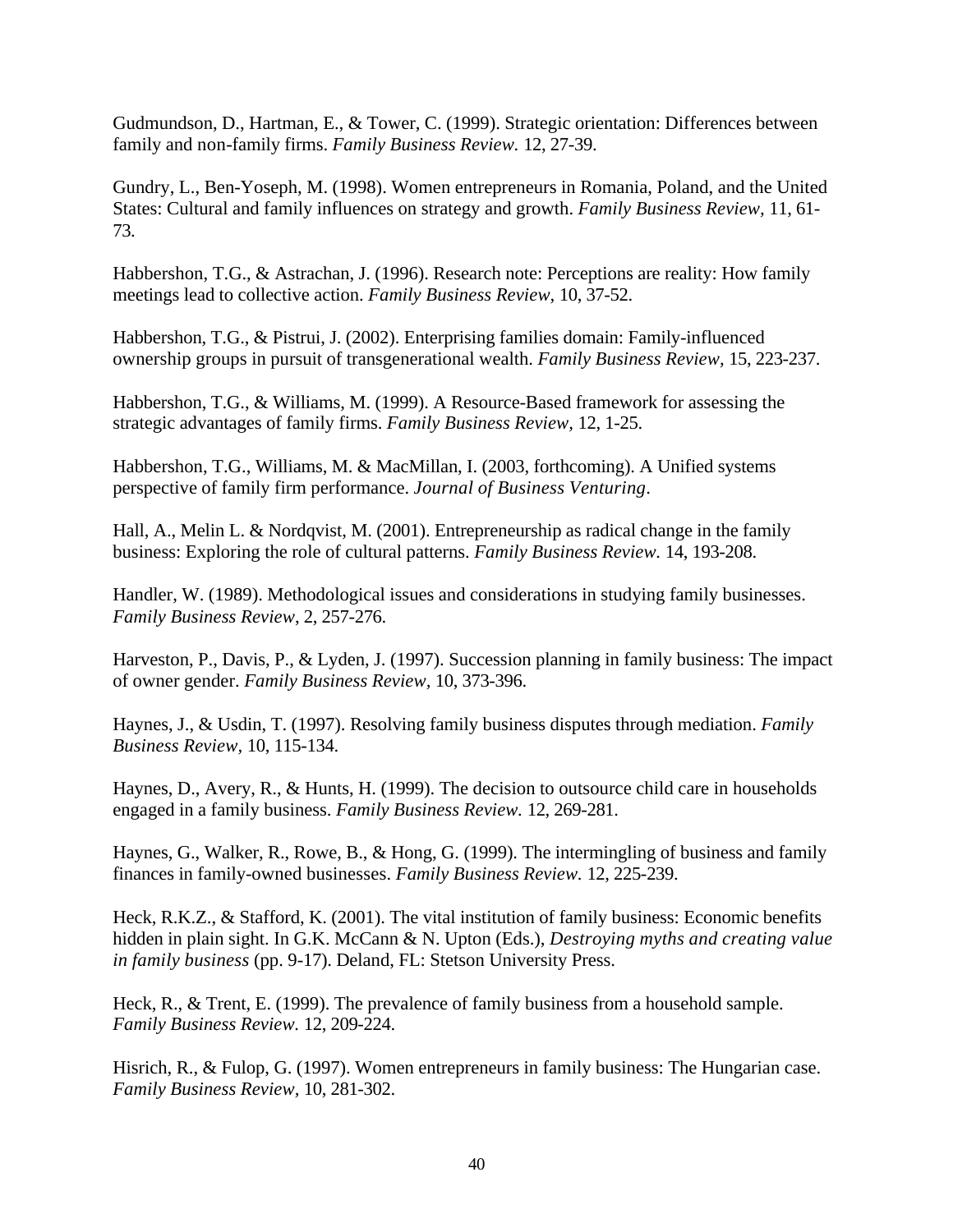Holmstrom, B.R., & Tirole, J. (1989). The theory of the firm. In R. Schmalensee & R.D. Willig (Eds.), *Handbook of industrial organization* (pp. 61-133). Amsterdam: North Holland.

Howorth, C., & Ali, Z. (2001). Family business succession in Portugal: An examination of case studies in the furniture industry. *Family Business Review.* 14, 231-244.

Hoy, F. (2003, forthcoming). Commentary: Legitimizing family business scholarship in organizational research and education. *Entrepreneurship Theory and Practice*.

Hubler, T. (1998). Family business consultants as leaders. *Family Business Review,* 11, 187-192.

Hubler, T. (1999). Ten most prevalent obstacles to family-business succession planning. *Family Business Review.* 12, 117-121.

Ibrahim, A., Soufani, K., & Lam, J. (2001). A study of succession in a family firm. *Family Business Review.* 14, 245-258.

Jaffe, D. (1998). Building communities of learning in family business programs. *Family Business Review,* 11, 363 – 375.

James, H. (1999). Owners as managers, extended horizon and the family firm. *International Journal of the Economics of Business*, 6, 41-56.

James, Jr., H. (1999). What can the family contribute to business? Examining contractual relationships. *Family Business Review,* 12, 61-71.

Jehn, K.A. (1997). A qualitative analysis of conflict types and dimensions in organizational groups. *Administrative Science Quarterly*, 42, 530-557.

Jensen, M.C., & Meckling, W.H. (1976). Theory of the firm: Managerial behavior, agency costs, and ownership structure. *Journal of Financial Economics,* 3, 305-360

Johnson, S. La Porta, R., Lopez-de Silanes, F., & Schleifer, A. (2000). Tunneling. *American Economic Review*, 90, 20-27.

Kaplan, T., George, G., & Rimler, G. (2000). University sponsored family business programs: Program characteristics, perceived quality, and member satisfaction. *Entrepreneurship Theory and Practice,* 24(4), 65-75.

Karofsky, P., Millen, R., Yilmaz, M., Smyrnios, K., Tanewski, G., & Romano, C. (2001). Workfamily conflict and emotional well-being in American family businesses. *Family Business Review.* 14, 295-311.

Kaslow, F. (1998). Handling transitions from mother to son in the family business: The knotty issues. *Family Business Review,* 11, 229-238.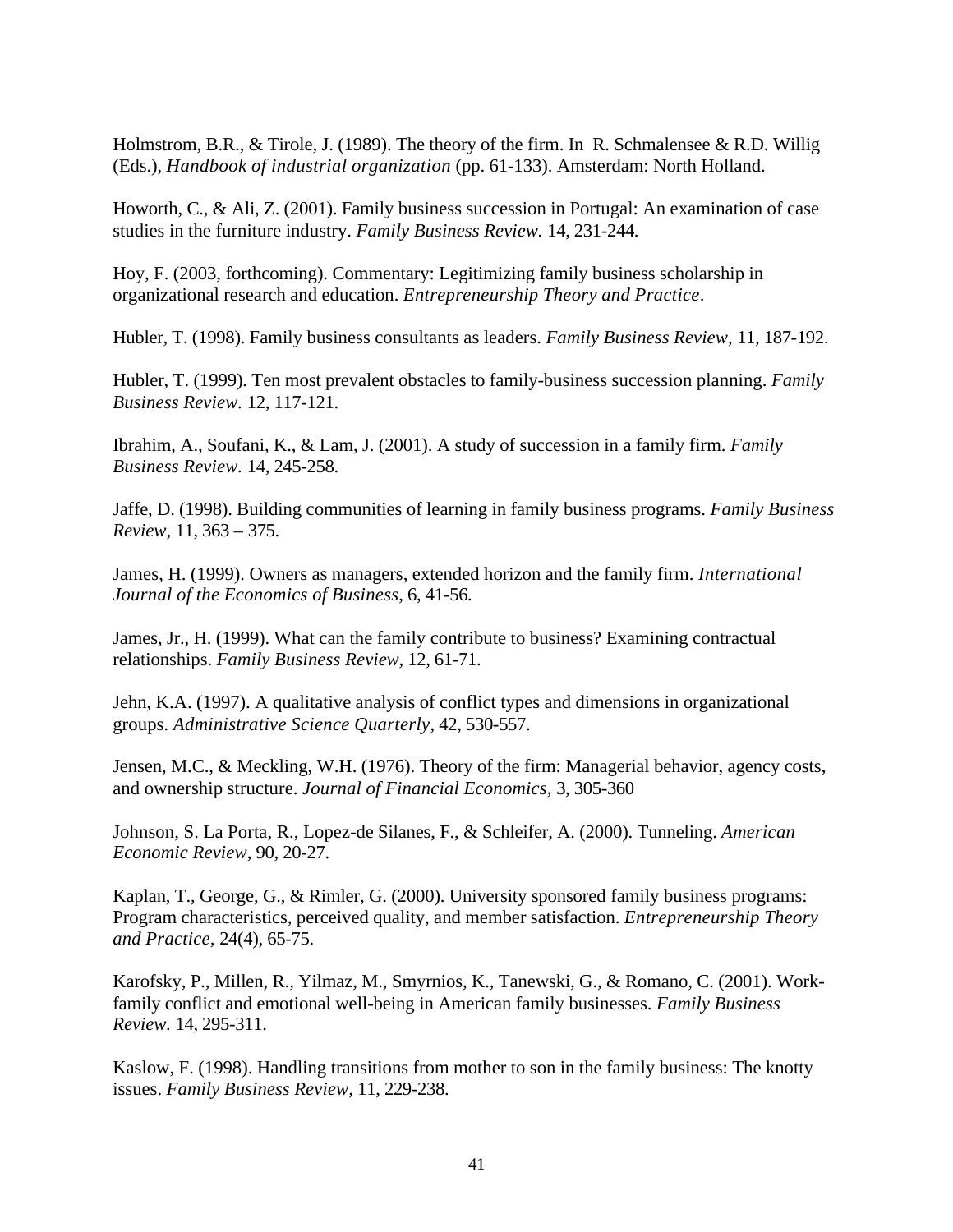Kaye, K. (1996). When the family business is a sickness. *Family Business Review,* 9, 347-368.

Kaye, K. (1998). Happy Landings: The opportunity to fly again. *Family Business Review,* 11, 275-280.

Kaye, K. (1999). Mate Selection and Family Business Success. *Family Business Review.* 12, 107-115.

Kayser, G., & Wallau, F. (2002). Industrial family businesses in Germany: Situation and Future. *Family Business Review.* 15, 111-115.

Keating, N., & Little, H. (1997). Choosing the successor in New Zealand family farms. *Family Business Review,* 10, 157-171.

Kellermanns, F., & Eddleston, K. (2002). Feuding families: When conflict does a family firm good. Paper presented at the  $62<sup>nd</sup>$  meeting of the Academy of Management, Denver, August.

Kelly, L., Athanassiou, N., & Crittenden, W. (2000). Founder centrality and strategic behavior in family-owned firm. *Entrepreneurship Theory and Practice,*25(2), 27-42.

Kenyon-Rouvinez, D. (2001). Patterns in serial business families: Theory building through global case studies. *Family Business Review.* 14, 175-187.

Kirby, D., & Lee, T. (1996). Research note: Succession management in family firms in the North East of England. *Family Business Review,* 9, 75-85.

Klein, S. (2000). Family Businesses in Germany: Significance and Structure. *Family Business Review.* 13, 157-181.

Koiranen, M. (2002) Over 100 years of age but still entrepreneurially active in business: Exploring the values and family characteristics of old Finnish family firms. *Family Business Review,* 15, 175-187.

Krasnow, H., & Wolkoff, R. (1998). Three proposals for interdisciplinary study. *Family Business Review,* 11, 267-274.

LaChapelle, K., & Barmes, L. (1998). The trust catalyst in family-owned businesses. *Family Business Review,* 11, 1-17.

LeBreton-Miller, I., Miller, D., & Steier, L. (2002) Toward an integrative model of effective FOB succession. Paper presented at Second Annual Conference on Theories of the Family Enterprise, Philadelphia, December.

Lee,S.K., & Tan, F. (2001). Growth of Chinese family enterprises in Singapore. *Family Business Review.* 14, 49-74.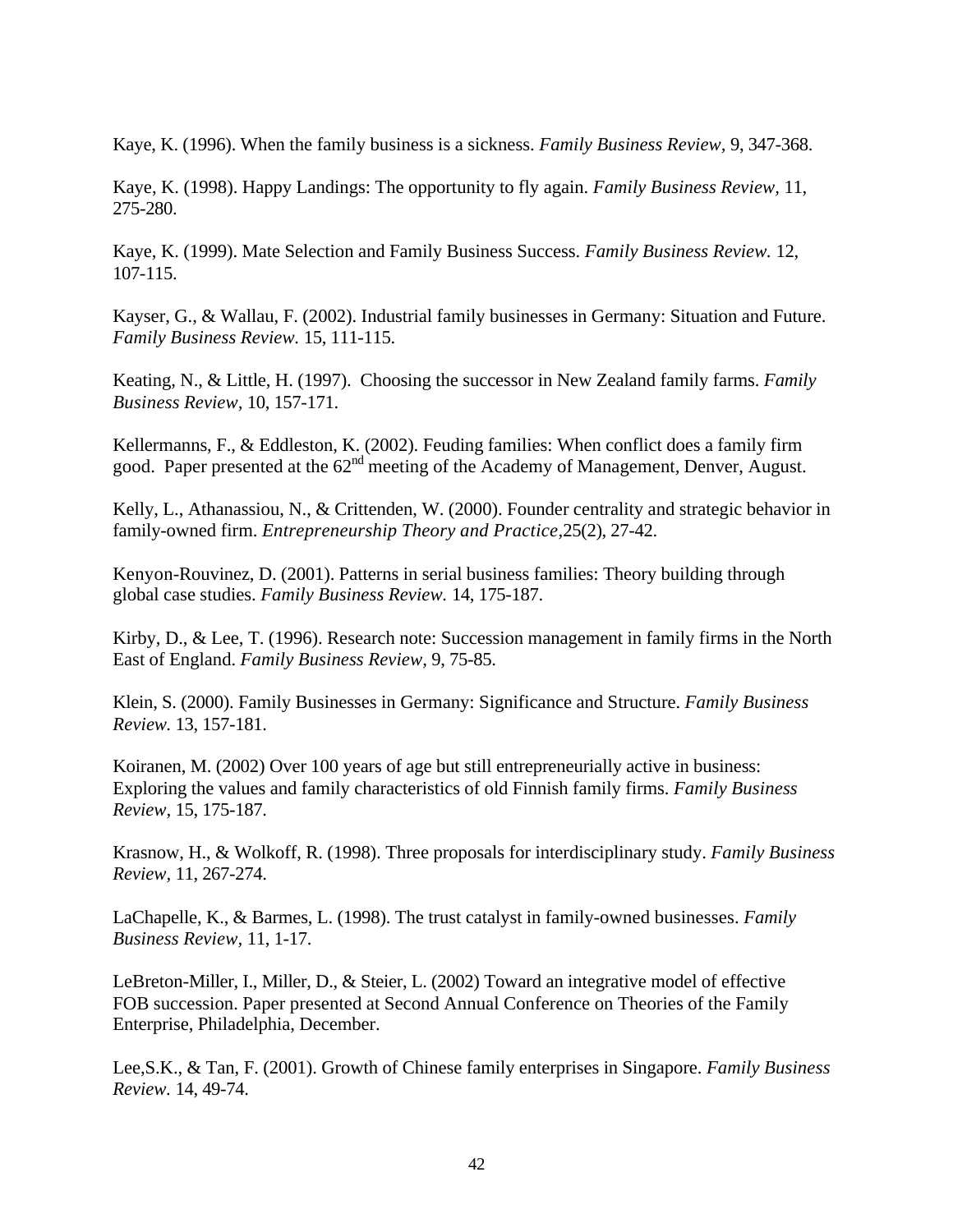Lee, M., & Rogoff, E. (1996). Research note: Comparison of small businesses with family participation versus small businesses without family participation: An investigation of differences in goals, attitudes, and family/business conflict. *Family Business Review.* 9, 423-437.

Leon-Guerrero, A., McCann, III, J., Haley, Jr., J. (1998). A study of practice utilization in family businesses. *Family Business Review.* 11, 107-120.

Ling, Y. (2002). Parenting rationality and the diversity in family firm governance. Presented at the 62<sup>nd</sup> meeting of the Academy of Management, Denver, August.

Litz, R.A. (1995). The family business: Toward definitional clarity. *Proceedings of the Academy of Management,* 100-104.

Litz, R. (1997). The family firm's exclusion from business school research: Explaining the void; addressing the opportunity. *Entrepreneurship Theory and Practice,* 21(3), 55-71.

Litz, R., & Kleysen, R. (2001). Your old men shall dream dreams, your young men shall see visions: Toward a theory of family firm innovation with help from the Brubeck family. *Family Business Review,* 14, 335-351.

Lubatkin, M., Ling, Y., & Schulze, W. (2002). Fairness in family firms: Lessons from agency and justice theory. Presented at the Second Annual Conference on Theories of the Family Enterprise, Philadelphia, December.

Martin, H. (2001). Is family governance an oxymoron? *Family Business Review*. 14, 91-96.

Matthews, C., Moore, T., & Fialko, A. (1999). Succession in the family firm: A cognitive categorization perspective. *Family Business Review.* 12, 159-170.

Mazzalo, P., & Marchisio, G. (2002). The role of going public in family businesses' long-lasting growth: A study of Italian IPOs. *Family Business Review.* 15, 133-148.

McConaughy, D., Mendoza, D., & Mishra, C. (1996). Loyola University Chicago family firm stock index. *Family Business Review.* 9, 125-137.

McConaughy, D., Phillips, G. (1999). Founders versus Descendants: The profitability, efficiency, growth characteristics and financing in large, public, founding-family-controlled firms. *Family Business Review.* 12, 123-131.

McElroy, M.B., & Horney, M.J. (1981). Nash-bargained household decisions: Toward a generalization of the theory of demand. *International Economic Review*, 22, 333-349.

McKinley, W., Mone, M.A., & Moon, G. (1999). Determinants and development of schools in organizational theory. *Academy of Management Review,* 24, 634-648.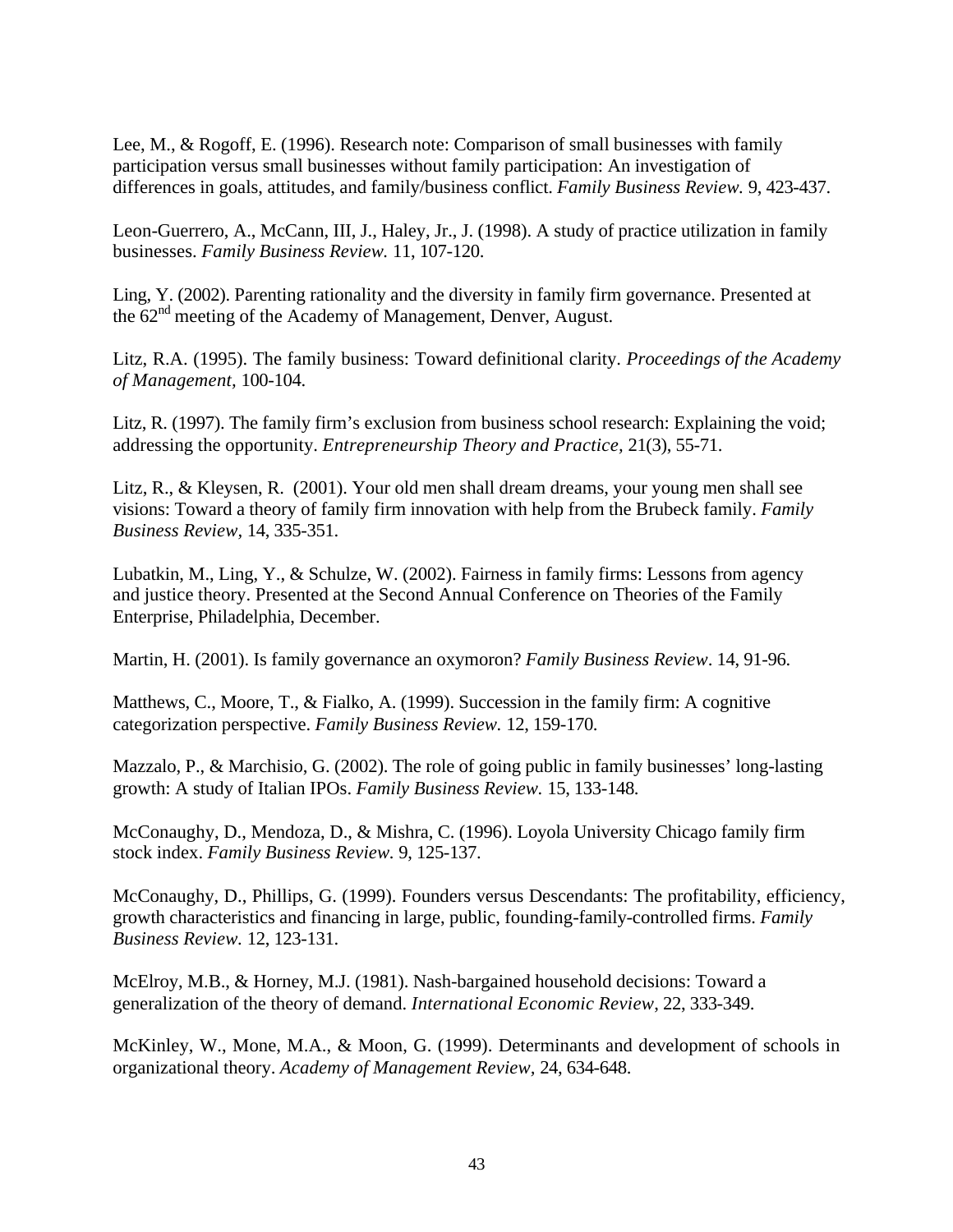McKibbin, P., & Pistrui, D. (1997). East meets west: Innovative forms of foreign trade finance between Italian family enterprises and emerging SMEs in Romania. *Family Business Review,* 10, 263-280.

Mendoza, D., & Krone, S. (1997). An interview with Judy G.Barber: Prenuptial agreements, intimacy, trust, and control. *Family Business Review.* 10, 173-184.

Miller, D., Steier, L., & Le Breton-Miller, I. (2003, forthcoming). Lost in time: Intergenerational succession, change, and failure in family business. *Journal of Business Venturing*.

Miller, N., Fitzgerald, M., Winter, M., & Paul, J. (1999). Exploring the overlap of family and business demands: Household and family business managers adjustment strategies. *Family Business Review.* 12, 253-268.

Mitchell, R., Agle, B., & Wood, D. (1997). Toward a theory of stakeholder identification and salience: Defining the principle of who and what really counts. *Academy of Management Review,* 22,853-886.

Morck, R., Shleifer, A., & Vishny, R. (1988). Management ownership and market valuation: An empirical analysis. *Journal of Financial Economics,* 20,293-316.

Morck, R., & Yeung, B. (2002). Family control and the rent seeking society. Paper presented at Second Annual Conference on Theories of the Family Enterprise, Philadelphia, December.

Morck, R., & Yeung, B. (2003, forthcoming). Agency problems in large family business groups. *Entrepreneurship Theory and Practice*.

Morris, M., Williams, R., Allen, J., & Avila, R. (1997). Correlates of success in family business transitions. *Journal of Business Venturing,* 12, 385-401.

Murphy, D., & Murphy, J. (2001). Protecting the limited liability feature of your family business: Evidence from the US Court System. *Family Business Review.* 14, 325-334.

Mustakallio, M., Autio, E., & Zahra, S.A. (2002). Relational and contractual governance in family firms: Effects on strategic decision making. *Family Business Review,* 15, 205-222.

Myers, S. (1977). The determinants of borrowing. *Journal of Financial Economics,* 5,147-175.

Nelton, S. (1998). The rise of women in family firms: a call for research now. *Family Business Review.* 11, 215- 218.

Okoroafo, S.C. (1999). Internationalization of family businesses: Evidence from Northwest Ohio, USA. *Family Business Review*, 12, 147-158.

Olson, P., Zuiker, V., Danes, S., Stafford, K., Heck, R., & Duncan, K. (2003, forthcoming). Impact of family and business on family business sustainability. *Journal of Business Venturing*.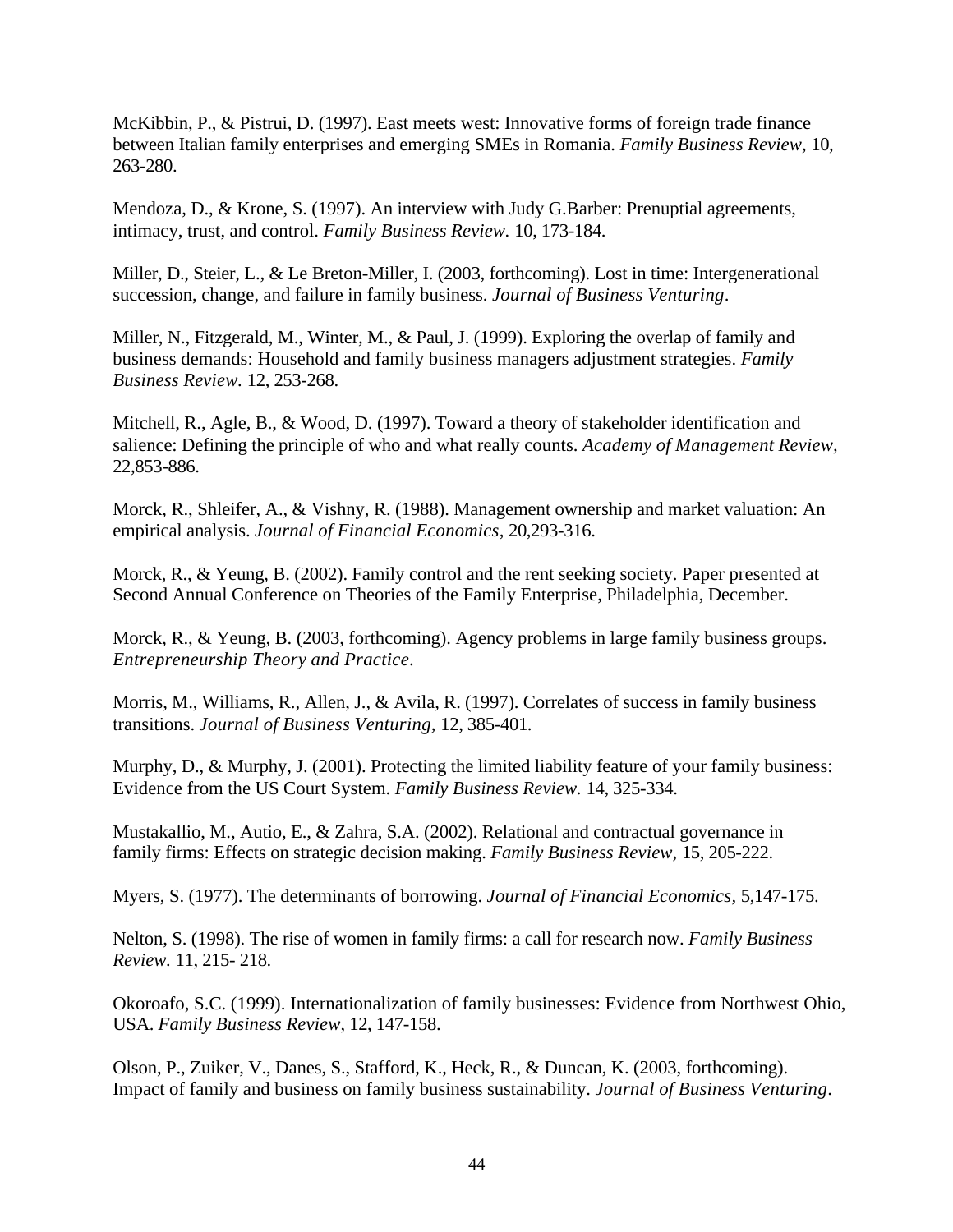Peredo, A.M. (2003, forthcoming). Commentary: Nothing thicker than blood? *Entrepreneurship Theory and Practice*.

Perricone, P., Earle, J., & Taplin, I. (2001). Patterns of succession and continuity in familyowned businesses: Study of an ethnic community. *Family Business Review.* 14, 105- 121.

Pistrui, D,, Huang, W., Oksoy, D., Jing, Z., & Welsch, H. (2001). Entrepreneurship in China: Characteristics, Attributes, and Family forces shaping the emerging private sector. *Family Business Review.* 14, 141-152.

Pistrui, D., Welsch, H., & Roberts, J. (1997). The [re]-emergence of family businesses in the transforming soviet bloc: Family contributions to entrepreneurship development in Romania. *Family Business Review.* 10, 221-237.

Pistrui, D., Welsch, H., Wintermantel, O., Liao, J., & Pohl, H. (2000). Entrepreneurial Orientation and Family Forces in the New German: Similarities and Differences between East and West German Entrepreneurs. *Family Business Review.* 13, 251-263.

Pollak, R.A. (1985). A transaction cost approach to families and households. *Journal of Economic Literature*, 23, 581-608.

Poutziouris, P. (2001). The views of family companies on venture capital: Empirical evidence from the UK small to medium-size enterprising economy. *Family Business Review.* 14, 277-291

Poutziouris, P., O'Sullivan, K., & Nicolescu, L. (1997). The [re]-generation of family-business entrepreneurship in the Balkans. *Family Business Review,* 10, 239-261.

Poza, E., & Messer, T. (2001). Spousal leadership and continuity in the fmaily firm. *Family Business Review.* 14, 25-36.

Poza, E., Alfred, T., & Maheshwari, A. (1997). Stakeholder perceptions of culture and management practices in family and family firms – A preliminary report. *Family Business Review,* 10, 135- 155.

Poza, E., Johnson, S., & Alfred, T. (1998). Changing the family business through Action Research. *Family Business Review,* 11, 311-323.

Pratt, J., & Davis, J. (1986). Measurement and evaluation of population of family-owned businesses. *U.S. Small Business Administration Report No. 9202-ASE-85.* Washington, D.C.: Government Printing Office.

Randøy, T., & Goel, S. (2003, forthcoming). Ownership structure, founder leadership, and performynce in Norwegian SMEs: Implications for financing entrepreneurial opportunities. *Journal of Business Venturing*.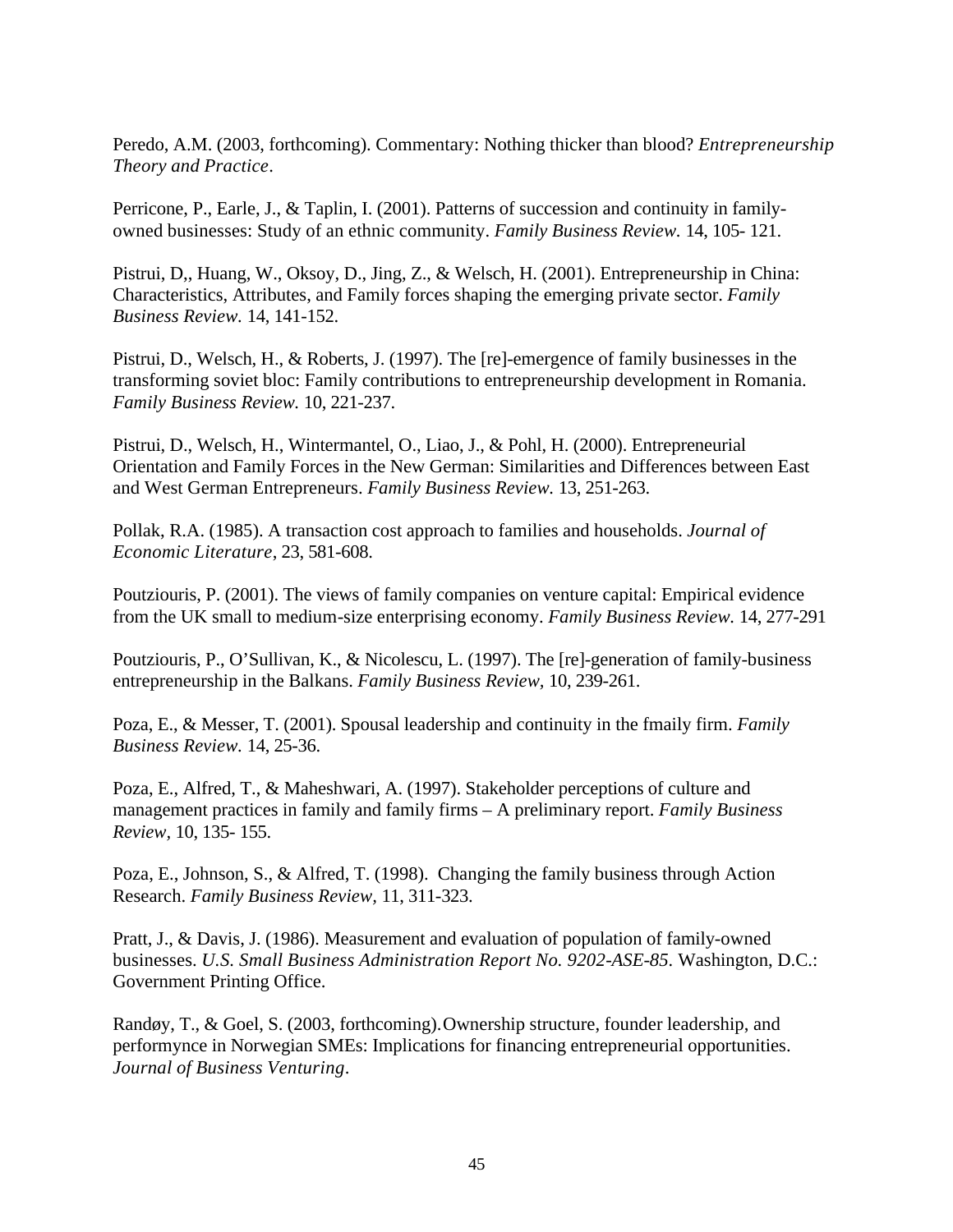Rider, M. (1996). Do estate and gift taxes have economic consequences? A guide to evidence. *Family Business Review.* 9, 321-328..

Rogers, E., Carsrud, A., & Krueger, JR., N. (1996). Chiefdoms and family firm regimes: Variations on the same anthropological themes. *Family Business Review,* 9, 15-27.

Rogoff, E.G., & Heck, R.K.Z. (2003, forthcoming). Editorial: The evolving family/entrepreneurship relationship. *Journal of Business Venturing*.

Romano, C., Tanewski, G., & Smyrnios, K. (2000). Capital structure decision making: A model for family business. *Family Business Review.* 16, 285-310.

Ross, S. (1973). The economic theory of agency: The principal's problem. *American Economic Review,* 63, 134-139.

Rubenson, G., & Gupta, A. (1996). The initial succession: A contingency model of founder tenure. *Entrepreneurship Theory and Practice,* 21(2), 21-35.

Rue, L., & Ibrahim, N. (1996). The status of planning in smaller family-owned business. *Family Business Review,* 9, 29-43.

Samuelson, P.A. (1956). Social indifference curves. *Quarterly Journal of Economics*, 70, 1-22.

Saposnik, R., Tompkins, J., & Tutterow, R. (1996). Estate taxes and the investment decision in closely held firms. *Family Business Review.* 9, 315-320.

Schulze, W., Lubatkin, M., & Dino, R., (2003, forthcoming). Toward a theory of agency and altruism in family firms. *Journal of Business Venturing*.

Schulze, W., Lubatkin, M., Dino, R., & Buchholtz, A. (2001). Agency relationships in family firms: Theory and Evidence. *Organization Science,* 12, 99-116.

Shanker, M.C., & Astrachan, J.H. (1996). Myths and realities: Family businesses' contribution to the US Economy- A framework for assessing family business statistics. *Family Business Review,*  9, 107-123.

Sharma, P. (2000). Stakeholder theory "off the veranda" in the context of family firms. Paper presented at the 60<sup>th</sup> meeting of the Academy of Management, Toronto, August.

Sharma, P. (2002). Stakeholder Mapping Technique: Toward the Development of a Family Firm Typology. Paper presented at the  $62<sup>nd</sup>$  meeting of the Academy of Management, Denver, August.

Sharma, P., Chrisman, J.J., & Chua, J.H. (1996). *A review and annotated bibliography of family business studies.* Boston, MA: Kluwer Academic Publishers.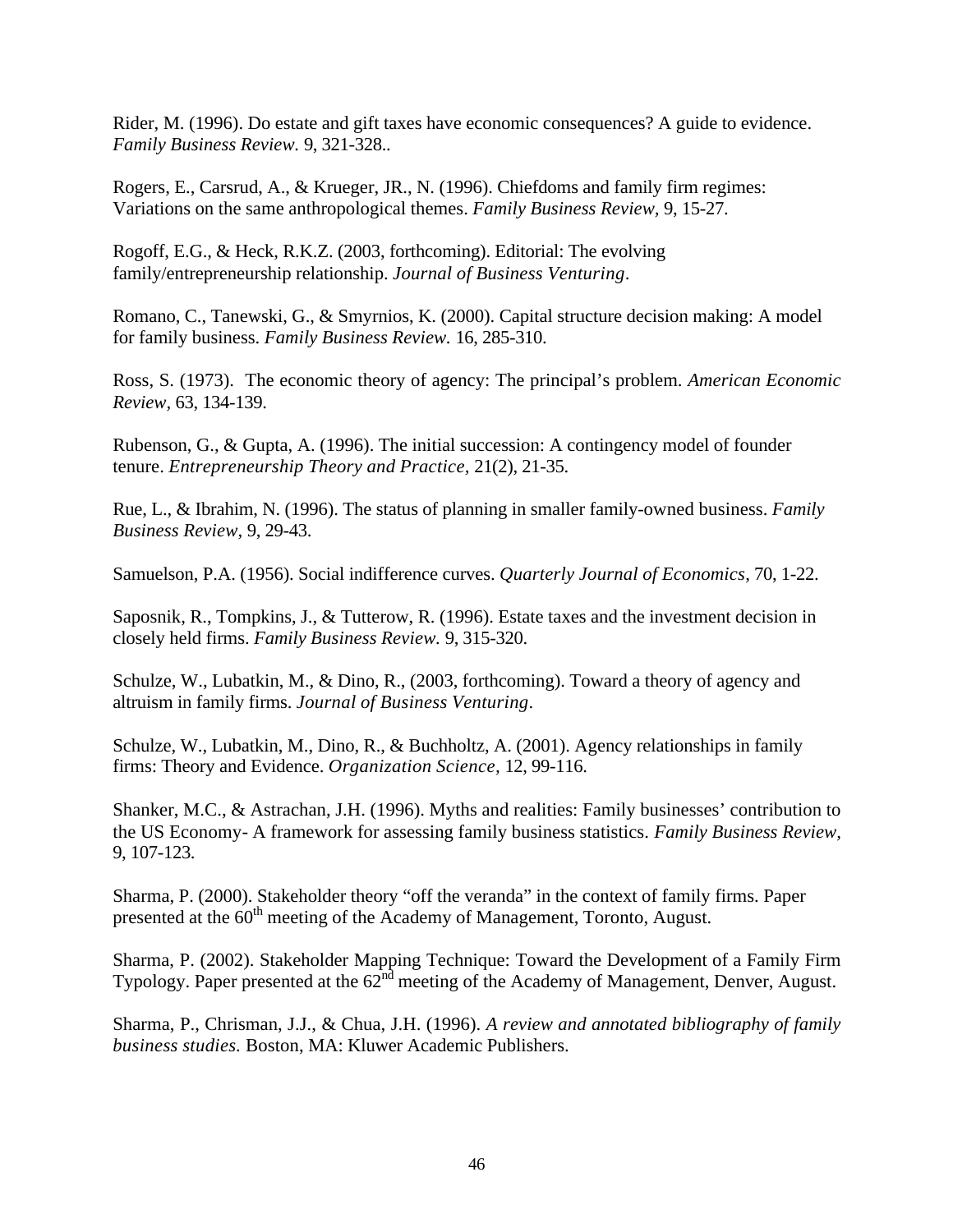Sharma, P., Chrisman, J.J., & Chua, J.H. (1997). Strategic management of the family business: Past research and future challenges. *Family Business Review,* 10, 1-35.

Sharma, P., Chrisman, J.J., & Chua, J.H. (2003a). Succession planning as planned behavior: Some empirical results. *Family Business Review*.

Sharma, P., Chrisman, J.J., & Chua, J. (2003b). Predictors of satisfaction with the succession process in family firms. *Journal of Business Venturing*.

Sharma, P., Chrisman, J.J., Pablo, A., & Chua, J. (2001). Determinants of initial satisfaction with the succession process in family firms: A conceptual model. *Entrepreneurship Theory and Practice,* 25(3), 17-35.

Sharma, P., & Irving, G. (2002). Four shades of family business successor commitment: Motivating factors and expected outcomes. Family Firm Institute Conference, Dallas, October.

Sharma, P., & Rao, S.A. (2000). Successor attributes in Indian and Canadian firms: A comparative study. *Family Business Review*, 13, 313-330.

Shepherd, D., & Zacharakis, A. (2000). Structuring family business succession: An analysis of the future leader's decision making. *Entrepreneurship Theory and Practice*, 24(4), 25-39.

Shleifer, A., & Vishny, R. (1997). A survey of corporate governance. *Journal of Finance,* 52, 737-783.

Sirmon, D., & Hitt, M. (2003, forthcoming). Managing resources: Linking unique resources, management and wealth creation in family firms. *Entrepreneurship Theory and Practice*.

Smith, A. (1796). An inquiry into the nature and causes of the wealth of nations, 2<sup>nd</sup> U.S. edition. Philadelphia: Thomas Dobson. Volume 2.

Smith, B., & Amoako-Adu, B. (1999). Management succession and financial performance of family controlled firms. *Journal of Corporate Finance,* 5, 341-368.

Smith, C., & Warner, J. (1979). On financial contracting: An analysis of bond covenants. *Journal of Financial Economics,* 7, 117-161.

Smyrnios, K., Tanewski, G., & Romano, C. (1998). Development of a measure of the characteristics of family business. *Family Business Review,* 11, 49-60.

Soldano, P. (1996). Federal estate and gift taxes: Are they worth the cost? *Family Business Review.* 9, 295-302.

Sorenson, R. (1999). Conflict management strategies used in successful family businesses. *Family Business Review.* 12, 133-146.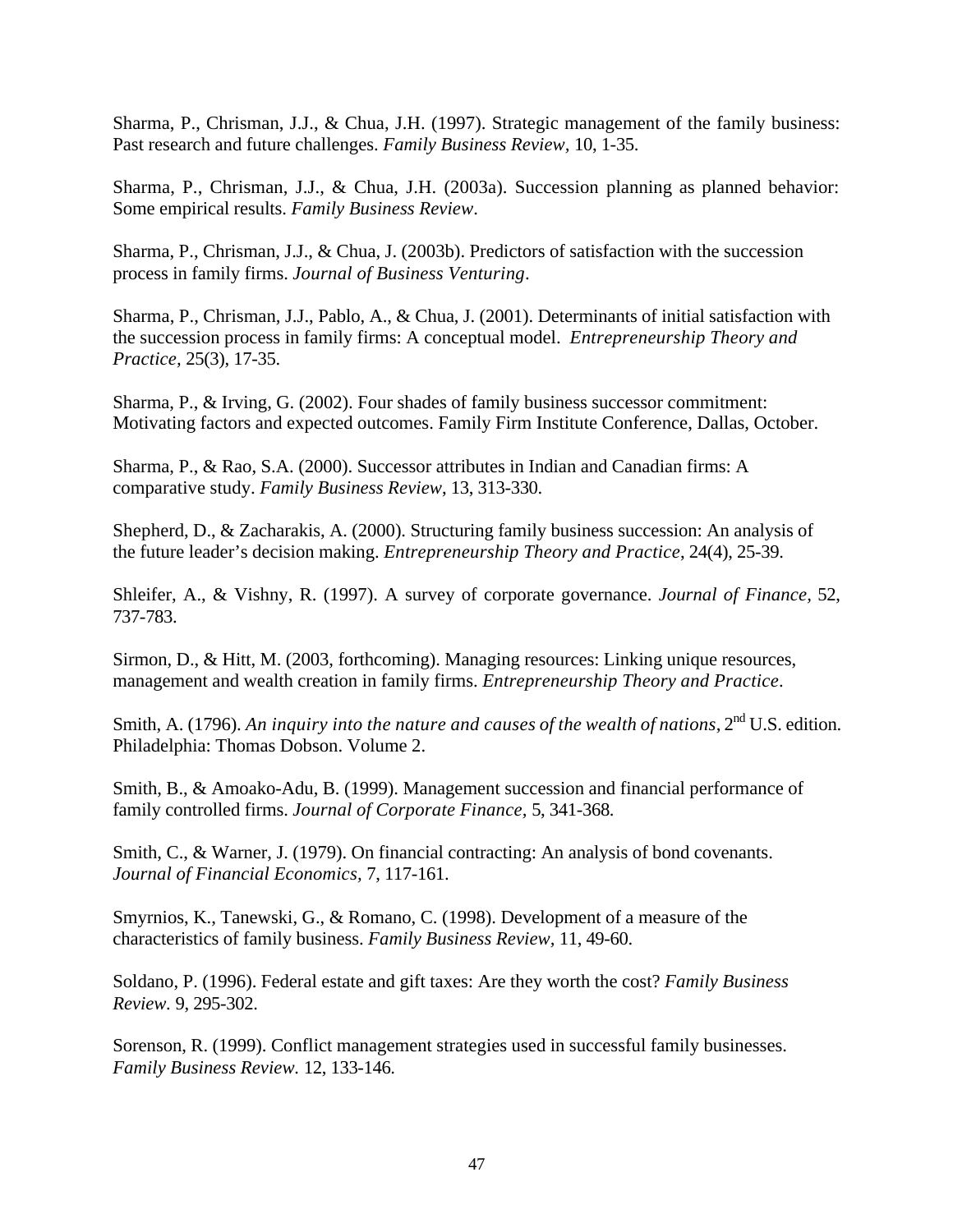Sorenson, R. (2000). The Contribution of Leadership Style and Practices to Family and Business Success. *Family Business Review.* 13, 183-200.

Stafford, K., Duncan, K., Danes, S., & Winter, M. (1999). A research model of sustainable family businesses. *Family Business Review.* 12, 197-208.

Stavrou, E. (1998). A four factor model: A guide to planning next generation involvement in the family firm. *Family Business Review,* 11, 135-142.

Steier, L. (2003, forthcoming). Variants of agency contracts in family financed ventures as a continuum of familial altruistic and market rationalities. *Journal of Business Venturing*.

Steier, L. (2001a). Family firms, plural forms of governance, and the evolving role of trust. *Family Business Review.* 14, 353-367.

Steier, L. (2001b). Next-generation entrepreneurs and succession: An exploratory study of modes and means of managing social capital. *Family Business Review.* 14, 259-276.

Stewart, A. (2003, forthcoming). Help one another, use one another: Toward an anthropology of family business. *Entrepreneurship Theory and Practice*.

Tagiuri, R., & Davis, J.A. (1992). On the goals of successful family companies. *Family Business Review*, 5, 43-62.

Tagiuri, R., & Davis, J. (1996). Bivalent attributes of the family firm. *Family Business Review,* 9, 199-208.

Tan, W., & Fock, S.T. (2001). Coping with growth transitions: The case of Chinese family businesses in Singapore. *Family Business Review.* 14, 123-152.

Thompson, T. (1960). *Stewardship in Contemporary Theology.* New York: Association Press.

Tsang, E. (2002). Learning from overseas venturing experience: The case of Chinese family businesses. *Journal of Business Venturing.* 17, 21-40.

Vago, M. (1998). Multiple roles in serving families in business. *Family Business Review,* 11, 261-266.

Vinton, K. (1998). Nepotism: An interdisciplinary model. *Family Business Review,* 11, 297-303.

Wagner, R. (1996). Federal transfer taxation: The effect on saving, capital accumulation, and economic dissipation. *Family Business Review.* 9, 269-283.

Ward, J. (1997). Growing the family business: Special challenges and best practices. *Family Business Review.* 10, 323-337.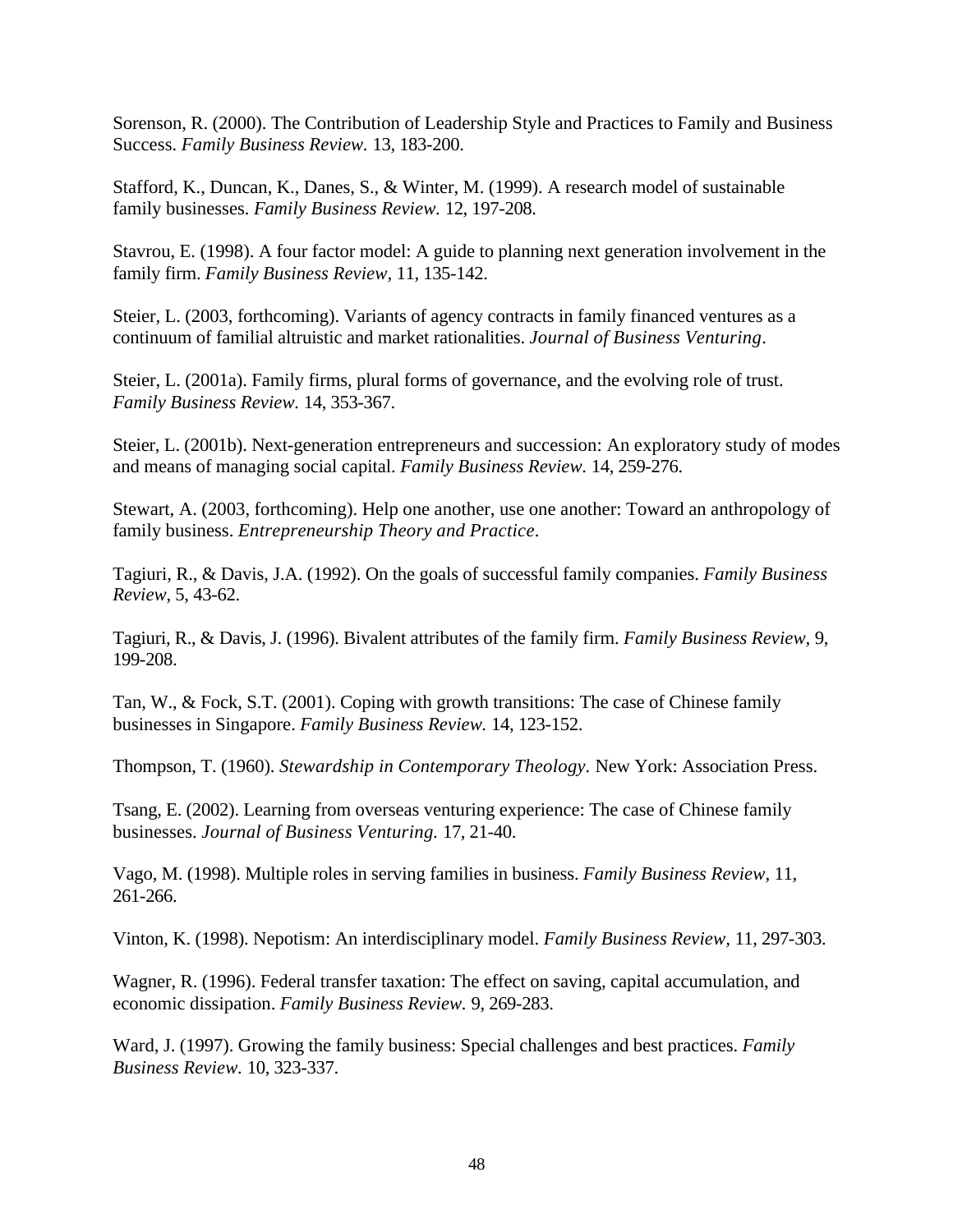Ward, J., & Dolan, C. (1998). Defining and describing family business ownership configurations. *Family Business Review,* 11, 305-310.

Welsch, J. (1997). East meets a West-German-Multinational family firm during reunification and transition: A personal voice. *Family Business Review,* 10, 303-308.

Welsch, H., Gerald, H., & Hoy, F. (1995). Family impacts on emerging ventures in Poland. *Family Business Review*, 8, 293-300.

Westhead, P., Cowling, M., & Howroth, C. (2001). The development of family companies: Management and ownership imperatives. *Family Business Review.* 14, 369-385.

Westhead, P., & Cowling, M. (1998). Family firm research: The need for a methodological rethink. *Entrepreneurship Theory and Practice,* 23(1), 31-56.

Williams, M., & Habbershon, T. (2002). Support for a full spectrum of analysis in family firm research. Paper presented at Second Annual Conference on Theories of the Family Enterprise, Philadelphia, December.

Winter, M., Fitzgerald, M., Heck, R., Haynes, G., & Danes, S. (1998). Revisiting the study of family businesses: Methodological challenges, dilemmas, and alternative approaches. *Family Business Review,* 11, 239-252.

Wortman, Jr., M.S. (1994). Theoretical foundations for family-owned businesses: A conceptual and research based paradigm. *Family Business Review,* 7, 3-27.

Wu, Z. (2001). *Altruism and the Family Firm: Some Theory.* Unpublished M.A. Economics Thesis, University of Calgary.

Wu, Z. (2003). *Altruism as an Influence on Agency Costs and Risk-Taking in the Family Business: Some Special Cases.* Unpublished M.B.A. Thesis, University of Calgary.

Yuan, L. (2003). Conversation about modeling stewardship.

Zahra, S.A., Hayton, J.C., & Salvato, C. (2002). Organizational culture and entrepreneurship in family firms : A resource-based analysis. Paper presented at Second Annual Conference on Theories of the Family Enterprise, Philadelphia, December.

Zahra, S.A. (2003, forthcoming). International expansion of US manufacturing family businesses: The effect of ownership and involvement. *Journal of Business Venturing.*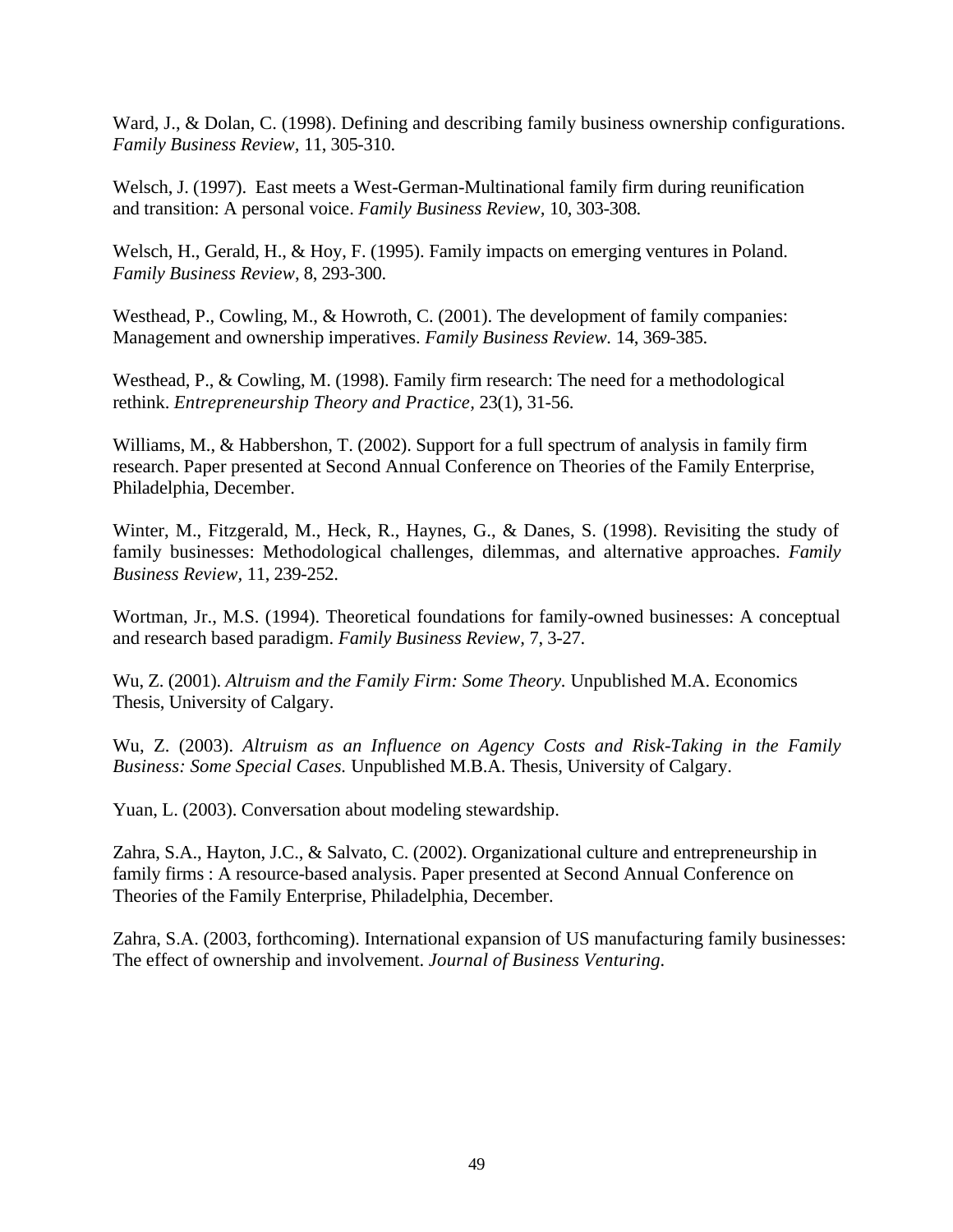### **Table 1: Strategic Management Topic Classification Scheme for Articles and Papers Published or Presented Between 1996-2003 (N = 190)**

|                  |                                                  |                 | Primary topic $- (P)$ |                | Secondary topic $-$ (s) |
|------------------|--------------------------------------------------|-----------------|-----------------------|----------------|-------------------------|
|                  | <b>Strategic Management Topic Classification</b> | number          | percent               | number         | Percent                 |
| 1.               | <b>GOALS AND OBJECTIVES</b>                      |                 |                       |                |                         |
| 1.1              | <b>Economic Goals</b>                            | 5               | 2.6%                  | 14             | 7.4%                    |
| $\overline{1.2}$ | Non-Economic Goals                               | $\overline{5}$  | 2.6%                  | 12             | 6.3%                    |
| 1.3              | <b>Goal Formulation Process</b>                  | $\mathbf{1}$    | 0.5%                  | $\overline{2}$ | 1.1%                    |
| $\overline{2}$ . | STRATEGY FORMULATION AND CONTENT                 |                 |                       |                |                         |
| 2.1              | Strategic Planning                               | 6               | 3.2%                  | 19             | 10.0%                   |
| 2.2              | <b>Resources and Competitive Advantage</b>       | 11              | 5.8%                  | 15             | 7.9%                    |
| $2.\overline{3}$ | <b>Environment Opportunity and Threats</b>       | $\overline{4}$  | 2.1%                  | 20             | 10.5%                   |
| $2.\bar{4}$      | <b>Corporate Strategy</b>                        | $\overline{3}$  | 1.6%                  | 3              | 1.6%                    |
| 2.5              | <b>Business Strategy</b>                         | $\overline{2}$  | 1.1%                  | $\overline{2}$ | 1.1%                    |
| $2.\overline{6}$ | <b>Functional Strategy</b>                       | $\overline{7}$  | 3.7%                  | $\overline{6}$ | 3.2%                    |
| 2.7              | <b>International Strategy</b>                    | $\overline{6}$  | 3.2%                  | $\mathbf{1}$   | 0.5%                    |
| 2.8              | Entrepreneurship and Innovation                  | 10              | 5.3%                  | $\tau$         | 3.7%                    |
| $2.\overline{9}$ | Stakeholders, Ethics, Social Responsibility      | $\overline{4}$  | 2.1%                  | $\overline{2}$ | 1.1%                    |
| $\overline{3}$   | STRATEGY IMPLEMENTATION AND CONTROL              |                 |                       |                |                         |
| $\overline{3.1}$ | Corporate Governance                             | 18              | 9.5%                  | 21             | 11.1%                   |
| $\overline{3.2}$ | Structure                                        | $\overline{3}$  | 1.6%                  | 13             | 6.8%                    |
| $\overline{3.3}$ | Systems, Processes, and Networks                 | $\overline{5}$  | 2.6%                  | $8\,$          | 4.2%                    |
| $\overline{3.4}$ | <b>Behaviors and Conflict</b>                    | 12              | 6.3%                  | 14             | 7.4%                    |
| $\overline{3.5}$ | Culture and Values                               | $\overline{9}$  | 4.7%                  | 20             | 10.5%                   |
| 3.6              | <b>Evolution and Change</b>                      | $\overline{3}$  | 1.6%                  | 6              | 3.2%                    |
| $\overline{4}$   | MANAGEMENT AND OWNERSHIP                         |                 |                       |                |                         |
| 4.1              | Leadership and Ownership                         | 14              | 7.4%                  | 27             | 14.2%                   |
| $\overline{4.2}$ | Professionalization                              | $\overline{4}$  | 2.1%                  | $\overline{7}$ | 3.7%                    |
| 4.3              | Succession                                       | $\overline{42}$ | 22.1%                 | 15             | 7.9%                    |
| $\overline{5}$ . | ORGANIZATION PERFORMANCE                         |                 |                       |                |                         |
| $\overline{5.1}$ | <b>Economic Performance</b>                      | 29              | 15.3%                 | 8              | 4.2%                    |
| $\overline{5.2}$ | Non-Economic Performance                         | $\overline{8}$  | 4.2%                  | $\overline{5}$ | 2.6%                    |
|                  |                                                  |                 |                       |                |                         |
| 6.               | Other Topics Relevant to Strategic               | 19              | 10.0%                 | 6              | 3.2%                    |
|                  | Management Perspective (e.g., definitions,       |                 |                       |                |                         |
|                  | methodologies, issues, etc.)                     |                 |                       |                |                         |
|                  |                                                  |                 |                       |                |                         |
| $\overline{7}$ . | Non-Strategic Management Topics                  | 43              | 22.6%                 | $\mathbf{0}$   | 0.0%                    |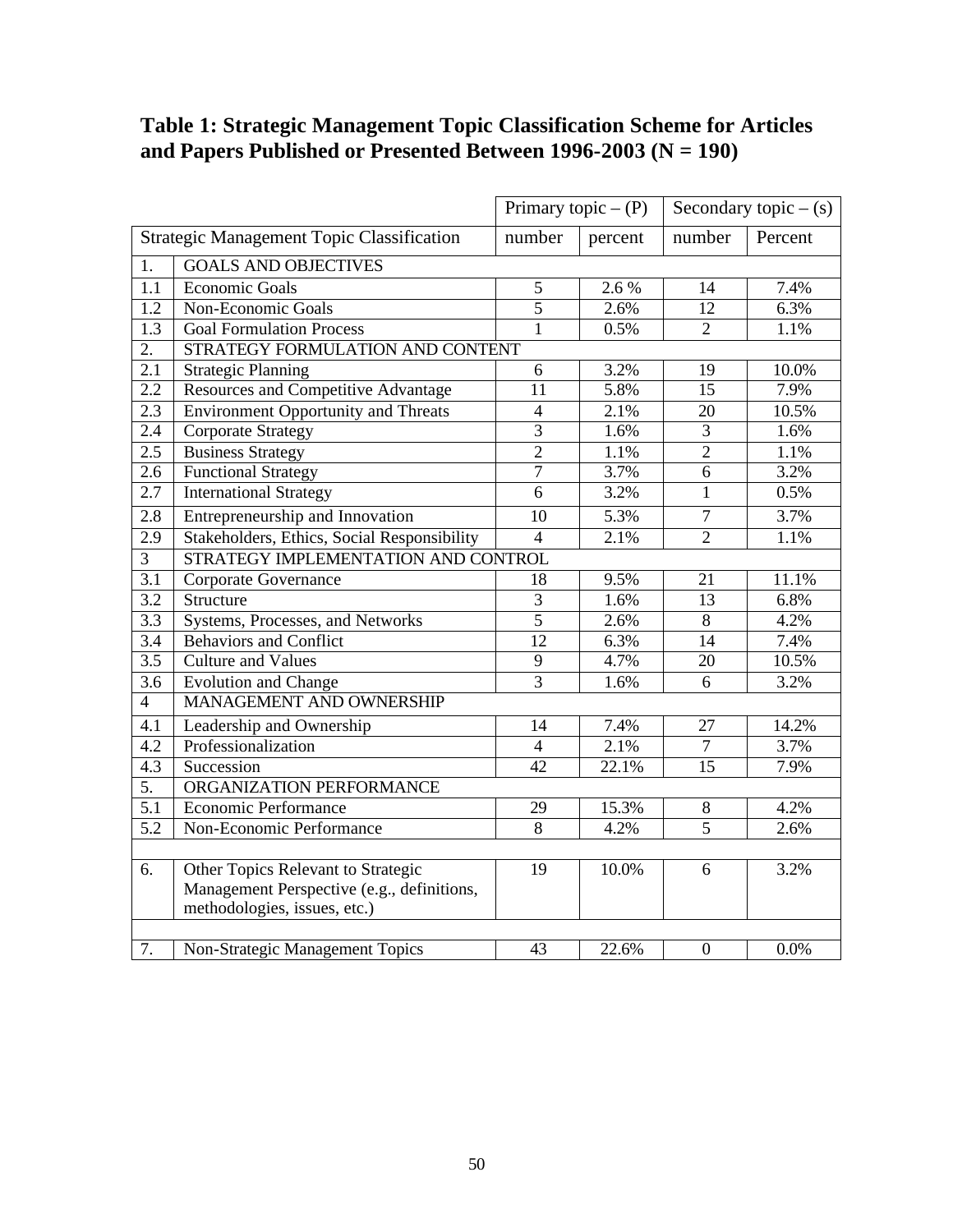| <b>Topics</b>                 |              | Goals and    |     |              |              | <b>Strategy Formulation and Content</b> |     |     |     |     |              |              |     |     |     | Strategy Implementation and |     |              |     | Management |              |              | Perform | Oth          | Non-<br>Strat. |
|-------------------------------|--------------|--------------|-----|--------------|--------------|-----------------------------------------|-----|-----|-----|-----|--------------|--------------|-----|-----|-----|-----------------------------|-----|--------------|-----|------------|--------------|--------------|---------|--------------|----------------|
| <b>Author</b>                 |              | Objectives   |     |              |              |                                         |     |     |     |     |              |              |     |     |     | Control                     |     |              |     |            |              | -ance        |         | er           |                |
|                               | 1.1          | 1.2          | 1.3 | 2.1          | 2.2          | 2.3                                     | 2.4 | 2.5 | 2.6 | 2.7 | 2.8          | 2.9          | 3.1 | 3.2 | 3.3 | 3.4                         | 3.5 | 3.6          | 4.1 | 4.2        | 4.3          | 5.1          | 5.2     | 6            | 7              |
| Adams et al., 1996            |              |              |     |              |              |                                         |     |     |     |     |              | $\mathbf{P}$ |     |     |     |                             | S   |              |     |            |              |              |         |              |                |
| Adlrich & Cliff,<br>2003      |              |              |     |              | S            | <sub>S</sub>                            |     |     |     |     | $\mathbf{P}$ |              |     |     |     | S                           |     |              |     |            |              |              |         |              |                |
| Anderson & Reeb,<br>2003      | S            |              |     |              | $\mathbf{P}$ |                                         |     |     |     |     |              |              | S   |     |     |                             |     |              |     |            |              | $\mathbf{P}$ |         |              |                |
| Andersson et al.,<br>2002     | $\mathbf{P}$ | $\mathbf{P}$ |     | <sub>S</sub> |              |                                         |     |     |     |     |              |              |     |     |     |                             |     |              |     |            |              |              |         |              |                |
| Aronoff, 1998                 |              |              |     | S            |              |                                         |     |     |     |     |              |              |     |     |     |                             |     | S            | S   | S          |              |              |         | $\mathbf{P}$ |                |
| Astrachan & Keyt,<br>2003     |              |              |     |              |              |                                         |     |     |     |     |              |              | S   |     |     | $\mathbf{P}$                |     |              |     |            |              |              |         |              |                |
| Astrachan &<br>McConaughy2001 |              |              |     |              | S            |                                         |     |     |     |     |              |              | S   |     |     |                             |     |              |     |            |              | P            |         |              |                |
| Astrachan &<br>Tutterow, 1996 |              |              |     | S            |              |                                         |     |     |     |     |              |              |     |     |     |                             |     |              |     |            |              | $\mathbf{P}$ |         |              |                |
| Astrachan et al.,<br>2002     |              |              |     |              |              |                                         |     |     |     |     |              |              | S   |     |     |                             | S   |              | S   |            |              |              |         | $\mathbf{P}$ |                |
| Autio &<br>Mustakallio, 2002  |              |              |     |              |              |                                         |     |     |     | P   |              |              | S   |     |     |                             |     |              |     |            | $\mathbf{P}$ |              |         |              |                |
| <b>Avres, 1998</b>            |              |              |     |              |              |                                         |     |     |     |     |              |              |     |     |     |                             |     | $\mathbf{S}$ |     |            | $\mathbf{p}$ |              |         |              |                |

## **Appendix: Classification of Family Business Articles by Strategic Management Topic Area**

Ayres, 1998 s P Baker & Wiseman, 1998 P Barney et al., 2002 P P s Bjuggren & Sund,  $\frac{2001}{\text{Boles}, 1996}$ P Boles, 1996 s P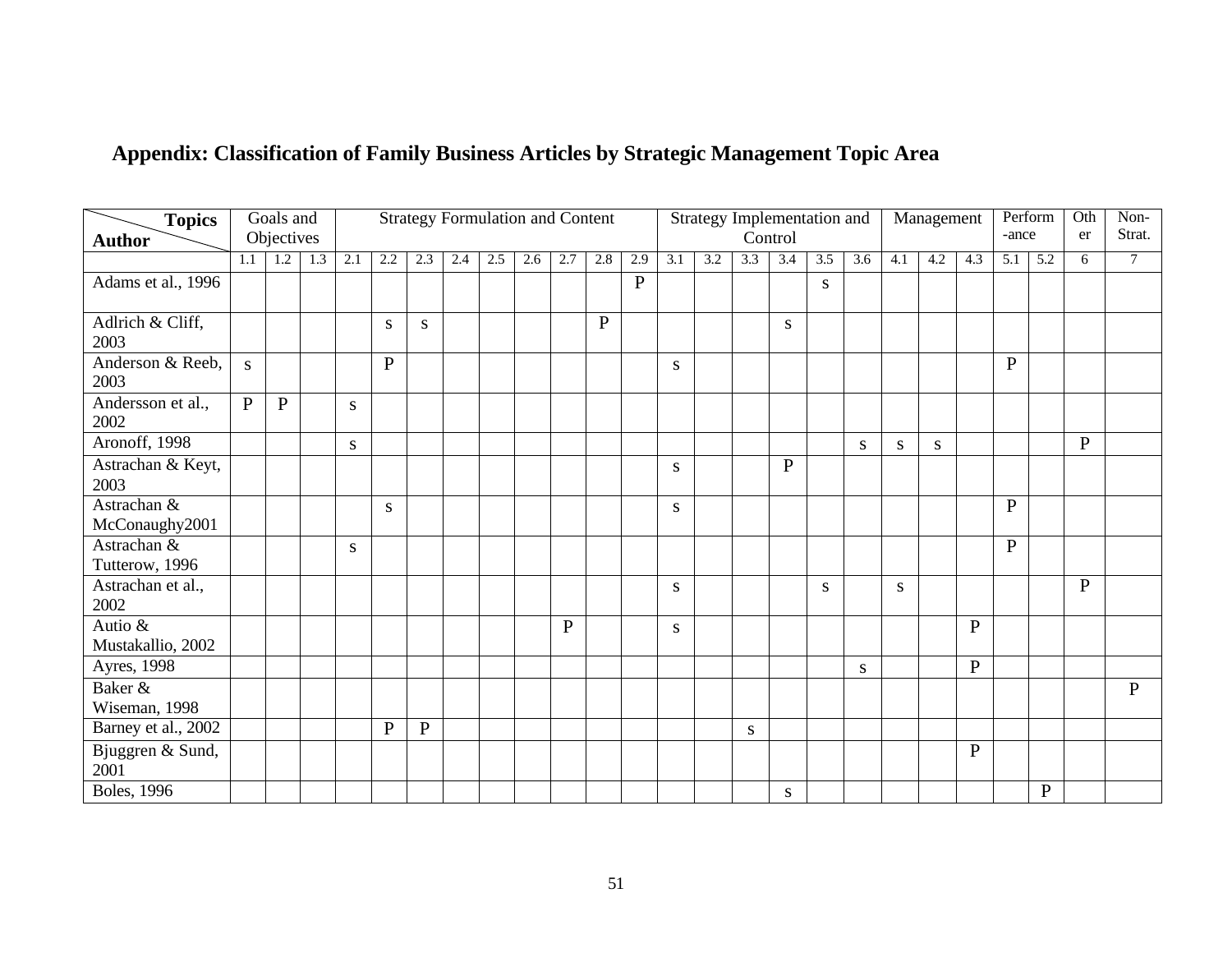| <b>Topics</b>                 |     | Goals and<br>Objectives |     |              |                |              | <b>Strategy Formulation and Content</b> |     |           |     |     |     |              |     |     | Strategy Implementation and<br>Control |              |     |           | Management |                | -ance        | Perform | Other        | Non-<br>Strat. |
|-------------------------------|-----|-------------------------|-----|--------------|----------------|--------------|-----------------------------------------|-----|-----------|-----|-----|-----|--------------|-----|-----|----------------------------------------|--------------|-----|-----------|------------|----------------|--------------|---------|--------------|----------------|
| <b>Author</b>                 | 1.1 | 1.2                     | 1.3 | 2.1          | 2.2            | 2.3          | 2.4                                     | 2.5 | 2.6       | 2.7 | 2.8 | 2.9 | 3.1          | 3.2 | 3.3 | 3.4                                    | 3.5          | 3.6 | 4.1       | 4.2        | 4.3            | 5.1          | 5.2     | 6            | $\overline{7}$ |
|                               |     |                         |     |              |                |              |                                         |     |           |     |     |     |              |     |     |                                        |              |     |           |            |                |              |         |              |                |
| <b>Brown</b> , 1998           |     |                         |     |              |                |              |                                         |     |           |     |     |     |              |     |     |                                        |              |     |           |            |                |              |         |              | $\mathbf{P}$   |
| Burkart et al.,<br>2003       |     |                         |     |              |                | S            |                                         |     |           |     |     |     | $\mathbf P$  |     |     |                                        |              |     |           |            |                |              |         |              |                |
| Cabrera-Suarez et             |     |                         |     |              | $\overline{P}$ |              |                                         |     |           |     |     |     |              |     |     |                                        |              |     |           |            | $\overline{P}$ |              |         |              |                |
| al., 2001                     |     |                         |     |              |                |              |                                         |     |           |     |     |     |              |     |     |                                        |              |     |           |            |                |              |         |              |                |
| Cadieux et al.,               |     |                         |     |              |                |              |                                         |     |           |     |     |     |              |     |     |                                        |              |     | S         |            | $\mathbf{P}$   |              |         |              |                |
| 2002                          |     |                         |     |              |                |              |                                         |     |           |     |     |     |              |     |     |                                        |              |     |           |            |                |              |         |              |                |
| Chapman et al.,<br>1996       |     |                         |     |              |                | S            |                                         |     |           |     |     |     |              |     |     |                                        |              |     |           |            |                |              |         |              | $\mathbf{P}$   |
|                               |     |                         |     |              |                |              |                                         |     |           |     |     |     |              |     |     |                                        |              |     |           |            |                |              |         |              |                |
| Chrisman, Chua,<br>Litz, 2002 |     |                         |     | $\mathbf{P}$ |                |              |                                         |     |           |     |     |     | $\mathbf{P}$ |     |     |                                        |              |     |           |            |                | $\mathbf{P}$ |         |              |                |
| Chrisman, Chua,               |     |                         |     | $\mathbf{P}$ |                | $\mathbf{P}$ |                                         |     |           |     |     |     |              |     |     |                                        | $\mathbf{P}$ |     |           |            |                | $\mathbf{P}$ |         |              |                |
| & Steier, 2002                |     |                         |     |              |                |              |                                         |     |           |     |     |     |              |     |     |                                        |              |     |           |            |                |              |         |              |                |
| Chrisman, Chua,               |     | S                       |     |              | $\mathbf{P}$   |              |                                         |     |           |     |     |     |              |     |     |                                        |              | S   |           |            |                |              |         |              |                |
| Litz, 2003                    |     |                         |     |              |                |              |                                         |     |           |     |     |     |              |     |     |                                        |              |     |           |            |                |              |         |              |                |
| Chrisman, et al.,<br>1998     |     |                         |     |              |                |              |                                         |     |           |     |     |     |              |     |     |                                        |              |     | S.        |            | $\mathbf{P}$   |              |         |              |                |
| Chrisman, Chua,               |     | $\overline{S}$          |     | S            | $\mathbf{P}$   |              |                                         |     |           |     |     |     |              |     |     |                                        |              |     |           |            |                |              |         |              |                |
| Zahra, 2003                   |     |                         |     |              |                |              |                                         |     |           |     |     |     |              |     |     |                                        |              |     |           |            |                |              |         |              |                |
| Chua et al, 1999              |     |                         | S   | S            |                |              |                                         |     |           |     |     |     | ${\bf S}$    |     |     |                                        |              |     | ${\bf S}$ |            | S              |              |         | $\mathbf{P}$ |                |
| Chua et al., 2002             |     |                         |     |              |                |              |                                         |     |           |     |     |     |              |     |     |                                        |              |     |           |            |                |              |         | $\mathbf{P}$ |                |
| Cole, 1997                    |     |                         |     |              |                |              |                                         |     |           |     |     |     |              |     |     |                                        |              |     | S.        |            | S              |              |         |              | $\mathbf{P}$   |
| Coleman &                     |     |                         |     |              | S              |              |                                         |     | ${\bf P}$ |     |     |     |              |     |     |                                        |              |     |           |            |                |              |         |              |                |
| Carsky, 1999                  |     |                         |     |              |                |              |                                         |     |           |     |     |     |              |     |     |                                        |              |     |           |            |                |              |         |              |                |
| Corbetta &<br>Tomaselli, 1996 |     |                         |     |              |                |              |                                         |     |           |     |     |     | $\mathbf{P}$ |     |     |                                        |              |     |           |            |                |              |         |              |                |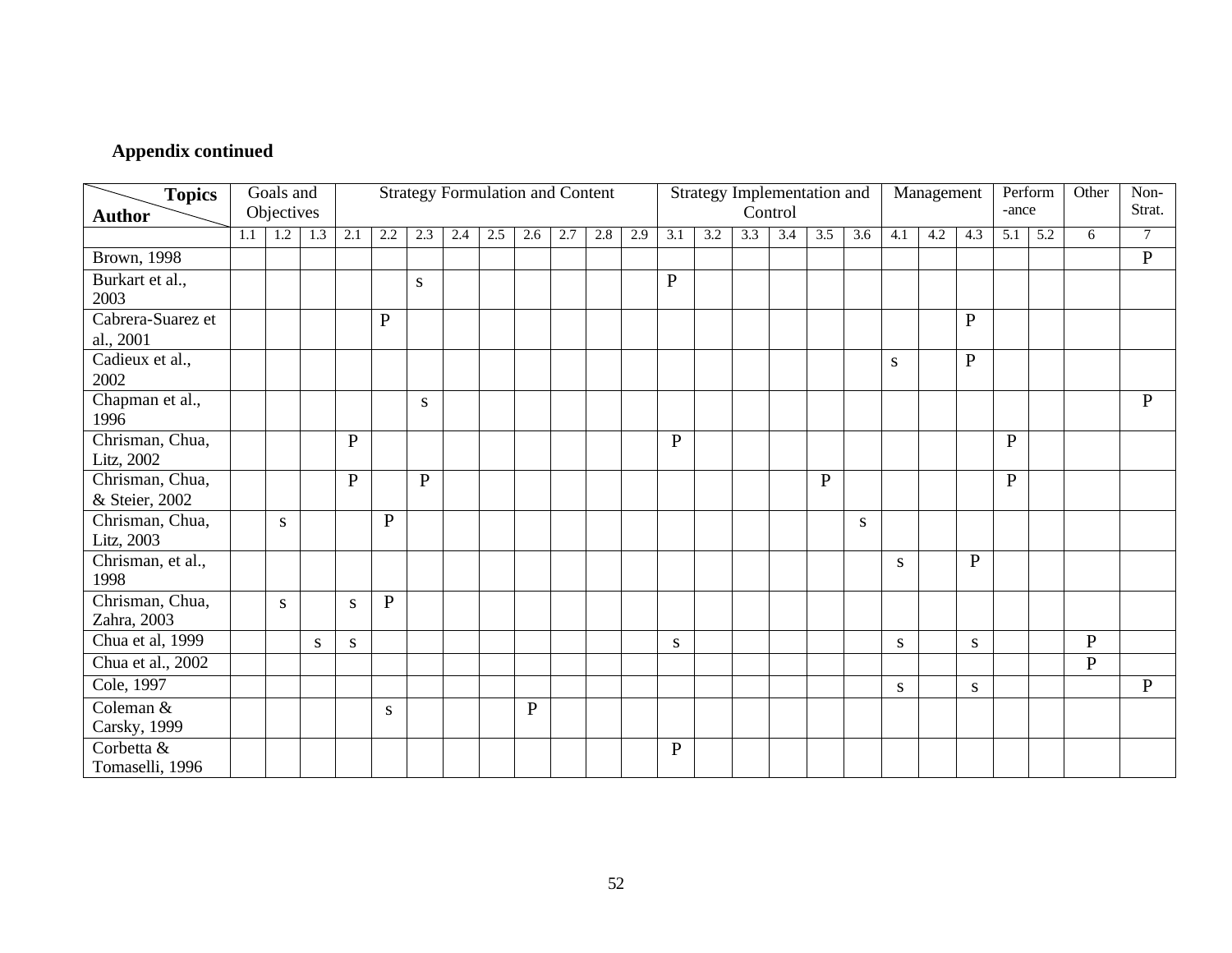| <b>Topics</b>                 |              | Goals and<br>Objectives |             |           |     |              | <b>Strategy Formulation and Content</b> |     |           |     |     |     |              | Strategy Implementation and |     | Control      |     |     |     | Management   |              | -ance        | Perform | Other        | $\overline{\text{Non}}$<br>Strat. |
|-------------------------------|--------------|-------------------------|-------------|-----------|-----|--------------|-----------------------------------------|-----|-----------|-----|-----|-----|--------------|-----------------------------|-----|--------------|-----|-----|-----|--------------|--------------|--------------|---------|--------------|-----------------------------------|
| <b>Author</b>                 | 1.1          |                         | $1.2$   1.3 | 2.1       | 2.2 | 2.3          | 2.4                                     | 2.5 | 2.6       | 2.7 | 2.8 | 2.9 | 3.1          | 3.2                         | 3.3 | 3.4          | 3.5 | 3.6 | 4.1 | 4.2          | 4.3          | 5.1          | 5.2     | 6            | $\overline{7}$                    |
|                               |              |                         |             |           |     |              |                                         |     |           |     |     |     |              |                             |     |              |     |     |     |              |              |              |         |              |                                   |
| Cosier & Harvey,<br>1998      |              |                         |             | S         |     |              |                                         |     |           |     |     |     |              |                             |     | S            |     |     |     |              |              |              |         | $\mathbf{P}$ |                                   |
| Craig & Moores,<br>2002       |              |                         |             |           |     |              |                                         |     |           |     |     |     | $\mathbf{P}$ |                             |     |              |     |     |     | $\mathbf{P}$ |              |              |         |              |                                   |
| Curimbaba, 2002               |              |                         |             |           |     |              |                                         |     |           |     |     |     |              |                             |     |              |     |     |     |              |              |              |         |              | $\mathbf{P}$                      |
| Danes et al., 2002            |              |                         |             |           |     |              |                                         |     |           |     |     |     |              |                             |     | $\mathbf{P}$ |     |     | S   |              |              |              |         | <sub>S</sub> |                                   |
| Danes et al., 1999            | $\mathbf{P}$ | $\mathbf{P}$            |             |           |     |              |                                         |     |           |     |     |     |              |                             |     | ${\bf P}$    |     |     |     |              | $\mathbf{P}$ | $\mathbf{P}$ |         |              |                                   |
| Davis &<br>Harveston, 1998    |              |                         |             |           | S   |              |                                         |     |           |     |     |     |              |                             |     |              |     |     |     | S            | $\mathbf{P}$ |              |         |              |                                   |
| Davis & Herrera,<br>1998      |              |                         |             |           |     |              |                                         |     |           |     |     |     | S            |                             |     | ${\bf P}$    |     |     |     |              |              |              |         |              |                                   |
| Davis et al., 1996            |              |                         |             |           |     | S            |                                         |     |           |     |     |     |              |                             |     |              |     | S   |     |              |              |              |         |              | $\mathbf{P}$                      |
| Davis et al., 2000            |              |                         |             |           |     | $\mathbf{P}$ |                                         |     | ${\bf S}$ |     |     |     |              |                             |     |              |     |     |     |              |              |              |         |              |                                   |
| DeMoss, 2002                  |              |                         |             |           |     |              |                                         |     |           |     |     |     |              |                             |     |              |     |     |     |              |              |              |         |              | P                                 |
| Donckels &<br>Lambrecht, 1999 |              |                         |             |           |     |              |                                         |     |           | S   |     |     | S            |                             |     | S            | S   |     |     | S            | S            |              |         | $\mathbf{P}$ |                                   |
| Drozdow, 1998                 | P            | ${\bf S}$               |             | ${\bf S}$ |     |              |                                         |     |           |     |     |     | ${\bf S}$    |                             |     |              | S   |     | S   |              |              |              |         |              |                                   |
| Dumas, 1998                   |              |                         |             |           |     |              |                                         |     |           |     |     |     |              |                             |     |              |     |     | S   |              |              |              |         |              | $\mathbf{P}$                      |
| Dumas &<br>Blodgett, 1998     |              | $\mathbf{P}$            |             | ${\bf S}$ |     |              |                                         |     |           |     |     | S   |              |                             |     |              | S   |     |     |              |              |              |         |              |                                   |
| Dunn, 1996                    | $\mathbf{P}$ | $\, {\bf P}$            |             |           |     |              |                                         |     |           |     |     |     |              |                             |     |              |     |     |     |              |              |              |         |              |                                   |
| Dunn, 1999                    |              |                         |             |           |     |              |                                         |     |           |     |     |     |              |                             |     |              |     |     |     |              | $\mathbf{P}$ |              |         |              |                                   |
| Dyck et al., 2002             |              |                         |             | S         |     |              |                                         |     |           |     |     |     |              |                             | S   |              |     |     | S   |              | ${\bf P}$    | S            | S       |              |                                   |
| Dyer, 2001                    |              |                         |             |           |     |              |                                         | S   | S         |     |     |     |              |                             |     |              |     |     |     |              |              |              |         |              | $\mathbf{P}$                      |
| Dyer, 2003                    |              |                         |             | S         | S   |              |                                         |     |           |     |     |     | S            |                             | S   | S            | S   | S   |     |              |              |              |         | $\mathbf{P}$ |                                   |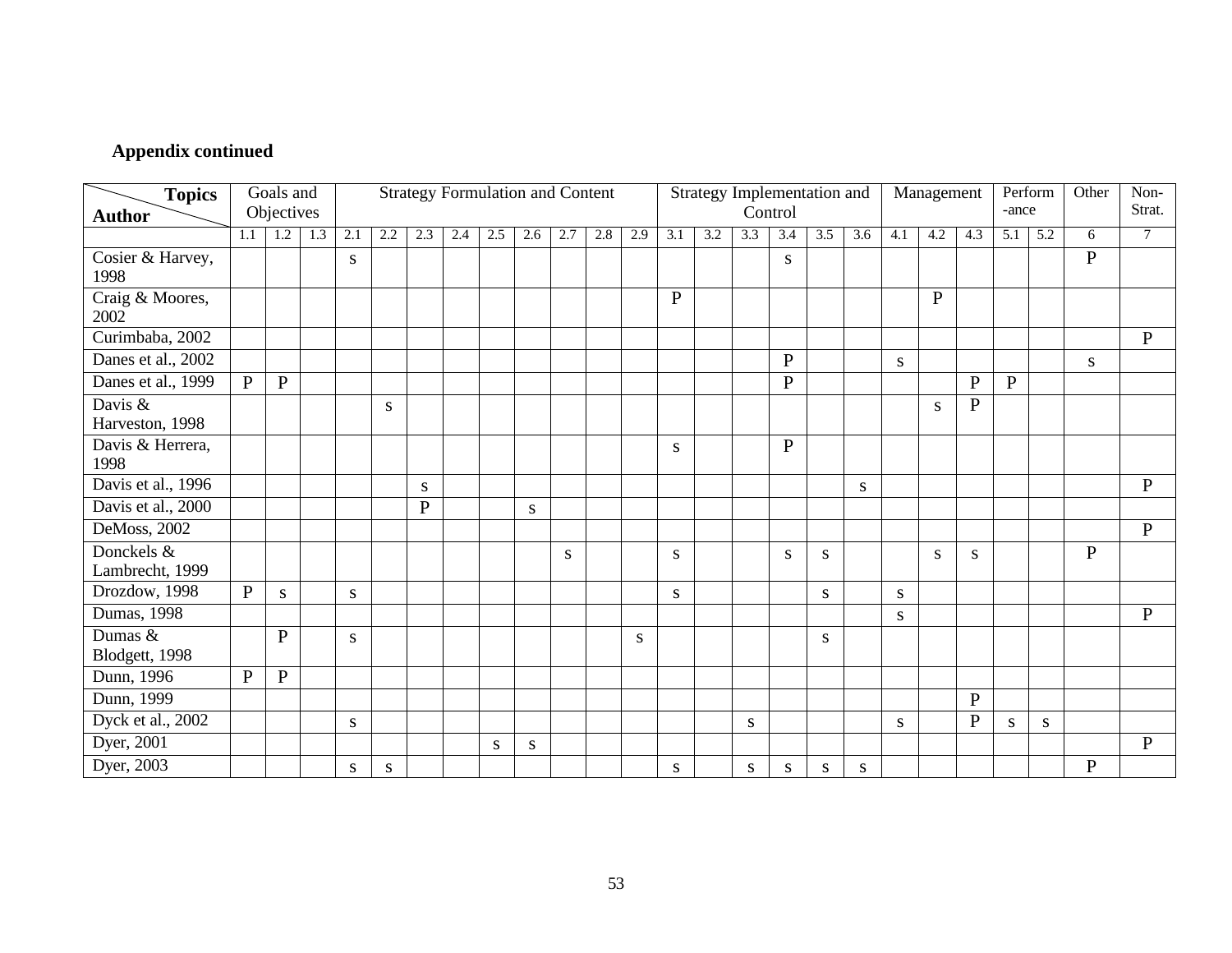| <b>Topics</b>                       |     | Goals and  |                   |           |     |     | <b>Strategy Formulation and Content</b> |     |              |              |     |              |              |     |     | Strategy Implementation and |     |     |     | Management   |              |              | Perform | Other | $\overline{\text{Non}}$ |
|-------------------------------------|-----|------------|-------------------|-----------|-----|-----|-----------------------------------------|-----|--------------|--------------|-----|--------------|--------------|-----|-----|-----------------------------|-----|-----|-----|--------------|--------------|--------------|---------|-------|-------------------------|
| <b>Author</b>                       |     | Objectives |                   |           |     |     |                                         |     |              |              |     |              |              |     |     | Control                     |     |     |     |              |              | -ance        |         |       | Strat.                  |
|                                     | 1.1 |            | $1.2 \,   \, 1.3$ | 2.1       | 2.2 | 2.3 | 2.4                                     | 2.5 | 2.6          | 2.7          | 2.8 | 2.9          | 3.1          | 3.2 | 3.3 | 3.4                         | 3.5 | 3.6 | 4.1 | 4.2          | 4.3          | 5.1          | 5.2     | 6     | $\overline{7}$          |
| Dyer & Sanchez,<br>1998             |     |            |                   |           |     |     |                                         |     |              |              |     |              |              |     |     |                             |     |     |     |              |              |              |         |       | $\mathbf{P}$            |
| Eaton et al., 2002                  |     |            |                   |           |     | S   |                                         |     |              |              |     |              | $\mathbf{P}$ |     |     |                             |     |     |     |              |              | $\mathbf{P}$ | S       |       |                         |
| Eckrich &<br>Loughead, 1996         |     |            |                   |           |     |     |                                         |     |              |              |     |              |              |     |     |                             |     |     |     |              |              |              |         |       | $\mathbf{P}$            |
| Fiegener et al.,<br>1996            |     |            |                   |           |     |     |                                         |     |              |              |     |              |              |     |     |                             |     |     |     |              | ${\bf P}$    |              |         |       |                         |
| Filbeck & Lee,<br>2000              |     |            |                   |           |     |     |                                         |     | $\mathbf{P}$ |              |     |              | S            |     |     |                             |     |     |     |              |              |              |         |       |                         |
| Filbeck & Smith,<br>1997            |     |            |                   |           |     |     |                                         |     |              |              |     |              |              |     |     | S                           |     |     |     |              |              |              |         |       | $\mathbf{P}$            |
| File & Prince,<br>1996              |     |            |                   |           |     |     |                                         |     |              |              |     |              |              |     |     |                             |     |     |     |              | $\mathbf{P}$ | $\mathbf{P}$ |         |       |                         |
| Fitzgerald &<br><b>Muske</b> , 2002 |     |            |                   |           |     |     |                                         |     |              |              |     |              |              |     |     |                             |     |     |     |              |              |              |         |       | $\mathbf{P}$            |
| Floren, 1998                        |     |            |                   | ${\bf S}$ |     |     |                                         |     |              |              |     |              |              |     |     |                             |     |     |     |              |              |              |         |       | $\mathbf{P}$            |
| Foster & Fleenor,<br>1996           |     |            |                   |           |     | S   |                                         |     |              |              |     |              |              |     |     |                             |     |     |     |              |              |              |         |       | $\mathbf{P}$            |
| Frishkoff, 1998                     |     |            |                   |           |     |     |                                         |     |              |              |     |              |              |     |     |                             |     |     |     |              |              |              |         |       | $\mathbf{P}$            |
| Gallo & Pont,<br>1996               |     |            |                   |           |     | S   |                                         |     |              | $\mathbf{P}$ |     |              |              |     |     | S                           |     |     | S   |              |              |              |         |       |                         |
| Gallo & Vilaseca,<br>1996           |     |            |                   |           | S   |     |                                         |     | ${\bf P}$    |              |     |              |              |     |     |                             |     |     |     |              |              | $\mathbf{P}$ |         |       |                         |
| Gallo & Vilaseca,<br>1998           |     |            |                   |           |     |     |                                         |     | S            |              |     |              |              |     |     |                             |     |     |     | $\mathbf{P}$ |              | $\mathbf{P}$ |         |       |                         |
| Gallo, 1999                         |     |            |                   | S         |     |     |                                         |     |              |              |     | $\, {\bf P}$ |              |     |     |                             |     |     |     |              | S            |              |         |       |                         |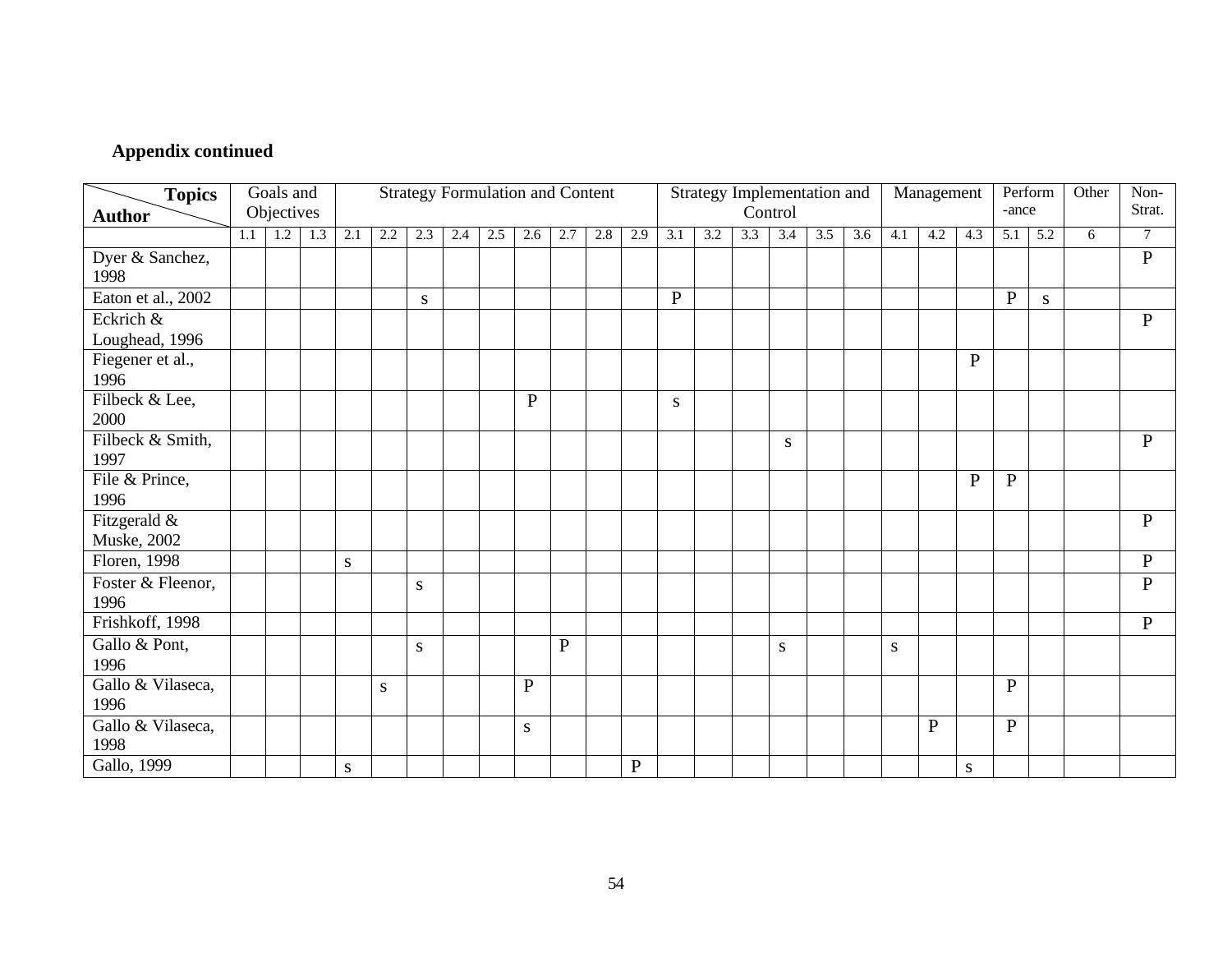| <b>Topics</b><br><b>Author</b> |     | Goals and<br>Objectives |     |     |              |           | <b>Strategy Formulation and Content</b> |           |           |     |              |     |              |              |              | Strategy Implementation and<br>Control |              |              |              | Management |              | -ance        | Perform      | Other | $\overline{\text{Non}}$<br>Strat. |
|--------------------------------|-----|-------------------------|-----|-----|--------------|-----------|-----------------------------------------|-----------|-----------|-----|--------------|-----|--------------|--------------|--------------|----------------------------------------|--------------|--------------|--------------|------------|--------------|--------------|--------------|-------|-----------------------------------|
|                                | 1.1 | 1.2                     | 1.3 | 2.1 | 2.2          | 2.3       | 2.4                                     | 2.5       | 2.6       | 2.7 | 2.8          | 2.9 | 3.1          | 3.2          | 3.3          | 3.4                                    | 3.5          | 3.6          | 4.1          | 4.2        | 4.3          | 5.1          | 5.2          | 6     | $\tau$                            |
|                                |     |                         |     |     |              |           |                                         |           |           |     |              |     |              |              |              |                                        |              |              |              |            |              |              |              |       |                                   |
| Garcia-Alvarez &               |     |                         |     |     |              |           |                                         |           |           |     |              |     |              |              |              |                                        | S            |              | $\mathbf{P}$ |            |              |              |              |       |                                   |
| Lopez-Sintas, 2001             |     |                         |     |     |              |           |                                         |           |           |     |              |     |              |              |              |                                        |              |              |              |            |              |              |              |       |                                   |
| Garcia-Alvarez et<br>al., 2002 |     |                         |     |     |              |           |                                         |           |           |     |              |     |              |              |              |                                        | $\mathbf{P}$ |              | $\mathbf{P}$ |            | $\mathbf{P}$ |              |              |       |                                   |
| Gatfield &                     |     |                         |     |     |              |           |                                         |           |           |     |              |     |              | $\mathbf{P}$ | $\mathbf{P}$ |                                        | S            |              | $\mathbf{P}$ |            |              |              |              |       |                                   |
| Youseff, 2001                  |     |                         |     |     |              |           |                                         |           |           |     |              |     |              |              |              |                                        |              |              |              |            |              |              |              |       |                                   |
| Gersick et al.,                |     |                         |     |     |              |           |                                         |           |           |     |              |     |              | S            |              |                                        |              | $\mathbf{P}$ |              |            |              |              |              |       |                                   |
| 1999                           |     |                         |     |     |              |           |                                         |           |           |     |              |     |              |              |              |                                        |              |              |              |            |              |              |              |       |                                   |
| Gilding, 2000                  |     |                         |     |     |              |           |                                         |           |           |     |              |     | $\mathbf{P}$ | $\mathbf{P}$ |              |                                        |              |              | $\mathbf{P}$ |            |              |              |              |       |                                   |
| Goldberg, 1996                 |     |                         |     | S   |              | ${\bf S}$ |                                         |           |           |     |              |     |              |              |              |                                        |              |              |              |            | $\mathbf{P}$ | $\, {\bf P}$ | $\, {\bf P}$ |       |                                   |
| Gomez-Mejia et                 |     |                         |     |     |              |           |                                         |           |           |     |              |     | S            |              | S            |                                        |              |              | $\mathbf{P}$ |            | ${\bf P}$    | $\mathbf{P}$ |              |       |                                   |
| al., 2001                      |     |                         |     |     |              |           |                                         |           |           |     |              |     |              |              |              |                                        |              |              |              |            |              |              |              |       |                                   |
| Goodman, 1998                  |     |                         |     |     |              |           |                                         |           |           |     |              |     |              |              |              |                                        |              |              |              |            |              |              |              |       | $\mathbf{P}$                      |
| Greenwood, 2003                |     |                         |     |     |              |           |                                         |           |           |     |              |     |              |              | $\mathbf{P}$ | $\mathbf{P}$                           |              |              |              |            |              |              |              |       |                                   |
| Gudmundson et                  |     |                         |     |     |              |           |                                         | ${\bf P}$ |           |     |              |     |              |              |              |                                        |              |              |              |            |              |              |              | S     |                                   |
| al., 1999                      |     |                         |     |     |              |           |                                         |           |           |     |              |     |              |              |              |                                        |              |              |              |            |              |              |              |       |                                   |
| Gundry & Ben-                  |     |                         |     |     |              |           |                                         | ${\bf P}$ | ${\bf P}$ |     |              |     |              |              |              |                                        | S            |              | ${\bf S}$    |            |              |              |              | S     |                                   |
| Yoseph, 1998                   |     |                         |     |     |              |           |                                         |           |           |     |              |     |              |              |              |                                        |              |              |              |            |              |              |              |       |                                   |
| Habbershon &                   | S   | ${\bf S}$               |     |     |              |           |                                         |           |           |     |              |     | S            |              |              |                                        | $\mathbf{P}$ |              |              |            |              |              |              |       |                                   |
| Astrachan, 1996                |     |                         |     |     |              |           |                                         |           |           |     |              |     |              |              |              |                                        |              |              |              |            |              |              |              |       |                                   |
| Habbershon &                   |     |                         |     |     | $\mathbf{P}$ |           |                                         |           |           |     |              |     |              |              |              |                                        |              |              |              |            |              | $\mathbf{P}$ |              |       |                                   |
| Williams, 1999                 |     |                         |     |     |              |           |                                         |           |           |     |              |     |              |              |              |                                        |              |              |              |            |              |              |              |       |                                   |
| Habbershon &                   |     |                         |     |     |              |           |                                         |           |           |     | $\mathbf{P}$ |     |              |              |              |                                        |              |              | $\mathbf P$  |            |              | $\mathbf{P}$ |              |       |                                   |
| Pistrui, 2002                  |     |                         |     |     |              |           |                                         |           |           |     |              |     |              |              |              |                                        |              |              |              |            |              |              |              |       |                                   |
| Habbershon et al.,<br>2003     |     |                         |     |     | $\mathbf{P}$ |           |                                         |           |           |     |              |     |              |              |              |                                        |              |              |              |            |              | $\mathbf{P}$ |              |       |                                   |
| Hall et al., 2001              |     |                         |     |     |              |           |                                         |           |           |     |              |     |              |              |              |                                        |              |              |              |            |              |              |              |       |                                   |
|                                |     |                         |     |     |              |           |                                         |           |           |     | $\mathbf{P}$ |     |              |              |              |                                        | $\mathbf{P}$ |              |              |            |              |              |              |       |                                   |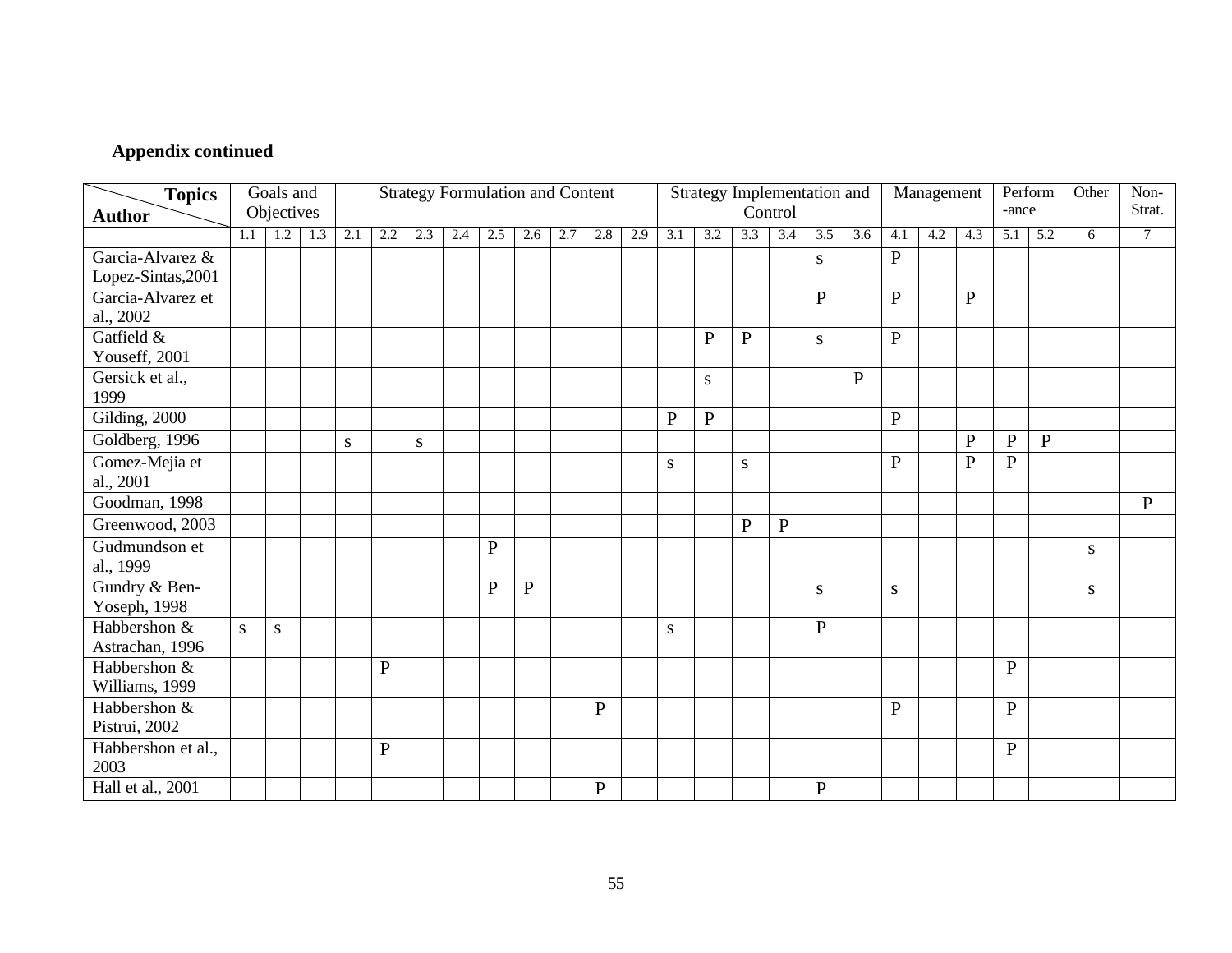| <b>Topics</b><br><b>Author</b>          |           | Goals and<br>Objectives |     |     |     |     | <b>Strategy Formulation and Content</b> |     |           |     |     |     |     |     | Strategy Implementation and | Control   |     |     |     | Management |              | -ance     | Perform   | Other | Non-<br>Strat. |
|-----------------------------------------|-----------|-------------------------|-----|-----|-----|-----|-----------------------------------------|-----|-----------|-----|-----|-----|-----|-----|-----------------------------|-----------|-----|-----|-----|------------|--------------|-----------|-----------|-------|----------------|
|                                         | 1.1       | 1.2                     | 1.3 | 2.1 | 2.2 | 2.3 | 2.4                                     | 2.5 | 2.6       | 2.7 | 2.8 | 2.9 | 3.1 | 3.2 | 3.3                         | 3.4       | 3.5 | 3.6 | 4.1 | 4.2        | 4.3          | 5.1       | 5.2       | 6     | $\tau$         |
|                                         |           |                         |     |     |     |     |                                         |     |           |     |     |     |     |     |                             |           |     |     |     |            |              |           |           |       |                |
| Harveston et al.,<br>1997               |           |                         |     |     | S   |     |                                         |     |           |     |     |     |     | S   |                             |           |     |     | S   |            | ${\bf P}$    |           |           |       |                |
| Haynes & Usdin,<br>1997                 |           |                         |     |     |     |     |                                         |     |           |     |     |     |     |     |                             |           |     |     |     |            |              |           |           |       | $\mathbf{P}$   |
| Haynes, Avery, &<br><b>Hunts</b> , 1999 |           |                         |     |     |     |     |                                         |     |           |     |     |     |     |     |                             |           |     |     |     |            |              |           |           |       | $\mathbf{P}$   |
| Haynes, Walker,<br>Rowe, Hong, 1999     |           |                         |     |     | S   |     |                                         |     | ${\bf S}$ |     |     |     |     |     |                             |           |     |     |     |            |              |           |           |       | $\mathbf{P}$   |
| Heck & Trent,<br>1999                   |           |                         |     |     |     |     |                                         |     |           |     |     |     |     |     |                             |           |     |     |     |            |              |           |           |       | $\mathbf{P}$   |
| Hisrich & Fulop,<br>1997                |           |                         |     |     |     |     |                                         |     |           |     |     |     |     |     |                             |           |     |     |     |            |              |           |           |       | $\mathbf{P}$   |
| Howorth & Ali,<br>2001                  |           |                         |     |     |     |     |                                         |     |           |     |     |     |     |     |                             |           |     |     |     |            | ${\bf P}$    |           |           |       |                |
| Hoy, 2003                               |           |                         |     |     |     |     |                                         |     |           |     |     |     |     |     |                             |           |     |     |     |            |              |           |           |       | $\mathbf{P}$   |
| <b>Hubler</b> , 1998                    |           |                         |     |     |     |     |                                         |     |           |     |     |     |     |     |                             |           |     |     |     |            |              |           |           |       | $\mathbf{P}$   |
| <b>Hubler</b> , 1999                    |           |                         |     |     |     |     |                                         |     |           |     |     |     |     |     |                             |           |     |     |     |            | $\mathbf{P}$ |           |           |       |                |
| Ibrahim et al.,<br>2001                 |           |                         |     |     |     |     |                                         |     |           |     |     |     |     |     |                             |           |     |     |     |            | $\mathbf{P}$ |           |           |       |                |
| Jaffe, 1998                             |           |                         |     |     |     |     |                                         |     |           |     |     |     |     |     |                             |           |     |     |     |            |              |           |           |       | $\mathbf{P}$   |
| James, 1999                             |           |                         |     |     |     |     |                                         |     |           |     |     |     |     |     | $\mathbf{P}$                |           |     |     |     | ${\bf P}$  |              |           |           |       |                |
| Kaplan et al., 2000                     |           |                         |     |     |     |     |                                         |     |           |     |     |     |     |     |                             |           |     |     |     |            |              |           |           |       | $\, {\bf P}$   |
| Karofsky et al.,<br>2001                |           |                         |     |     |     |     |                                         |     |           |     |     |     |     |     |                             | S         |     |     |     |            |              |           | S         |       | $\mathbf{P}$   |
| Kaslow, 1998                            |           |                         |     |     |     |     |                                         |     |           |     |     |     |     |     |                             |           |     |     |     |            | ${\bf P}$    |           |           |       |                |
| Kaye, 1996                              | ${\bf S}$ | S                       |     |     |     |     |                                         |     |           |     |     |     |     |     |                             | ${\bf P}$ |     |     |     |            | ${\bf P}$    |           | ${\bf S}$ |       |                |
| Kaye, 1998                              |           |                         |     |     |     |     |                                         |     |           |     |     |     |     |     |                             |           |     |     |     |            | $\mathbf P$  | ${\bf S}$ | S         |       |                |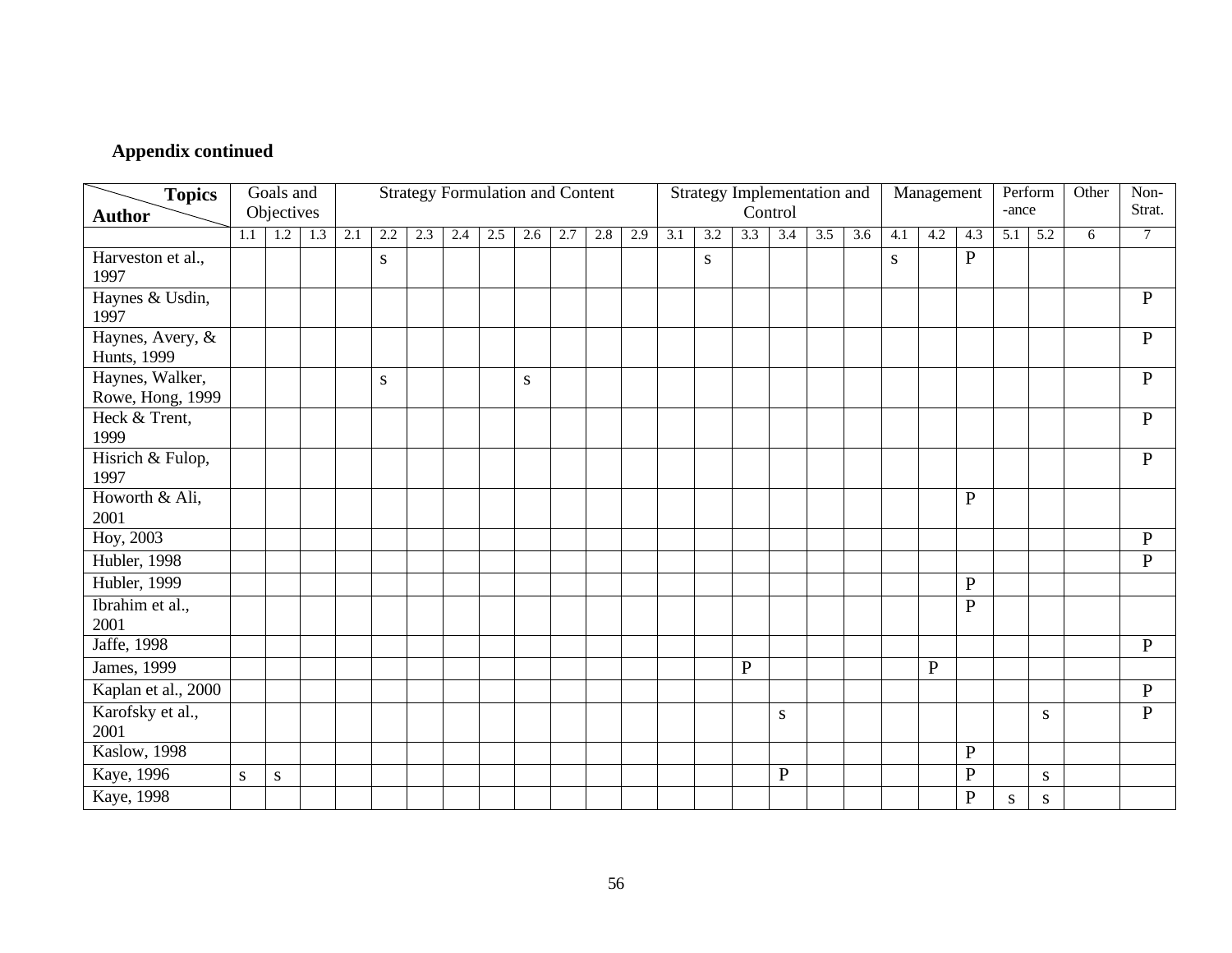| <b>Topics</b>                        |              | Goals and<br>Objectives |              |              |           |     | <b>Strategy Formulation and Content</b> |     |     |     |     |     |              | Strategy Implementation and |              | Control      |           |           |              | Management |              | -ance        | Perform | Other        | Non-<br>Strat. |
|--------------------------------------|--------------|-------------------------|--------------|--------------|-----------|-----|-----------------------------------------|-----|-----|-----|-----|-----|--------------|-----------------------------|--------------|--------------|-----------|-----------|--------------|------------|--------------|--------------|---------|--------------|----------------|
| <b>Author</b>                        |              |                         |              |              |           |     |                                         |     |     |     |     |     |              |                             |              |              |           |           |              |            |              |              |         |              |                |
|                                      | 1.1          | 1.2                     | 1.3          | 2.1          | 2.2       | 2.3 | 2.4                                     | 2.5 | 2.6 | 2.7 | 2.8 | 2.9 | 3.1          | 3.2                         | 3.3          | 3.4          | 3.5       | 3.6       | 4.1          | 4.2        | 4.3          | 5.1          | 5.2     | 6            | $\overline{7}$ |
| Kaye, 1999                           |              |                         |              |              | ${\bf S}$ |     |                                         |     |     |     |     |     |              |                             |              |              |           |           |              |            | ${\bf S}$    | S            |         |              | $\mathbf{P}$   |
| Kayser & Wallau,<br>2002             |              |                         |              |              | S         |     | ${\bf S}$                               |     |     |     |     |     |              | S                           |              |              |           |           | S            |            |              |              |         |              | $\, {\bf P}$   |
| Keating & Little,<br>1997            |              |                         |              |              |           |     |                                         |     |     |     |     |     |              |                             |              |              |           |           |              |            | P            |              |         |              |                |
| Kellermanns &<br>Eddleston, 2002     |              |                         |              |              |           |     |                                         |     |     |     |     |     |              | ${\bf S}$                   |              | ${\bf P}$    |           |           |              |            |              | $\mathbf{P}$ |         |              |                |
| Kelly et al., 2000                   | S            | ${\bf S}$               |              | ${\bf S}$    |           |     |                                         |     |     |     |     |     |              | S                           |              |              | S         |           | $\mathbf{P}$ |            |              |              |         |              |                |
| Kenyon-Rouvinez,<br>2001             |              |                         |              |              |           |     |                                         |     |     |     | P   |     |              |                             |              |              |           |           |              |            |              |              |         |              |                |
| Kirby & Lee,<br>1996                 |              |                         |              |              |           |     |                                         |     |     |     |     |     | S            |                             |              |              |           |           |              | S          | $\mathbf{P}$ |              |         |              |                |
| <b>Klein</b> , 2000                  |              |                         |              |              |           |     |                                         |     |     |     |     |     | $\mathbf{P}$ | $\mathbf{P}$                |              |              |           |           |              |            |              |              |         |              |                |
| Krasnow &<br>Wolkoff, 1998           |              |                         |              |              |           |     |                                         |     |     |     |     |     |              | S                           |              |              |           |           |              |            | S            |              |         | $\mathbf{P}$ |                |
| Koiranen, 2002                       |              | S                       | ${\bf S}$    |              |           |     |                                         |     |     |     |     |     |              |                             |              |              | ${\bf P}$ |           |              |            |              |              |         |              |                |
| LaChapelle &<br><b>Barnes</b> , 1998 |              |                         |              |              |           |     |                                         |     |     |     |     |     |              |                             |              |              |           |           |              |            |              |              |         | $\mathbf{P}$ |                |
| LeBreton-Miller et<br>al., 2002      |              |                         |              |              |           |     |                                         |     |     |     |     |     |              |                             |              |              |           |           |              |            | $\mathbf{P}$ |              |         |              |                |
| Lee & Tan, 2001                      |              |                         |              |              | S         | S   |                                         |     |     |     |     |     |              | S                           | S            |              | S         | ${\bf P}$ | S            |            |              |              |         |              |                |
| Lee & Rogoff,<br>1996                | $\mathbf{P}$ | $\mathbf{P}$            |              |              |           |     |                                         |     |     |     |     |     |              |                             |              | $\mathbf{P}$ |           |           |              |            |              | S            |         |              |                |
| Leon-Guerrero et<br>al., 1998        |              |                         | $\mathbf{P}$ | $\mathbf{P}$ |           |     |                                         |     |     |     |     |     | $\mathbf{P}$ |                             | $\mathbf{P}$ |              |           |           |              |            | $\mathbf{P}$ |              |         |              |                |
| Ling, 2002                           |              |                         |              |              |           |     |                                         |     |     |     |     |     | $\mathbf{P}$ |                             |              |              | ${\bf P}$ |           |              |            |              |              |         | $\mathbf P$  |                |
| Litz, 1997                           |              |                         |              |              |           |     |                                         |     |     |     |     |     |              |                             |              |              |           |           |              |            |              |              |         |              | $\mathbf{P}$   |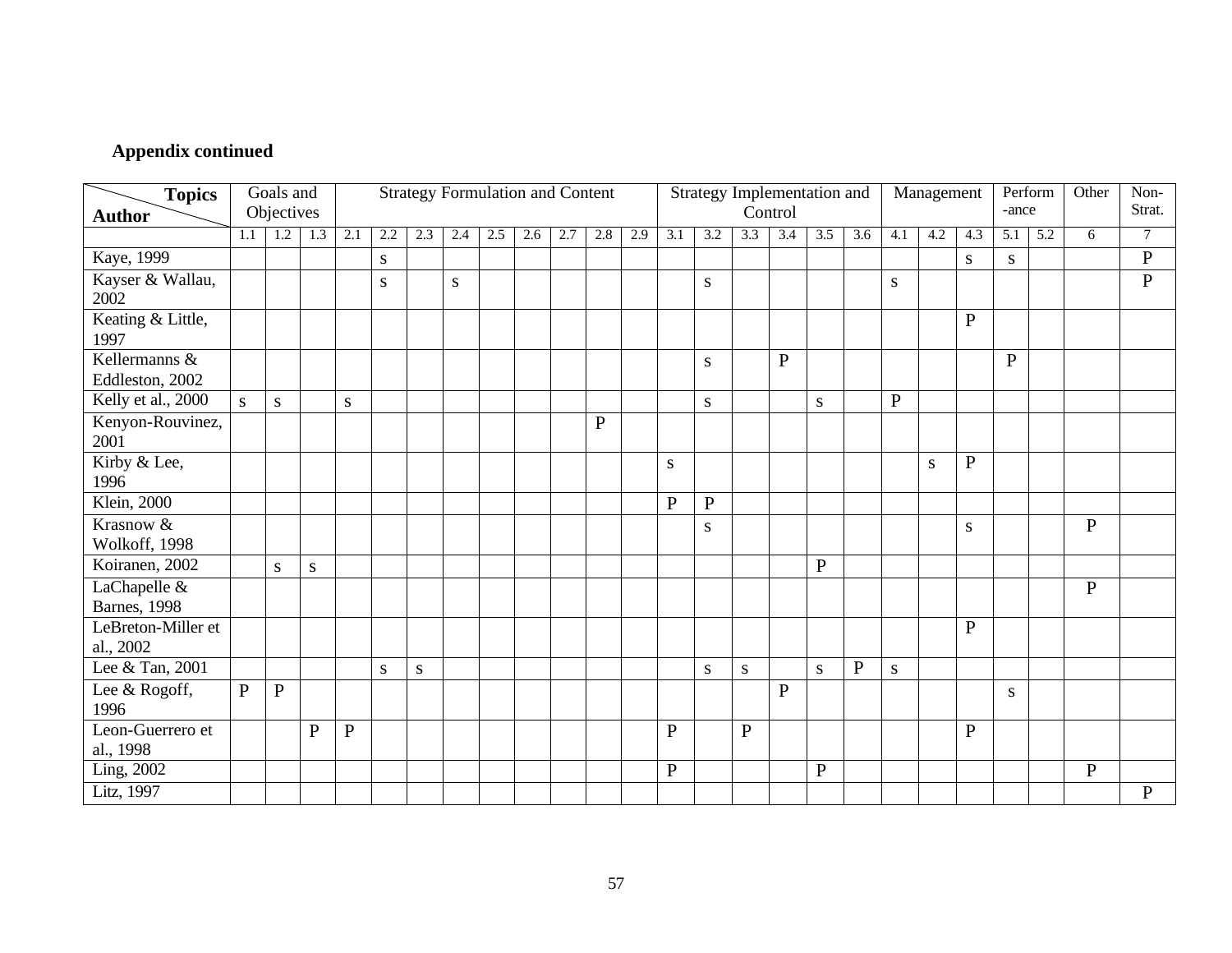| <b>Topics</b><br><b>Author</b> |     | Goals and<br>Objectives |     |           |     |           |              |     |              | <b>Strategy Formulation and Content</b> |              |              |                |     | Strategy Implementation and | Control   |           |     |              | Management |              | -ance        | Perform | Other        | Non-<br>Strat. |
|--------------------------------|-----|-------------------------|-----|-----------|-----|-----------|--------------|-----|--------------|-----------------------------------------|--------------|--------------|----------------|-----|-----------------------------|-----------|-----------|-----|--------------|------------|--------------|--------------|---------|--------------|----------------|
|                                | 1.1 | 1.2                     | 1.3 | 2.1       | 2.2 | 2.3       | 2.4          | 2.5 | 2.6          | 2.7                                     | 2.8          | 2.9          | 3.1            | 3.2 | 3.3                         | 3.4       | 3.5       | 3.6 | 4.1          | 4.2        | 4.3          | 5.1          | 5.2     | 6            | $\tau$         |
| Litz & Kleysen,<br>2001        |     |                         |     |           |     |           |              |     |              |                                         | $\mathbf{P}$ |              |                |     |                             | ${\bf S}$ |           |     |              |            | S            |              |         |              |                |
| Lubatkin et al.,<br>2002       |     |                         |     |           |     |           |              |     |              |                                         |              | $\mathbf{P}$ | ${\bf P}$      |     |                             |           |           |     |              |            |              |              |         |              |                |
| Martin, 2001                   |     |                         |     |           |     |           |              |     |              |                                         |              |              | $\mathbf{P}$   | S   |                             | S         | ${\bf S}$ |     |              |            | ${\bf S}$    |              |         |              |                |
| Matthews et al.,<br>1999       |     |                         |     |           |     |           |              |     |              |                                         |              |              |                |     |                             |           |           |     |              |            | $\mathbf{P}$ |              |         | S            |                |
| Mazzalo &<br>Marchisio, 2002   |     |                         |     |           |     |           |              |     |              |                                         |              |              |                |     |                             |           |           |     | P            |            |              | S            |         |              |                |
| McConaughy &<br>Phillips, 1999 |     |                         |     |           |     |           |              |     |              |                                         |              |              |                |     |                             |           |           |     | S            |            | ${\bf S}$    | $\mathbf{P}$ |         |              |                |
| McConaughy et<br>al., 1996     |     |                         |     |           |     |           |              |     |              |                                         |              |              |                |     |                             |           |           |     | ${\bf S}$    |            | $\mathbf P$  |              |         |              |                |
| McKibbin &<br>Pistrui, 1997    |     |                         |     |           |     | ${\bf S}$ |              |     | $\mathbf{P}$ |                                         |              |              |                |     |                             |           |           |     |              |            |              |              |         |              |                |
| Mendoza &<br>Krone, 1997       |     |                         |     |           |     |           |              |     |              |                                         |              |              |                |     |                             |           |           |     |              |            | ${\bf S}$    |              |         |              | $\mathbf{P}$   |
| Miller et al., 2003            |     |                         |     |           |     |           | $\mathbf{P}$ |     |              |                                         |              |              |                |     |                             |           |           |     | $\mathbf{P}$ |            | $\mathbf{P}$ | $\, {\bf P}$ |         |              |                |
| Miller et al., 1999            |     |                         |     |           |     |           |              |     |              |                                         |              |              |                |     |                             |           |           |     |              |            |              |              |         |              | $\mathbf{P}$   |
| Mitchell et al 2003            | S   | S                       |     |           |     |           |              |     |              |                                         |              |              |                |     |                             | S         |           |     |              | S          |              |              |         | $\mathbf{P}$ |                |
| Morck & Yeung,<br>2002         |     |                         |     |           |     | S         | $\mathbf{P}$ |     |              |                                         | S            |              | $\mathbf{P}$   |     |                             |           |           |     |              |            |              |              |         |              |                |
| Morck & Yeung,<br>2003         |     |                         |     |           |     | S         | $\mathbf{P}$ |     |              |                                         | S            |              | $\overline{P}$ |     |                             |           |           |     |              |            |              |              |         |              |                |
| Morris, et al., 1997           |     |                         |     | ${\bf S}$ |     |           |              |     |              |                                         |              |              |                |     |                             |           |           |     |              |            | $\mathbf{P}$ | $\mathbf{P}$ |         |              |                |
| Murphy &<br>Murphy, 2001       |     |                         |     |           |     |           |              |     |              |                                         |              |              | S              |     |                             |           |           |     | S            |            |              |              |         |              | $\mathbf{P}$   |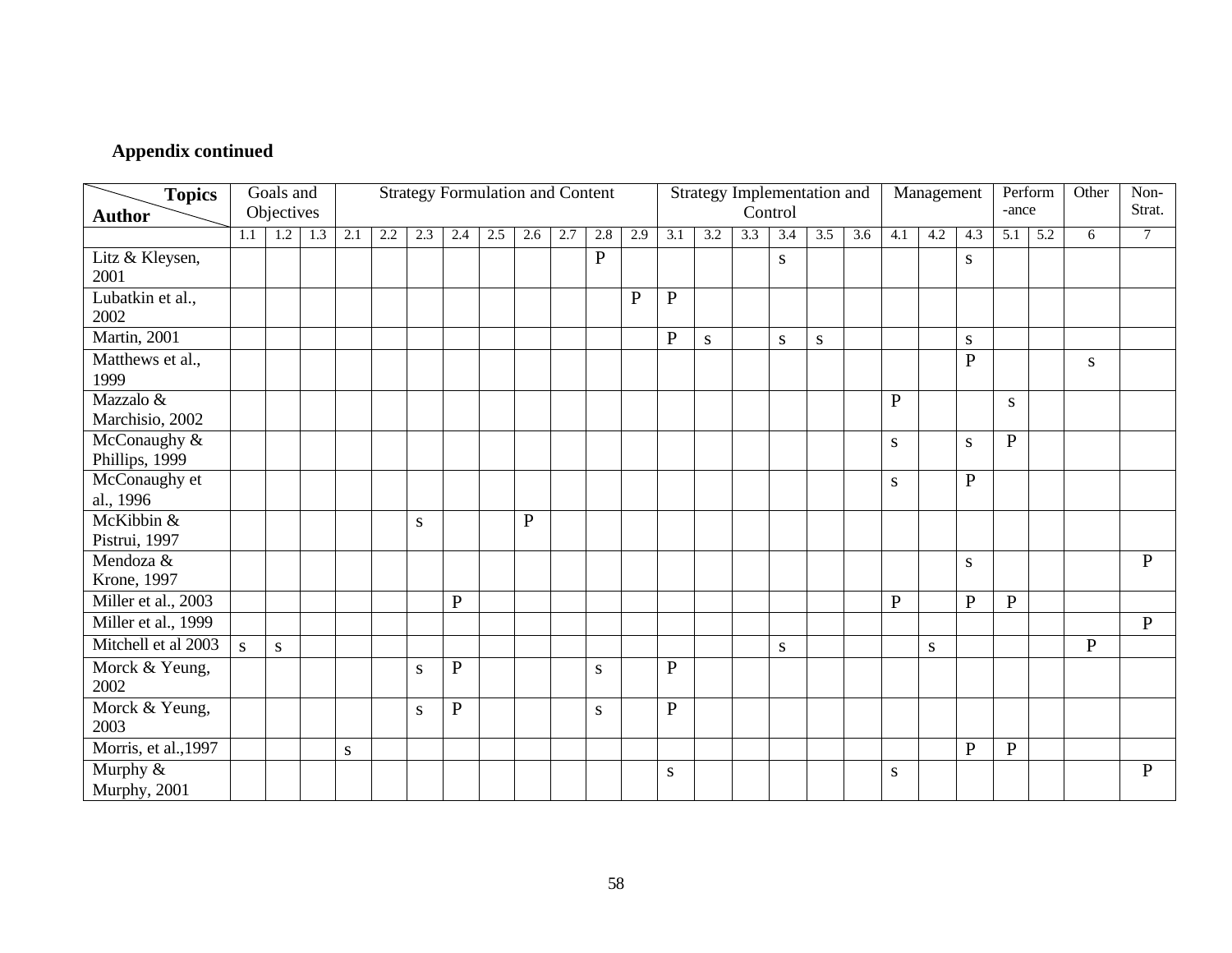| <b>Topics</b>               |     | Goals and  |     |                |     |           | <b>Strategy Formulation and Content</b> |     |              |              |              |     |              |           |           | Strategy Implementation and |              |     |              | Management |              |              | Perform      | Other | Non-         |
|-----------------------------|-----|------------|-----|----------------|-----|-----------|-----------------------------------------|-----|--------------|--------------|--------------|-----|--------------|-----------|-----------|-----------------------------|--------------|-----|--------------|------------|--------------|--------------|--------------|-------|--------------|
| <b>Author</b>               |     | Objectives |     |                |     |           |                                         |     |              |              |              |     |              |           |           | Control                     |              |     |              |            |              | -ance        |              |       | Strat.       |
|                             | 1.1 | 1.2        | 1.3 | 2.1            | 2.2 | 2.3       | 2.4                                     | 2.5 | 2.6          | 2.7          | 2.8          | 2.9 | 3.1          | 3.2       | 3.3       | 3.4                         | 3.5          | 3.6 | 4.1          | 4.2        | 4.3          | 5.1          | 5.2          | 6     | $\tau$       |
| Mustakallio et al.,<br>2002 |     |            |     | $\overline{P}$ |     |           |                                         |     |              |              |              |     | $\mathbf{P}$ |           |           |                             | S            |     |              |            |              |              |              |       |              |
| Nelton, $\overline{1998}$   |     |            |     |                |     |           |                                         |     |              |              |              |     |              |           |           |                             |              |     |              |            |              |              |              |       | $\mathbf{P}$ |
| Okoroafo, 1999              |     |            |     | ${\bf S}$      |     |           |                                         |     |              | $\mathbf{P}$ |              |     |              |           |           |                             |              |     |              |            |              |              |              |       |              |
| Olson et al., 2003          | S.  | ${\bf S}$  |     |                | S   |           |                                         |     | ${\bf S}$    |              |              |     |              | ${\bf S}$ | S         | ${\bf S}$                   |              |     | S            |            |              | $\mathbf{P}$ | $\mathbf{P}$ |       |              |
| Peredo, 2003                |     |            |     |                |     |           |                                         |     |              |              | S            |     |              |           |           |                             | $\mathbf{P}$ |     |              |            |              |              |              |       |              |
| Perricone et al.,<br>2001   |     |            |     |                |     |           |                                         |     |              |              |              |     |              |           |           |                             | S            |     |              |            | $\mathbf{P}$ |              |              |       |              |
| Pistrui et al., 2001        |     |            |     |                |     |           |                                         |     |              |              | $\mathbf{P}$ |     |              |           |           |                             | S            |     |              |            |              |              |              |       |              |
| Pistrui et al., 1997        |     |            |     |                |     |           |                                         |     |              |              | $\mathbf{P}$ |     |              |           |           |                             | S            |     |              |            |              |              |              |       |              |
| Pistrui et al., 2000        |     |            |     |                |     | ${\bf S}$ |                                         |     |              |              | $\mathbf P$  |     |              |           |           |                             | S            |     |              |            |              |              |              |       |              |
| Poutziouris, 2001           |     |            |     |                |     |           |                                         |     | $\mathbf{P}$ |              |              |     |              |           |           |                             |              |     |              |            |              |              |              | S     |              |
| Poutziouris et al.,<br>1997 |     |            |     |                | S   | ${\bf S}$ |                                         |     |              |              | ${\bf S}$    |     |              |           |           |                             |              |     |              |            |              |              |              |       | $\mathbf{P}$ |
| Poza & Messer,<br>2001      |     |            |     |                |     |           |                                         |     |              |              |              |     |              |           |           |                             |              |     | S            |            |              |              |              |       | $\mathbf{P}$ |
| Poza et al., 1997           |     |            |     |                |     |           |                                         |     |              |              |              |     | ${\bf S}$    |           | ${\bf S}$ |                             | $\mathbf{P}$ |     | ${\bf S}$    |            | ${\bf S}$    |              |              |       |              |
| Poza et al., 1998           |     |            |     |                |     |           |                                         |     |              |              |              |     |              |           |           |                             |              |     |              |            |              |              |              |       | $\mathbf{P}$ |
| Randoy & Goel,<br>2003      |     |            |     |                |     |           |                                         |     |              |              |              |     | ${\bf P}$    |           |           |                             |              |     | $\mathbf{P}$ |            |              | $\mathbf{P}$ |              |       |              |
| Rider, 1996                 |     |            |     |                |     |           |                                         |     |              |              |              |     |              |           |           |                             |              |     |              |            |              | <sub>S</sub> |              |       | $\mathbf{P}$ |
| Rogers et al., 1996         |     |            |     |                |     |           |                                         |     |              |              |              |     |              |           |           |                             |              |     |              |            | $\mathbf{P}$ |              |              |       |              |
| Romano et al.,<br>2000      | S.  |            |     | S              |     |           |                                         |     | ${\bf P}$    |              |              |     |              |           |           |                             |              |     | S            |            |              |              |              |       |              |
| Rubenson &<br>Gupta, 1996   |     |            |     |                |     | S         |                                         | S   |              |              |              |     | S            |           |           |                             | S            |     | S            |            | $\mathbf{P}$ | S            |              |       |              |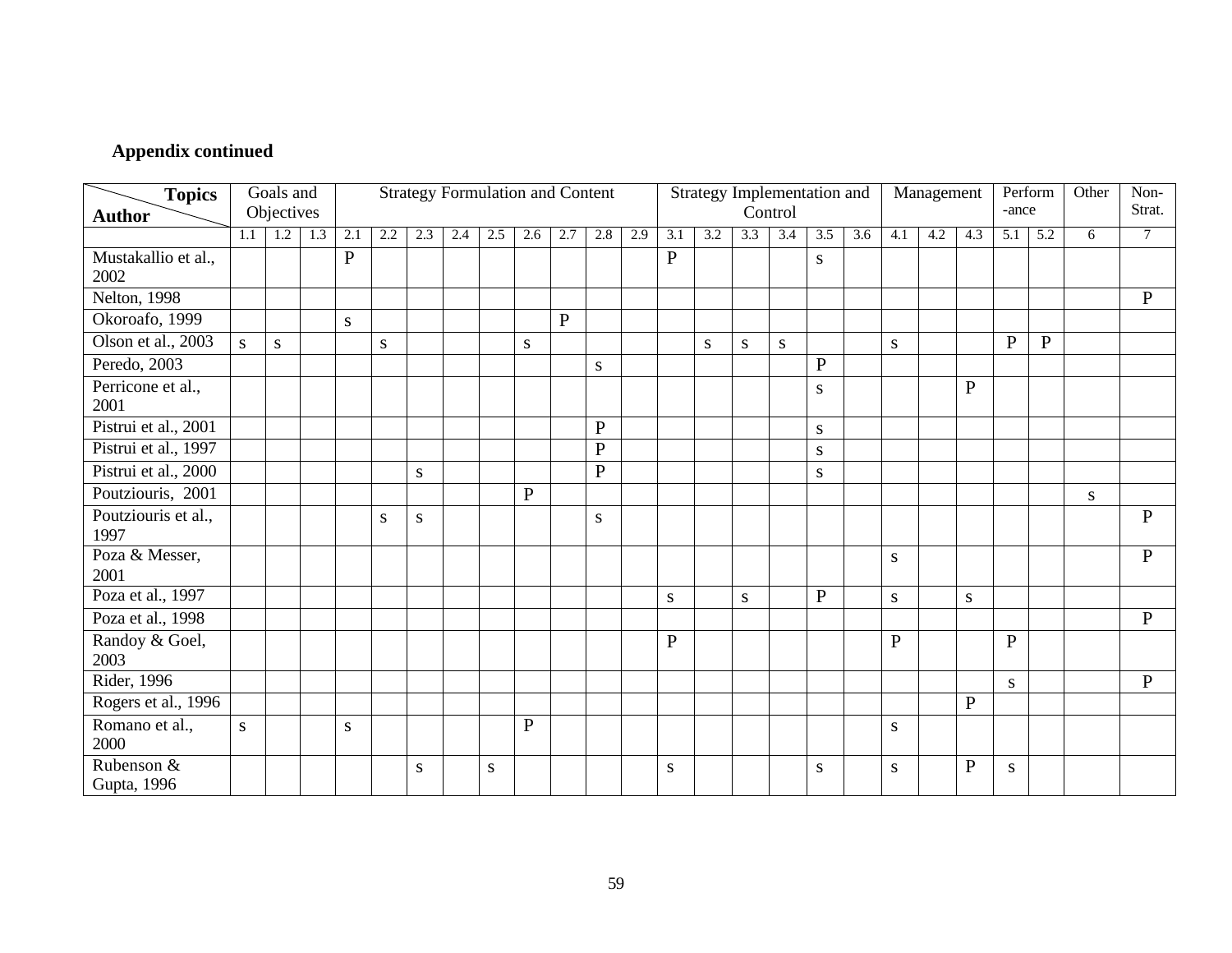| <b>Topics</b><br><b>Author</b>               |     | Goals and<br>Objectives |             |              |              | <b>Strategy Formulation and Content</b> |     |     |     |     |     |              |           |     |              | Strategy Implementation and<br>Control |     |     |     | Management |              | -ance        | Perform      | Other        | Non-<br>Strat. |
|----------------------------------------------|-----|-------------------------|-------------|--------------|--------------|-----------------------------------------|-----|-----|-----|-----|-----|--------------|-----------|-----|--------------|----------------------------------------|-----|-----|-----|------------|--------------|--------------|--------------|--------------|----------------|
|                                              | 1.1 |                         | $1.2$   1.3 | 2.1          | 2.2          | 2.3                                     | 2.4 | 2.5 | 2.6 | 2.7 | 2.8 | 2.9          | 3.1       | 3.2 | 3.3          | 3.4                                    | 3.5 | 3.6 | 4.1 | 4.2        | 4.3          | 5.1          | 5.2          | 6            | $\overline{7}$ |
|                                              |     |                         |             |              |              |                                         |     |     |     |     |     |              |           |     |              |                                        |     |     |     |            |              |              |              |              |                |
| Rue & Ibrahim,<br>1996                       |     |                         | S           | ${\bf P}$    |              |                                         |     |     |     |     |     |              |           |     |              |                                        |     |     |     |            | S            |              |              |              |                |
| Saposnik et al.,<br>1996                     |     |                         |             |              |              | $\mathbf{P}$                            |     |     |     |     |     |              |           |     |              |                                        |     |     |     |            |              |              |              |              |                |
| Schulze et al.,<br>2001                      |     |                         |             | $\mathbf{P}$ |              |                                         |     |     |     |     |     |              | P         |     |              | $\mathbf{P}$                           |     |     |     |            |              | $\mathbf{P}$ |              | $\mathbf{P}$ |                |
| Schulze et al.,<br>2003                      |     |                         |             |              |              |                                         |     |     |     |     |     |              |           |     | $\mathbf{P}$ | ${\bf P}$                              |     |     |     |            | ${\bf S}$    | $\mathbf{P}$ |              | $\mathbf{P}$ |                |
| Shanker &<br>Astrachan, 1996                 |     |                         |             |              |              |                                         |     |     |     |     |     |              |           |     |              |                                        |     |     |     |            |              |              |              |              | $\mathbf{P}$   |
| Sharma, 2000                                 |     |                         |             |              |              |                                         |     |     |     |     |     | $\mathbf{P}$ |           |     |              |                                        |     |     |     |            |              |              |              |              |                |
| Sharma, 2002                                 |     |                         |             |              |              |                                         |     |     |     |     |     | S            |           |     |              |                                        |     |     |     |            |              |              |              | $\, {\bf P}$ |                |
| Sharma et al.,<br>2001                       | S   |                         |             |              |              |                                         |     |     |     |     |     |              | ${\bf S}$ |     |              | S                                      |     |     | S   |            | $\mathbf{P}$ | S            | $\mathbf{P}$ |              |                |
| Sharma et al.,<br>2003a                      | S   |                         |             |              |              |                                         |     |     |     |     |     |              |           |     |              | ${\bf S}$                              |     |     | S   |            | $\mathbf{P}$ |              | $\mathbf{P}$ |              |                |
| Sharma et al.,<br>2003b                      | S.  |                         |             |              |              |                                         |     |     |     |     |     |              |           |     |              | S                                      |     |     | S   |            | $\mathbf{P}$ |              |              |              |                |
| Sharma & Irving,<br>2002                     |     |                         |             |              |              |                                         |     |     |     |     |     |              |           |     |              |                                        |     |     |     |            | $\mathbf{P}$ |              |              |              |                |
| Sharma & Rao,<br>2000                        |     |                         |             |              |              |                                         |     |     |     |     |     |              |           |     |              |                                        |     |     |     |            | $\mathbf{P}$ |              |              |              |                |
| Shepherd $\overline{\&}$<br>Zacharakis, 2000 |     |                         |             |              |              |                                         |     |     |     |     |     |              |           |     |              |                                        |     |     |     |            | P            | $\mathbf{P}$ |              | S            |                |
| Sirmon & Hitt,<br>2003                       |     |                         |             |              | $\mathbf{P}$ |                                         |     |     |     |     |     |              |           |     |              |                                        |     |     |     |            |              | $\mathbf{P}$ |              |              |                |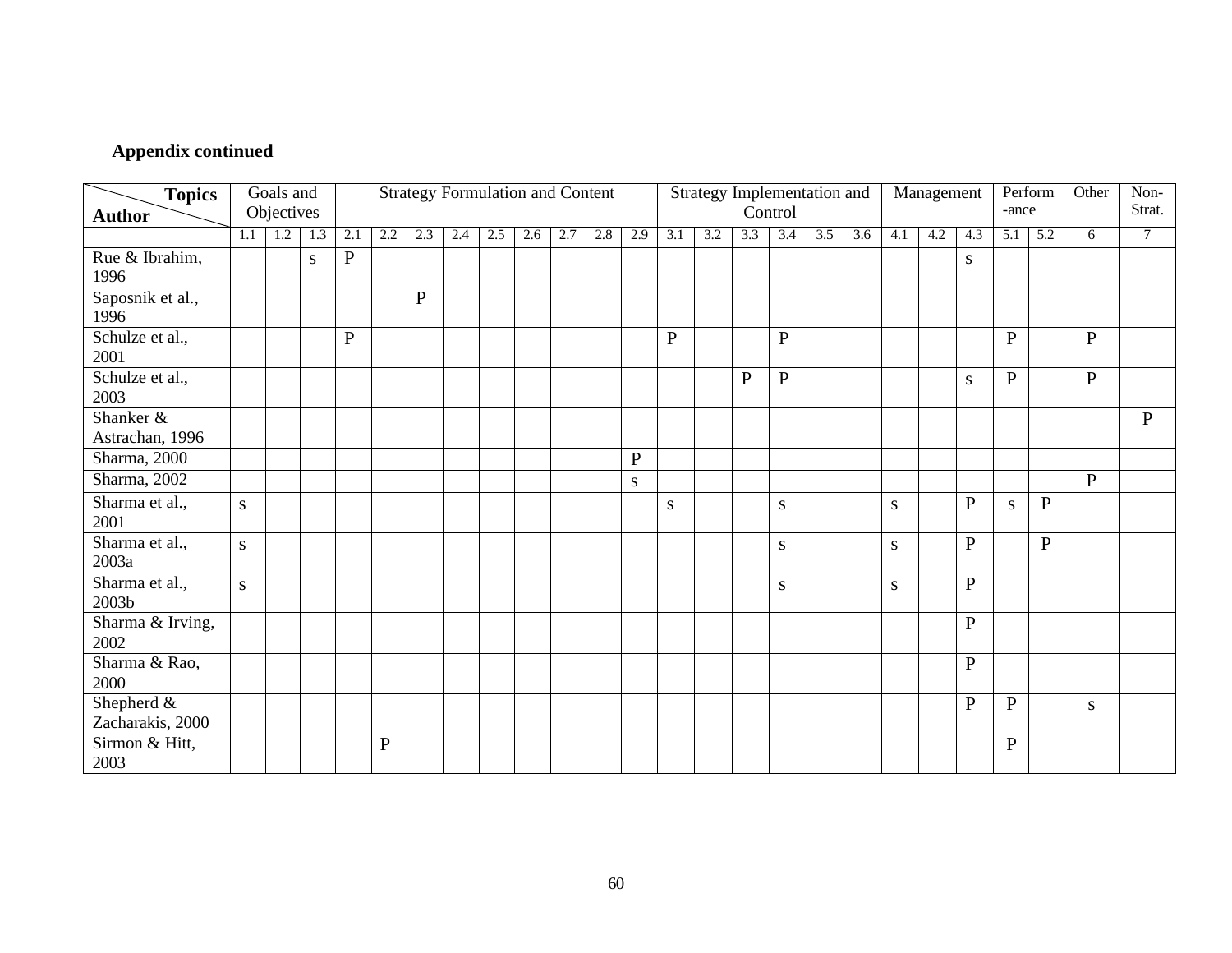| <b>Topics</b><br><b>Author</b> |              | Goals and<br>Objectives |     |     |                |           | <b>Strategy Formulation and Content</b> |     |           |              |              |     |           |     | Strategy Implementation and | Control      |           |             |              | Management  |              | -ance          | Perform      | Other        | Non-<br>Strat. |
|--------------------------------|--------------|-------------------------|-----|-----|----------------|-----------|-----------------------------------------|-----|-----------|--------------|--------------|-----|-----------|-----|-----------------------------|--------------|-----------|-------------|--------------|-------------|--------------|----------------|--------------|--------------|----------------|
|                                | 1.1          | 1.2                     | 1.3 | 2.1 | 2.2            | 2.3       | 2.4                                     | 2.5 | 2.6       | 2.7          | 2.8          | 2.9 | 3.1       | 3.2 | 3.3                         | 3.4          | 3.5       | 3.6         | 4.1          | 4.2         | 4.3          | 5.1            | 5.2          | 6            | $\tau$         |
| Smith & Amoako-<br>Adu, 1999   |              |                         |     |     |                |           |                                         |     |           |              |              |     | S         |     |                             |              |           |             | S            |             | $\mathbf{P}$ | $\mathbf{P}$   |              |              |                |
| Smyrnios et al.,<br>1998       | <sub>S</sub> | S                       |     |     |                | S         |                                         |     |           |              |              |     |           | S   | S                           |              |           |             |              |             |              |                |              | $\mathbf{P}$ |                |
| Soldano, 1996                  |              |                         |     |     |                | S         |                                         |     |           |              |              |     |           |     |                             |              |           |             |              |             |              |                |              |              | $\mathbf{P}$   |
| Sorenson, 1999                 |              |                         |     |     |                |           |                                         |     |           |              |              |     |           |     |                             | ${\bf P}$    |           |             |              |             |              |                | $\mathbf{P}$ |              |                |
| Sorenson, 2000                 |              |                         |     |     |                |           |                                         |     |           |              |              |     |           |     |                             |              |           |             | $\mathbf{P}$ |             |              | P              | $\, {\bf P}$ |              |                |
| Stafford et al.,<br>1999       | S            | S                       |     |     | S              | S         |                                         |     |           |              |              |     |           |     |                             |              |           |             |              |             |              | $\overline{P}$ | $\, {\bf P}$ |              |                |
| Stavrou, 1998                  |              |                         |     |     |                |           |                                         |     |           |              |              |     |           |     |                             |              |           |             |              |             | $\mathbf{P}$ |                |              |              |                |
| Steier, 2001a                  |              |                         |     |     |                |           |                                         |     |           |              |              |     | ${\bf S}$ |     |                             | $\mathbf{P}$ |           |             |              |             |              |                |              |              |                |
| Steier, 2001b                  |              |                         |     |     | $\mathbf{P}$   |           |                                         |     |           |              |              |     |           |     |                             |              |           |             |              |             | $\mathbf{P}$ |                |              |              |                |
| Steier, 2003                   | ${\bf S}$    | S                       |     |     |                |           | S                                       |     |           |              | $\mathbf{P}$ |     | S         |     |                             |              |           |             |              |             |              |                |              |              |                |
| Stewart, 2003                  |              |                         |     |     | S              |           |                                         |     |           |              |              |     |           |     |                             |              |           |             |              |             |              |                |              | $\mathbf{P}$ |                |
| Taguiri & Davis,<br>1996       |              |                         |     |     | $\overline{P}$ |           |                                         |     |           |              |              |     |           |     |                             |              |           |             |              |             |              |                |              |              |                |
| Tan & Fock, 2001               |              |                         |     | S   |                |           |                                         |     |           | $\mathbf P$  | ${\bf S}$    |     |           |     |                             |              | S         | $\mathbf P$ |              | S           |              |                |              |              |                |
| <b>Tsang</b> , 2002            |              |                         |     |     |                |           |                                         |     |           | $\mathbf{P}$ | $\mathbf{P}$ |     |           | S   |                             |              |           |             |              |             |              |                |              |              |                |
| Vago, 1998                     |              |                         |     |     |                |           |                                         |     |           |              |              |     |           |     |                             |              |           |             |              |             |              |                |              |              | $\mathbf{P}$   |
| Vinton, 1998                   |              |                         |     |     |                |           |                                         |     |           |              |              |     |           |     |                             |              |           |             |              | $\mathbf P$ |              |                |              |              |                |
| <b>Wagner</b> , 1996           |              |                         |     |     |                | S         |                                         |     |           |              |              |     |           |     |                             |              |           |             |              |             |              |                |              |              | $\mathbf{P}$   |
| Ward, 1997                     |              |                         |     | S   |                | ${\bf S}$ |                                         |     | ${\bf S}$ |              | ${\bf S}$    |     |           |     |                             |              | ${\bf S}$ |             |              | S           | ${\bf S}$    | $\mathbf{P}$   |              |              |                |
| Ward & Dolan,<br>1998          |              |                         |     |     |                |           |                                         |     |           |              |              |     |           | S   |                             |              |           | S           | $\mathbf{P}$ |             |              |                |              |              |                |
| Welsch, 1997                   |              |                         |     |     |                |           |                                         |     |           |              |              |     |           |     |                             |              |           |             |              |             |              |                |              |              | $\mathbf{P}$   |